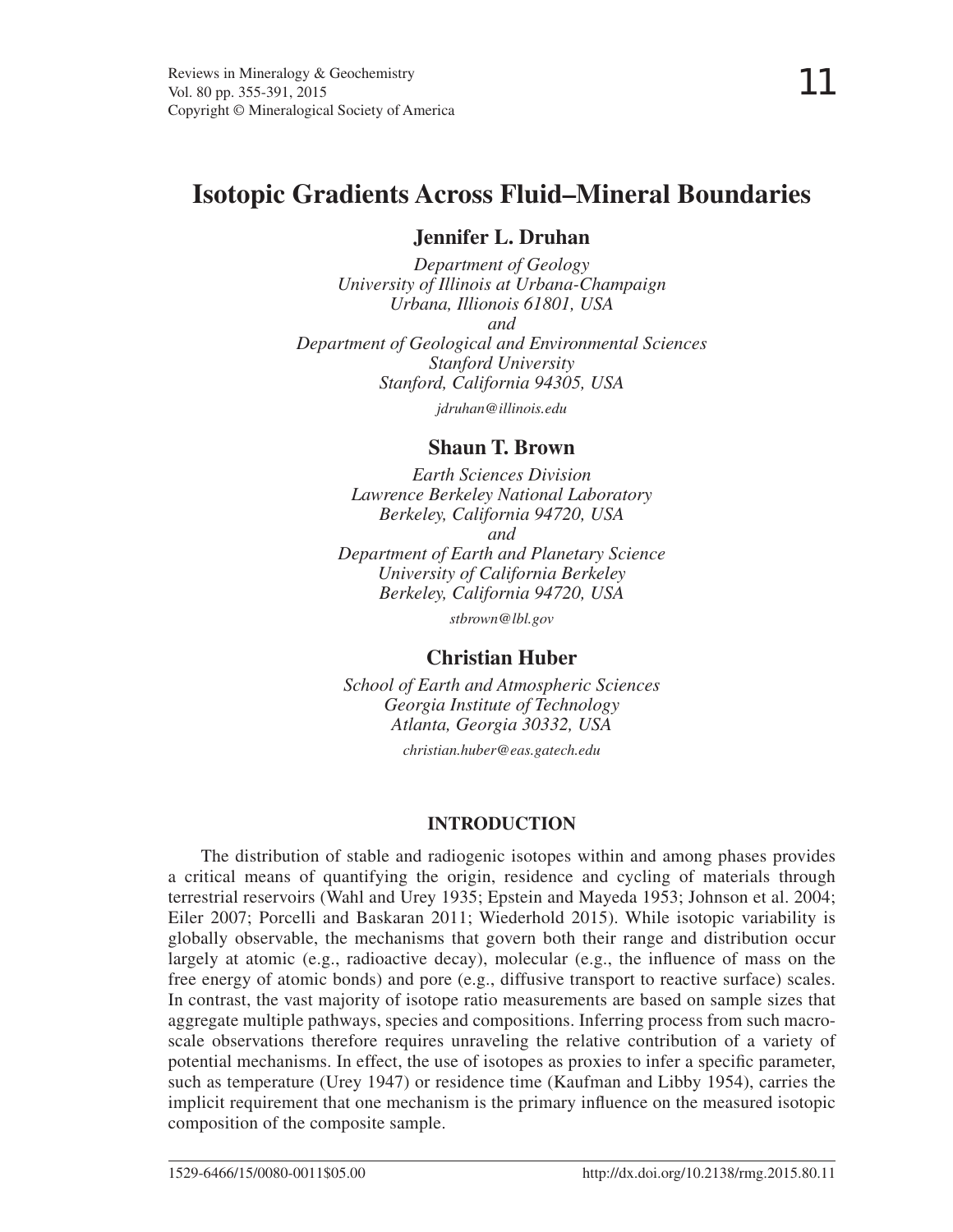In the present chapter, we consider a wide variety of macro-scale observations of isotope partitioning across fluid–solid phase boundaries. For this purpose we define the continuum scale as a representation in which interfaces are averaged over elementary volumes, as opposed to the pore scale in which these interfaces are explicitly resolved. Throughout this review it will be demonstrated that observations of isotope partitioning across fluid–solid boundaries require some representation of the isotopic composition of the solid surface and surrounding fluid distinct from 'bulk' or 'well mixed' reservoirs. For example, this distinction is necessary in order to (1) quantify the partitioning of radioactive and radiogenic species, (2) describe transport limitations that may impact the macroscopic partitioning of isotope ratios, (3) explain observations of transient fractionation due to dissolution through preferential release at the solid surface, and (4) parameterize apparently variable fractionation factors during precipitation. The ability to describe isotopic partitioning specific to the phase boundary then influences the accuracy of simulations from highly variable, field scale systems (e.g., Druhan et al. 2013) to highly controlled laboratory experiments (e.g., Tang et al. (2008)). *These observations imply that quantifying the composition of solids and fluids as averages across a given representative volume carries some inherent loss of information that isotopes appear to be sensitive to*. This conclusion leads us to consider mechanistic descriptions of isotope partitioning that could be significantly improved by modeling approaches that are capable of resolving spatial zoning within individual solids (e.g., Li et al. 2006; Tartakovsky et al. 2008; Molins et al. 2012; Molins 2015, this volume; Yoon et al. 2015, this volume).

The suite of experimental data and quantitative approaches described herein support a conceptual framework in which macroscopic observables, such as an apparent fractionation factor, are the emergent result of multiple interacting processes that are strongly influenced by the physical and chemical characteristics of the fluid–solid boundary. In this sense we consider the pore scale as a characteristic length over which the unique physical and chemical properties of the phase interface may be described as distinct from bulk or aggregate values. This definition of the pore scale provides a critical reference frame over which molecular scale mechanisms combine to yield the macroscopic observables (Steefel et al. 2013).

## **A conceptual model of isotope partitioning at the pore scale**

The flux of solutes in porous media is influenced by the development of spatial and temporal gradients resulting from the combined effects of transport and reactivity. How the pore-scale nature of these processes emerges into continuum scale observations of fluid–solid interaction is yet unresolved and requires multiscale (e.g., fractal) upscaling methods that remain a challenge. For example, Darcy scale fluid flow may occur along a fixed gradient, but the size, shape and distribution of individual solid grains is such that at the pore scale velocity vectors vary in both magnitude and direction. As a result, the principle mechanism of solute transport in some areas is advective, while in others it is diffusive. Mixing between these distinct regimes is approximated at the continuum scale by either a heterogeneous conductivity field (Li et al. 2010; Sudicky et al. 2010), a hydrodynamic dispersion coefficient (Gelhar and Axness 1983; Steefel and Maher 2009) or a non-uniform fluid travel time distribution (Maloszewski and Zuber 1982; Bellin and Tonina 2007).

Reactions that occur between fluid and solid phases are influenced by these local porescale transport regimes. For example, where transport of solutes between a solid surface and a surrounding fluid is accomplished primarily by diffusion, the rate of reaction across that interface may be limited by either the delivery of solute to the reactive surface or the approach to equilibrium. When advection is dominant, the same process may be governed by the relative rates of reactivity and flow (Rolle et al. 2009; Maher 2010; Hochstetler et al. 2013). The factors influencing isotopic partitioning are then equally variable across the pore scale (Fig. 1). In areas of the domain governed by diffusion, the partitioning of isotopes may reflect a transport limitation or diffusive fractionation, whereas in areas where flow is relatively fast, the isotopic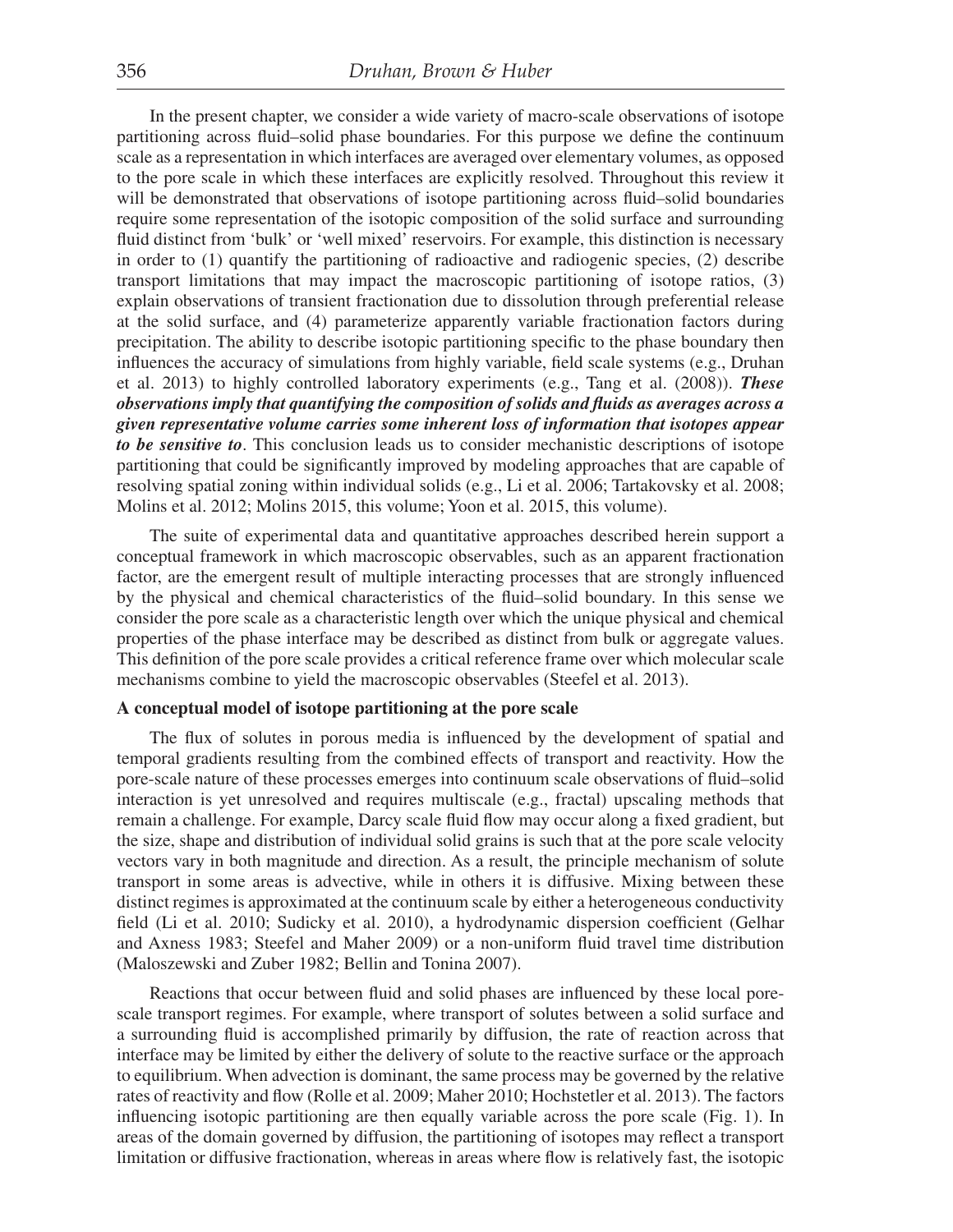

**Figure 1.** Conceptual model of isotopic partitioning at the pore scale during fluid–rock interaction. Darcyscale flow occurs from left to right, whereas at the pore scale local variations in both magnitude and direction lead to areas of the domain that are either advection or diffusion dominated. The bulk fluid isotopic composition also varies from left to right as a result of reaction progress, but the isotopic composition of fluid and the solid surface is subject to multiple fractionating processes and thus variable. The precipitation of new solid or dissolution of existing solid is then also isotopically variable and distinct from the bulk.

composition is likely governed by the partitioning associated with a reaction (Lemarchand et al. 2004; Fantle and DePaolo 2007; DePaolo 2011). The accumulation of newly formed solids is also anticipated to vary with the local transport regime, which in turn exerts an influence on the isotopic composition of the fluid–solid interface.

This relationship between the dominant mechanisms of transport and fractionation suggests that over a representative volume of porous media a variety of fractionation factors may be observed. For example a fractionation factor characteristic of diffusive transport between the solid–fluid surface and the well-mixed fluid, or a fractionation factor associated with the difference in isotope composition between the fluid and solid at each reactive surface. The continuum-scale or observable fractionation factor over the timescale of the reaction (e.g., seconds to years) is then subject to the location and volume of material sampled. Over much longer periods of time, processes like recrystallization and solid-state diffusion homogenize spatial zoning within the solid. This implies that transient isotopic partitioning should be observable over significant periods of time, and that the observed macroscopic fractionation factor is potentially (1) a combination of multiple, distinct mechanisms and (2) variable as a result of parameters such as saturation state and flow rate.

From this perspective, variability in the magnitude of an observed fractionation factor is in some ways analogous to the discrepancy in rate constants observed across natural systems (Malmstrom et al. 2000; White and Brantley 2003; Maher et al. 2006b). This wide range in what should in principle be a fixed value has been attributed to the relative influence of a variety of processes, such as changes in reactive surface area (VanCappellen 1996), transport limitation (Steefel and Lichtner 1998; Maher 2011; Li et al. 2014); and even climate variations (Kump et al. 2000; Maher and Chamberlain 2014). Similarly, the apparent isotopic partitioning observed in flux-weighted or homogenized natural samples is often distinct from that obtained under controlled experimental conditions. These effects have been noted in a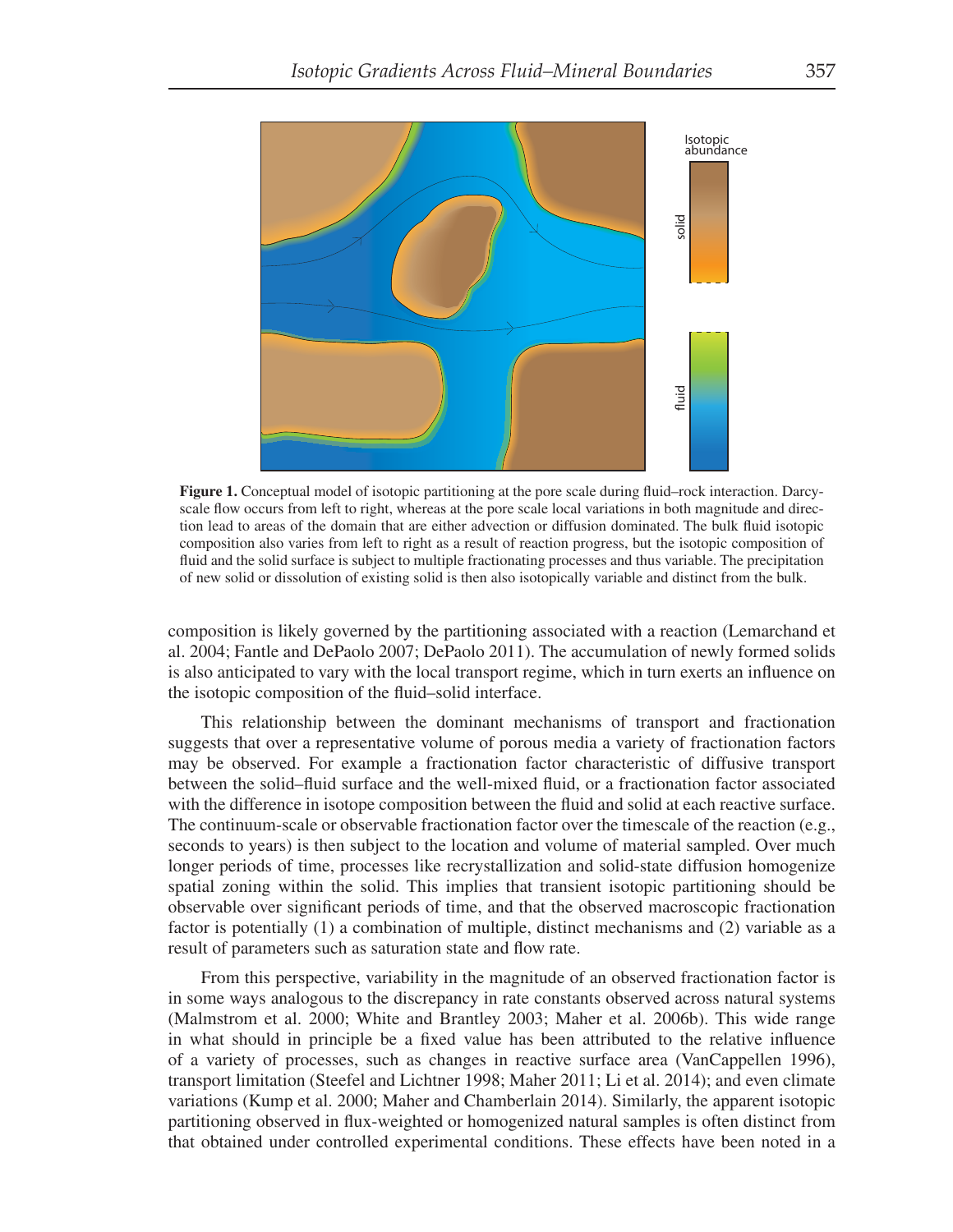variety of contexts, including oxygen and nitrogen isotope fractionation in marine sediments (Brandes and Devol 1997), selenium isotope fractionation in wetlands (Clark and Johnson 2008), compound-specifi c stable isotope analysis (CSIA) of organics (Van Breukelen 2007) and chromium isotope fractionation in a contaminated aquifer (Berna et al. 2010).

To the extent that pore structure influences the distribution of isotope ratios in reactive systems, using volume-averaged sample measurements to quantify related parameters, such as reaction progress or mixing, can result in significant uncertainty. For example, both analytical and numerical solutions have demonstrated that neglecting the effects of hydrodynamic dispersion on observed stable isotope ratios can lead to an underestimation of reactivity in through-flowing systems (Abe and Hunkeler 2006; Van Breukelen and Prommer 2008). As noted above, dispersion is one method of parameterizing mixing at the continuum scale, and thus approximating the contribution of distinct fluid isotopic compositions at the pore scale (Fig. 1). Improved accuracy should then be achievable by describing distributed porescale isotopic compositions as the result of a variety of mechanisms, e.g., multiple fractionating reactions, a difference in the diffusion coefficient of the isotopologues of a compound or the dampening of a kinetic fractionation as a result of transport limitation. In the current article, we consider observations of isotopic partitioning across fluid–solid boundaries associated with a variety of fractionating mechanisms. In reviewing these examples we emphasize the aspects of each process that lead to pore-scale heterogeneity and thus a disconnect in behavior between the scale of mechanism and the scale of observation. These categories are by no means an exhaustive list of all processes that result in isotopic partitioning across reactive interfaces, but serve as examples in which interpreting the response of continuum-scale isotopic values to variations in external parameters is improved by consideration of pore-scale isotopic distributions.

## **Organization of article**

The structure of the article is broadly divided into three sections. First, we provide a brief explanation of the notation used to describe isotope partitioning, with an accompanying discussion of primary mechanisms and models for fractionation. Second, we describe experimental observations for four examples of isotopic partitioning across fluid-mineral interfaces:  $\alpha$ -recoil, diffusion, dissolution, and precipitation. Across this wide range of processes, a common observation is that the interface between fluid and solid phases (1) governs material transfer between reservoirs and (2) displays isotopic compositions distinct from bulk values. Associated models for the mass balance at phase boundaries are described with particular emphasis on the mechanisms necessary in order to quantify macroscale observations. This leads to the second section in which current modeling techniques for the description of transient isotopic final and the development of zoned mineral grains are discussed, concluding with a novel application of pore-scale modeling techniques to describe the distribution of stable isotopes across a fluid–mineral boundary as an initially oversaturated system establishes equilibrium. Throughout this review the principal intent is to describe experimental and modeling studies of isotopic partitioning with reference to the ways in which the composition and gradients across fluid–mineral boundaries is distinct from bulk-averaged values and uniquely influences continuum-scale observations.

## **NOTATION**

The exchange of material across fluid–mineral surfaces influences both radiogenic and stable isotope distributions. Unlike (most) stable isotope fractionation, variations in radiogenic isotopes are mass-independent and arise due to the radioactive decay of a parent nuclide to an intermediate radioactive nuclide or a stable, radiogenic nuclide. The uranium decay series (Fig. 2) illustrates the relationship amongst parent and daughter isotopes, and the terminology is applicable to other radioactive-radiogenic systems.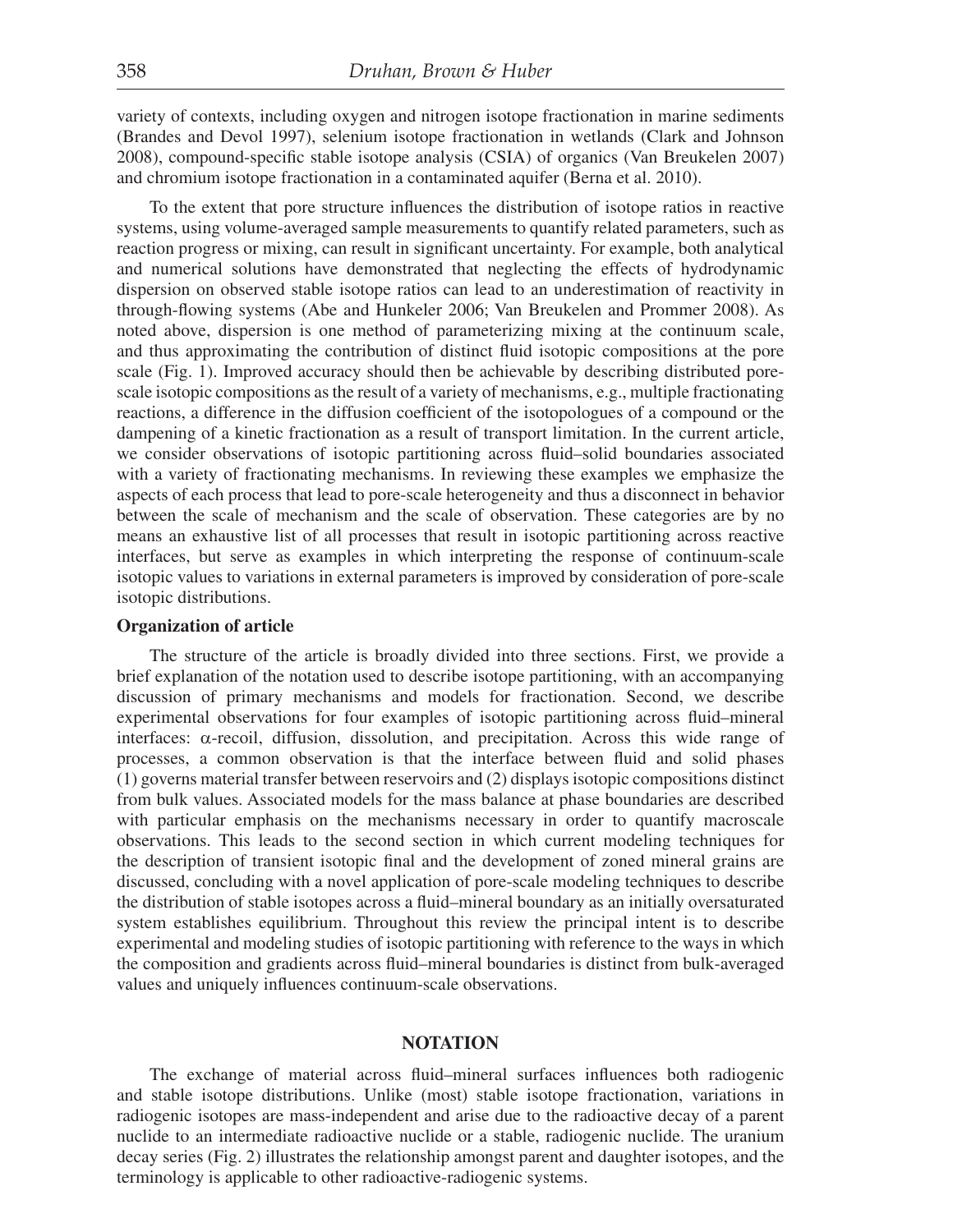

Figure 2. Simplified illustration of the 238U decay series. The half-life and primary decay path are indicated for each isotope.

The 238U isotope is radioactive and for *N* nuclei at time *t* in a closed system the number of decaying nuclei d*N* in the time interval d*t* follows a homogeneous Poisson statistical law and is proportional to *N*:

$$
\lambda = -\frac{1}{N} \frac{dn}{dt} \tag{1}
$$

where lambda  $(\lambda)$  is the decay constant. The expression on the right side is a probability per unit time of a radioactive decay event. Integration of Equation (1) yields an exponential equation for radioactive decay:

$$
N(t) = N_0 e^{-\lambda t} \tag{2}
$$

where the integration constant  $(N_0)$  is equal to the initial number of nuclei at  $t = 0$ . The decay constant is related to the nuclide half-life

$$
t_{1/2} = \frac{\ln(2)}{\lambda} \tag{3}
$$

For intermediate daughter products such as  $^{234}$ U and  $^{226}$ Ra, isotopic abundance is commonly discussed in terms of activity (*A*) where:

$$
A(t) = \lambda N(t) \tag{4}
$$

and thus the initial activity at  $t = 0$  is  $A_0 = \lambda N_0$ . In a closed system that starts with no daughter isotopes, for example the <sup>238</sup>U- <sup>234</sup>U system, the initial activity of <sup>234</sup>U is zero and it will increase until  $A_{238_{\text{U}}} = A_{234_{\text{U}}}$ . At this point the supply of <sup>234</sup>U from <sup>238</sup>U decay is balanced by the decay of <sup>234</sup>U to <sup>230</sup>Th, representing a steady state where the ratio of  $\lambda$  limits the maximum possible intermediate daughter activity. When  $A_1 = A_2$  this is a special condition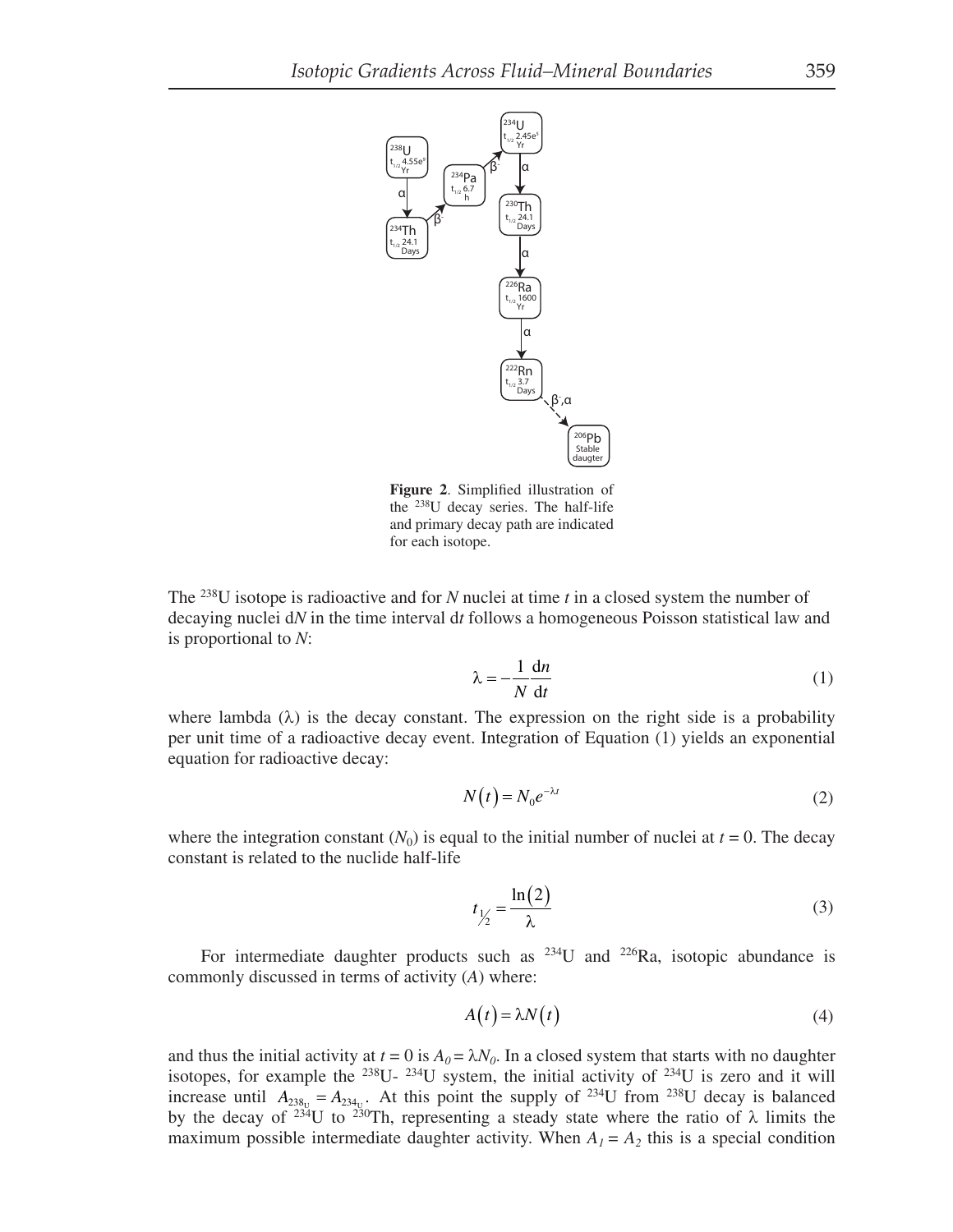known as secular equilibrium. In the remainder of the chapter we will use the notation <sup>234</sup> U  $\ell^{238}$  U<sub>AR</sub> =  $A_{234_U}$  /  $A_{238_U}$  where the subscript AR denotes the activity ratio.

Finally, for stable radiogenic daughter isotopes (e.g.,  $^{206}Pb$ , in the  $^{238}U$  series), accumulation of isotope  $N_2$  is related to the initial abundance of the parent isotope  $(N_0)$  and time:

$$
N_2 = N_0 \left( 1 - e^{-\lambda_1 t} \right) \tag{5}
$$

such that as *t* goes to infinity  $N_2$  goes to  $N_0$ . Krane (1988) presents an exhaustive discussion of radioactive decay including considerations for branched decay, and very short-lived intermediate daughter isotopes. The subsequent discussion will use the  $^{238}U-^{234}U$  system to consider the influence of pore-scale effects in quantifying  $\alpha$ -recoil damage and associated alterations to solid surfaces and solution chemistry.

As noted above, there can be ambiguity in the notation used to describe the partitioning of stable isotopes. In the subsequent text we primarily adhere to the guidelines put forth by Coplen (2011). The isotope ratio  $(R)$  of a particular reservoir is defined as

$$
R(^{i}E / {}^{j}E)_{P} = N(^{i}E)_{P} / N(^{j}E)_{P}
$$
\n
$$
(6)
$$

where *N* is the number of atoms of *iE* and *jE*, the isotopes *i* and *j* of the element *E* in substance *P*. This value is commonly reported relative that of a standard ratio (std), referred to as the delta value  $(\delta)$ , and defined as

$$
\delta^{i}E_{p} = \left(R\left(\left(iE\right)^{j}E\right)_{p} - R\left(\left(iE\right)^{j}E\right)_{\text{std}}\right) / R\left(\left(iE\right)^{j}E\right)_{\text{std}}
$$
\n
$$
= R\left(\left(iE\right)^{j}E\right)_{p} / R\left(\left(iE\right)^{j}E\right)_{\text{std}} - 1
$$
\n(7)

This delta value is nondimensional, but is commonly multiplied by 1000 to report values as parts per thousand or per mil (‰). The difference between the isotope ratios ( $\Delta$ ) of two compounds or phases (*P* and *Q*) is then

$$
\Delta^i E_{P/Q} = \delta^i E_P - \delta^i E_Q \tag{8}
$$

The apparent or net isotopic fractionation factor does not make use of delta notation, but is defined as

$$
\alpha^{i} E_{P/Q} = R \left( {}^{i}E / {}^{j}E \right)_{P} / R \left( {}^{i}E / {}^{j}E \right)_{Q}
$$
 (9)

Conversion between  $\Delta E_{P/Q}$  and  $\alpha E_{P/Q}$  may be approximated as  $\Delta E_{P/Q} \approx \ln \alpha E_{P/Q}$ . From these relationships it is noted that both the difference between the isotope ratios (Eqn. 8) and the apparent fractionation factor (Eqn. 9) between two reservoirs are obtained from direct measurement regardless of the variety of reaction pathways necessary to produce them, and are therefore a function of the representative volume of the sample in all but the most simplified systems. In contrast, a fractionation factor associated with a specific reaction pathway may be derived in reference to the rate law for that reaction. These types of fractionating processes are discussed in the subsequent section. Finally, an isotopic mole fraction  $(X)$  may be defined as the ratio of the amount of a particular isotope in a given species, compound, or reservoir divided by the total amount of that element in the same group

$$
X^{i}E_{P} = n\left(\,^{i}E\right)_{P} / \sum n(E) \tag{10}
$$

This value is used in the derivation of isotope-specific reversible rate expressions that involve a solid phase.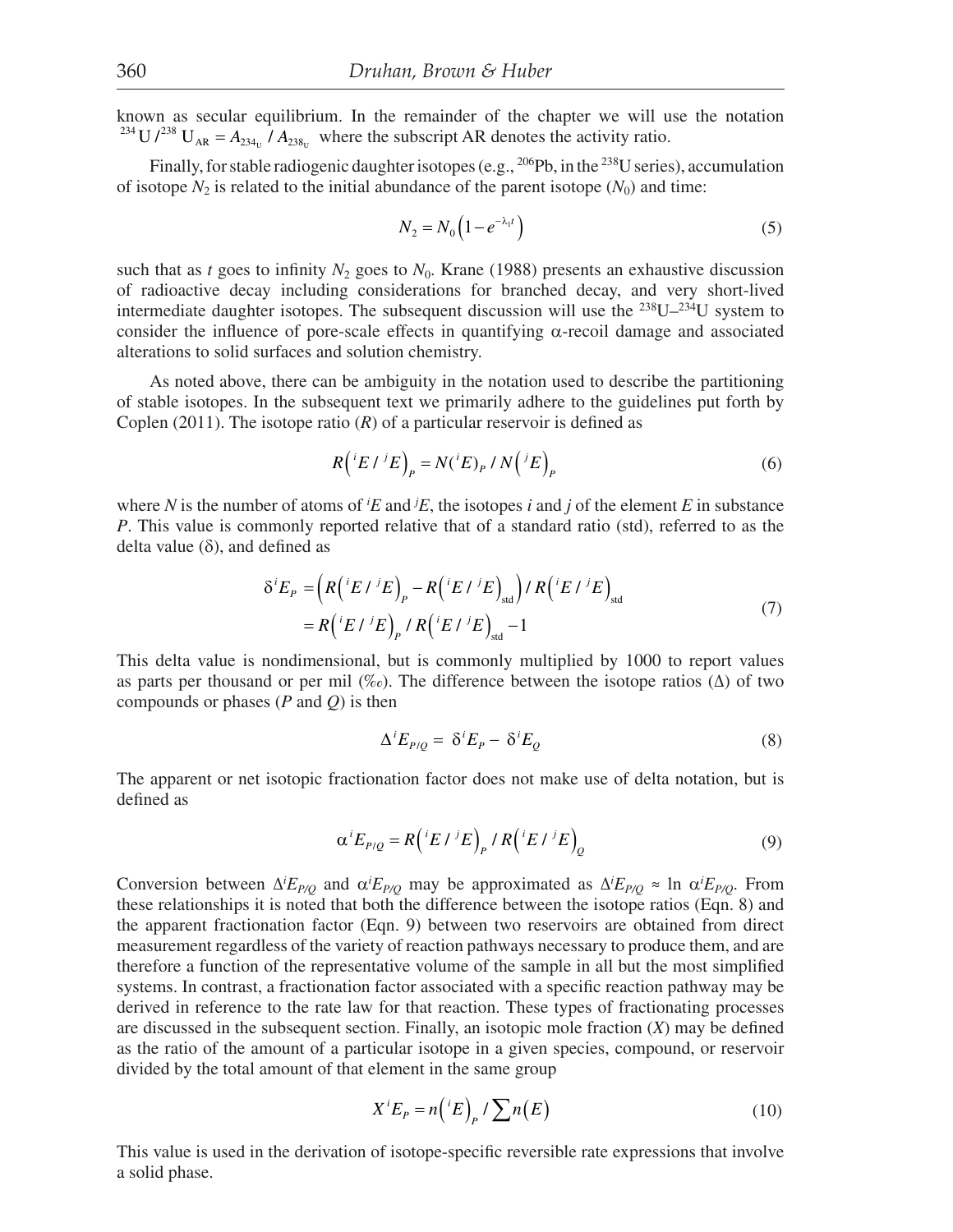#### **A note on fractionation**

In this chapter, stable isotope fractionation will be discussed in terms of equilibrium and kinetic processes. For this purpose chemical equilibrium is described as a dynamic state that occurs when two elementary reactions, the forward reaction from reactants to products and the backward reaction from products to reactants, are in balance. For example, the hydroxylation of dissolved  $CO_2$ :

$$
CO_2 + OH^{\cdot} \Leftrightarrow HCO_3^{\cdot} \tag{11}
$$

which is at equilibrium when in a closed system the distribution of species is invariant in time. The ratio of the elementary forward and backward rates is then termed the equilibrium constant  $(K_{eq})$ . Isotopic equilibrium may be described similarly, for example considering carbon isotope equilibrium between the carbon-bearing species in Equation (11):

$$
{}^{12}CO_2 + H^{13}CO_3 \Leftrightarrow {}^{13}CO_2 + H^{12}CO_3 \tag{12}
$$

leading to a separate equilibrium constant to account for this isotopic partitioning. A comparable relationship could be written for the partitioning of oxygen isotopes between  $CO_2$  and  $HCO_3$ , or between  $HCO<sub>3</sub>$  and OH. While all of these equilibria are described using the same law of mass action, it is important to note that they are not predicated on one another. In other words, these descriptions allow for the establishment of chemical equilibrium without necessarily requiring isotopic equilibrium. For reactions involving simple stoichiometric relationships, where one atom of the element of interest occurs in all reactant and product species, the isotopic equilibrium constant is equivalent to the fractionation factor (Eqn. 9); however, the relationship is often more complex (Schauble 2004). In general, the equilibrium fractionation factor is temperature dependent and larger for low mass elements and for isotopes of the same element that have large differences in mass. Typically, the partitioning of stable isotopes between two phases at equilibrium preferentially incorporates the heavier isotope in the phase with lower bond energy.

An imbalance between the forward and backward rates leads to a net accumulation of either the product or reactant, and the rate of this mass transfer is described by kinetics. Many reactions take place under conditions in which the reverse reaction is in some way prohibited, or the system is very far from equilibrium, such that isotopic partitioning is entirely kinetic. A kinetic fractionation factor is expressed as the ratio of the isotopic composition of the instantaneously generated product species  $(P_{inst})$  and the residual reactant  $(Q)$  through a single reaction pathway:

$$
\alpha_{\text{kin}}^{i} E_{P/Q} = R \left( \left( E / \left| E \right| \right)_{P_{\text{inst}}} / R \left( \left| E / \left| E \right| \right)_{Q} \right) \tag{13}
$$

This  $\alpha_{\text{kin}}$  can be related to the kinetic rate constant of the reaction (*k*), depending on the order of the reaction. For example, a first order dependence on concentration (e.g.,  $dP/dt = kQ$ ), leads to an expression for  $\alpha_{\rm kin} = i k / j k$  (Mariotti et al. 1981). From an observational perspective it is often difficult to categorically identify equilibrium vs. kinetic effects on isotope partitioning. In low-temperature systems equilibration can be extremely slow, and, in addition, open system conditions may support the establishment of a steady state that appears balanced but is not necessarily equilibrated. In this sense the distinction between a specific state that is dynamic equilibrium, and an observable net rate of precipitation or dissolution does not imply an exclusive influence of equilibrium vs. kinetic fractionation. The approach towards an equilibrated system implies instead a continuum between pure kinetic fractionation and equilibrium fractionation. Later sections of this chapter explore the consequences of such a model and the extent to which pore scale treatments are capable of improving upon current approaches.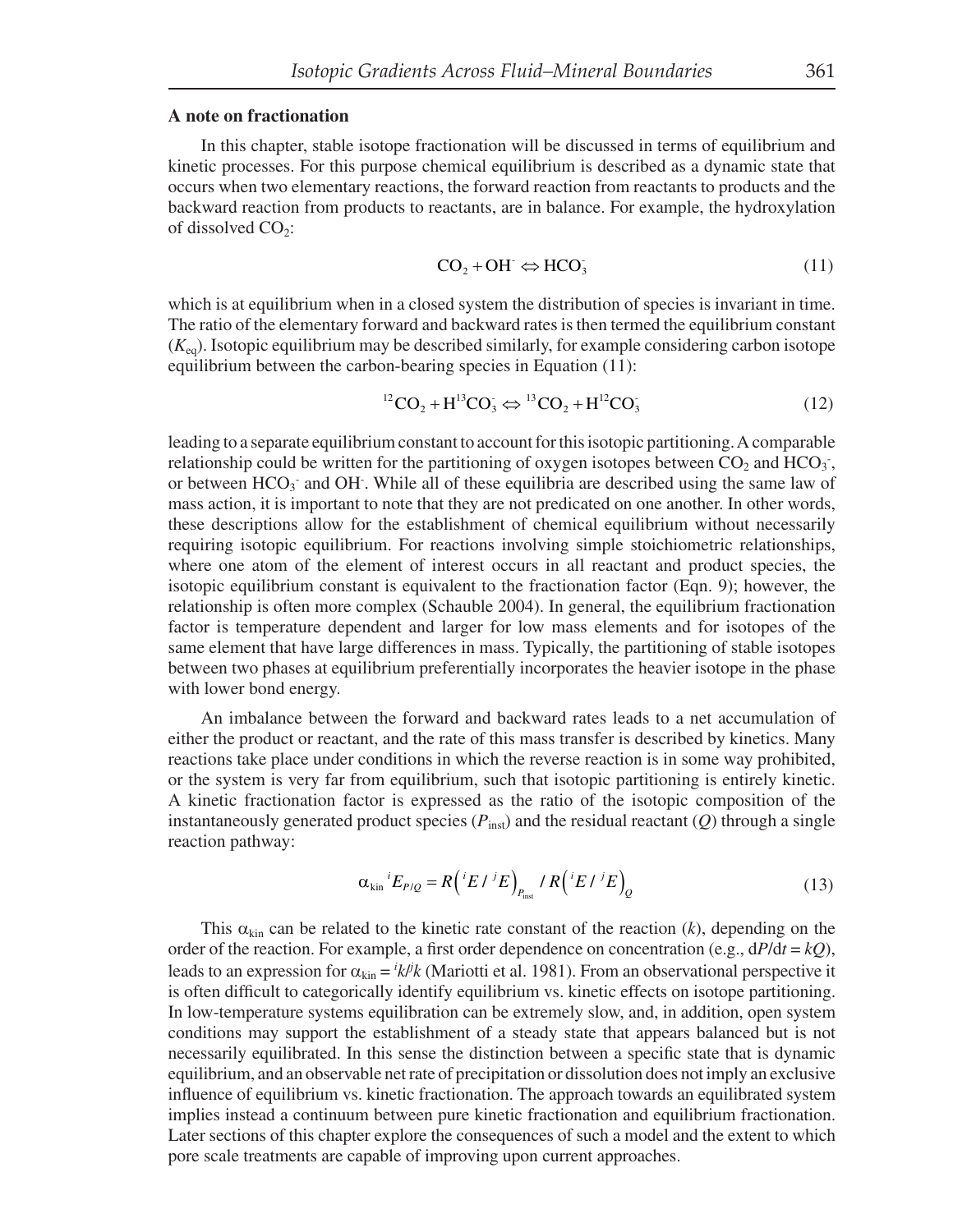Under certain conditions, it is possible to develop theoretical models to predict the evolution of the isotopic composition of products and reactants. These models offer the advantage that they are simple to use, but are generally limited by particular assumptions and do not reflect the complexity of the reaction pathway or the relationship between transport and reaction in the isotopic mass balance description. Rayleigh fractionation, for instance, assumes an open system distillation process, where the reactant is progressively consumed, such that the isotope ratio of the reactant follows (Rayleigh 1902):

$$
R = R_0 f^{(\alpha - 1)} \tag{14}
$$

where the isotope ratio (Eqn. 6) is equal to the product of the initial isotope ratio  $(R_0)$ and the fraction of reactant remaining relative to the initial concentration (*f*) raised to the power ( $\alpha$ -1). This relationship requires a constant fractionation factor  $\alpha$ , and produces an exponential relationship between reaction progress and isotopic partitioning. This model is only strictly intended for systems in which the reactant is continually supplied (*f* cannot go to zero) and the product of the reaction is instantaneously removed or segregated from the reactive system (Criss 1999). In practice the Rayleigh model is used in a wide variety of systems because it offers a simple relationship between reaction progress and fractionation without requiring knowledge of the reaction pathway or transport mechanisms. As a result, several studies have pointed out limitations to the Rayleigh model in application to hydrogeochemical systems (Brandes and Devol 1997; Abe and Hunkeler 2006; Van Breukelen and Prommer 2008). A goal of the current chapter is to describe a variety of common fractionating mechanisms that often undermine the assumptions of such simplified models and promote new quantitative methods for explicit treatment of reactivity and transport in the description of isotope partitioning.

## **EXAMPLES OF ISOTOPIC ZONING ACROSS FLUID–SOLID BOUNDARIES**

#### **Alpha recoil**

Prior to the development of modern radioactive decay counting and mass spectrometry techniques it was widely assumed that the  $^{234}U/^{238}U_{AR}$  could not deviate from secular equilibrium. This was assumed to be the case because the small mass difference  $(\sim 1.7\%)$  of the two isotopes would not produce stable isotope effects like those observed for hydrogen and oxygen. Careful study of natural rocks and minerals in the 1950's, however, revealed variations from secular equilibrium (Chalov 1959). Since the chemical behavior of  $^{234}$ U and  $^{238}$ U should be nearly identical, and yet variations in  $^{234}U/^{238}U_{AR}$  can exceed 500%, researchers suggested that the energy associated with  $^{238}$ U decay could directly eject the  $^{234}$ Th daughter isotope from the mineral surface (10's of nm) or damage the mineral lattice allowing preferential leaching of the daughter isotope (Rosholt et al. 1963; Kigoshi 1971).

Kigoshi (1971) carried out a pioneering study where fine-grained zircon sand was suspended in dilute aqueous solutions and the addition of  $^{234}Th$  and  $^{234}U$  to the solution was quantified. The <sup>234</sup>Th activities of the solutions were consistent with predicted  $\alpha$ -recoil injection to the solution based upon a spherical grain model and an  $\alpha$ -recoil distance of 55 nm. Earlier inferences (Turkowsky 1969) and later laboratory studies (Fleischer 1988) suggest that the recoil distance is closer to 30–40 nm. Both the  $^{234}$ Th and  $^{234}$ U in the fluid increased with time at a rate greater than the increase in <sup>238</sup>U, demonstrating that <sup>234</sup>Th has a recoil distance of tens of nm and can be ejected from the mineral structure or preferentially leached from lattice defects (Kigoshi 1971; Fleischer and Raabe 1978).

Kigoshi (1971) calculated the expected rate of addition of <sup>234</sup>Th to a fluid (*Q*) due to  $\alpha$ -recoil ejection from a mineral grain based on: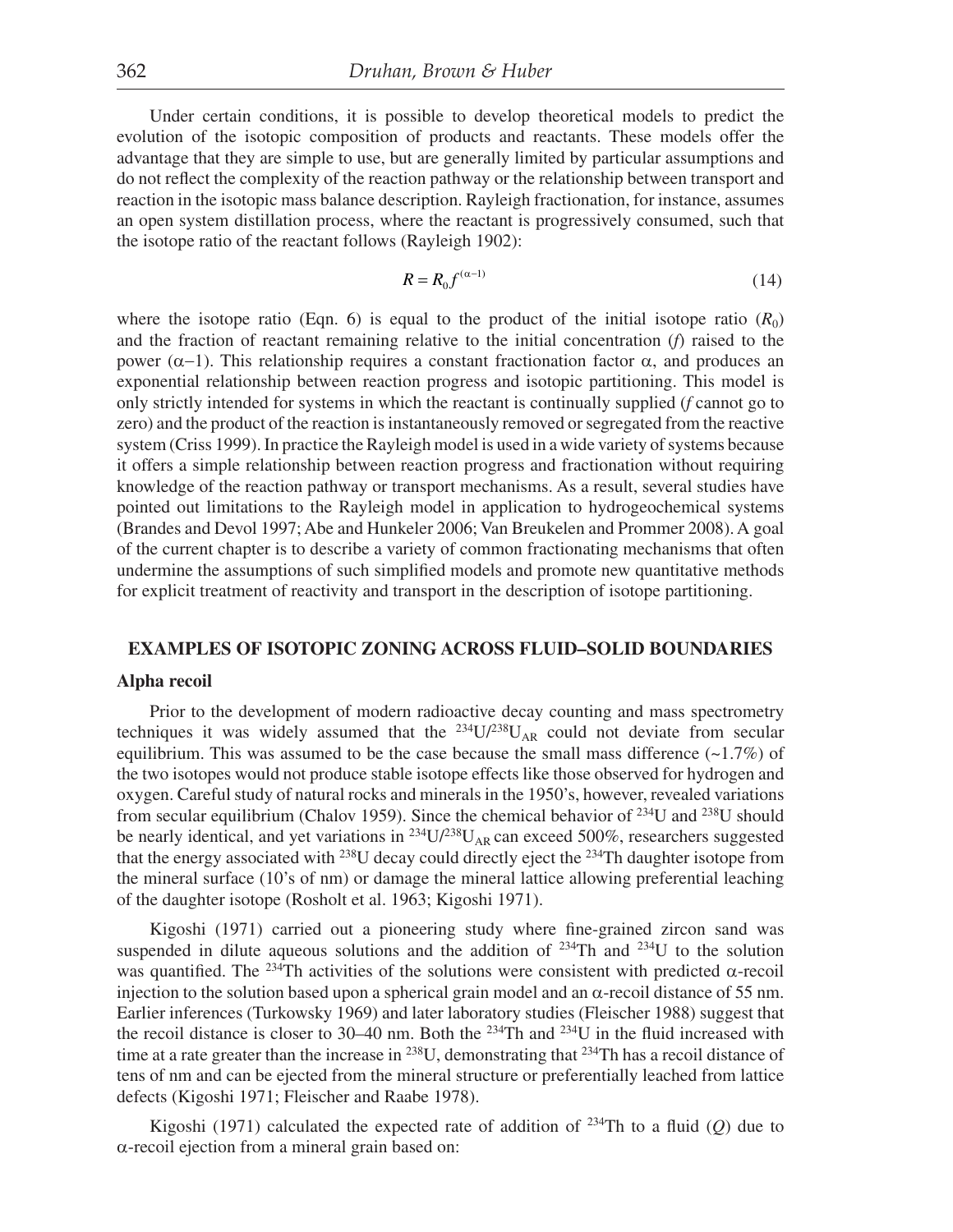$$
Q = \frac{1}{4} LSN_{238} \rho \lambda_{238}
$$
 (15)

where *L* is the  $\alpha$ -recoil range, *S* is the surface area,  $\rho$  is the solid density, and  $N_{238}$  and  $\lambda_{238}$  are the number of 238U atoms per gram of solid and the decay constant, respectively. The activity of 234Th in solution is a production–decay equation (combining Eqns. 4 and 5) of the form:

$$
A_{234_{\text{Th}}} = \frac{1}{4} L S N_{238} \rho \lambda_{238} \times \left( 1 - e^{-\lambda_{234_{\text{Th}}}t} \right) / \lambda_{234_{\text{Th}}} \tag{16}
$$

All of the terms on the right side of the equation are known or can be measured independently, however, in natural systems the grain surface area  $(S)$  and its influence in directing  $\alpha$ -recoil to the fluid phase is arguably the most important variable. For example, Kigoshi (1971) assumed spherical grain geometry for their  $1-10$  μm diameter zircon sand and then fit the measured 234Th activities to calculate a characteristic recoil distance of 55 nm. Once *L* is known from similar experiments or determined by other methods, the probability of an  $\alpha$ -particle ( $f_{\alpha}$ ) being ejected from a mineral grain assuming a spherical geometry can be approximated:

$$
f_{\alpha} = \frac{3}{4} \left( \frac{L}{r} - \frac{L^3}{12r^3} \right) \tag{17}
$$

Subsequent papers have explored the evolution of the solid phase and the effects of nonideal grain geometry on the production of daughter products to the fluid phase (Kigoshi 1971; Fleischer and Raabe 1978; Fleischer 1980; 1988; Maher et al. 2004; DePaolo et al. 2006, 2012; Lee et al. 2010; Handley et al. 2013). A general conclusion from these studies, particularly those of Lee et al. (2010) and Handley et al. (2013), is that the chemical treatment of sediments and the model of grain surface structure need to be carefully considered and normalized across multiple laboratories in order for results to be broadly useful. Similar observations are noted, with important caveats for the differing chemical behavior, in the elements Th, Ra and Rn (Torgersen 1980; Semkow 1990; Sun and Semkow 1998; Porcelli and Swarzenski 2003). For example Ra is strongly adsorbed to mineral surfaces at low ionic strength but soluble at high ionic strength, thus the solution chemistry is critical for interpreting Ra activities (Moore 1976).

The general equations describing the evolution of uranium series isotopic ratios in pore fluids and minerals are presented by Ku et al. 1992; Porcelli et al. 1997; Henderson et al. 2001; Tricca et al. 2001; Porcelli and Swarzenski 2003; Maher et al. 2004. The evolution of pore fluid composition is related to primary mineral dissolution, secondary mineral precipitation reactions,  $\alpha$ -recoil and preferential leaching of daughter isotopes to the pore fluid, sorption– desorption reactions and diffusion–advection of fluid in and out of a pore. Alpha-recoil loss, preferential leaching near the mineral surface, and solid-state diffusion, will all affect the solid composition with respect to time. However, these processes operate at different timescales, allowing mineral grains to evolve distinct  $^{234}U/^{238}U_{AR}$  domains. There is considerable discussion in the uranium series literature about the relative roles of preferential leaching and direct  $\alpha$ -recoil leading to daughter isotope accumulation in the pore fluid (Rosholt et al. 1963; Vigier et al. 2005; DePaolo et al. 2006; Dosseto et al. 2006). Preferential leaching may occur due to mineral lattice damage associated with <sup>234</sup>Th recoil (Rosholt et al. 1963) or due to preferential oxidation of the  $234$ U in damaged mineral lattice by aqueous fluids (Kolodny and Kaplan 1970). Regil et al. (1989), Roessler (1983, 1989) and Adloff and Roessler (1991) present detailed models of <sup>234</sup>U oxidation due to  $\alpha$ -recoil.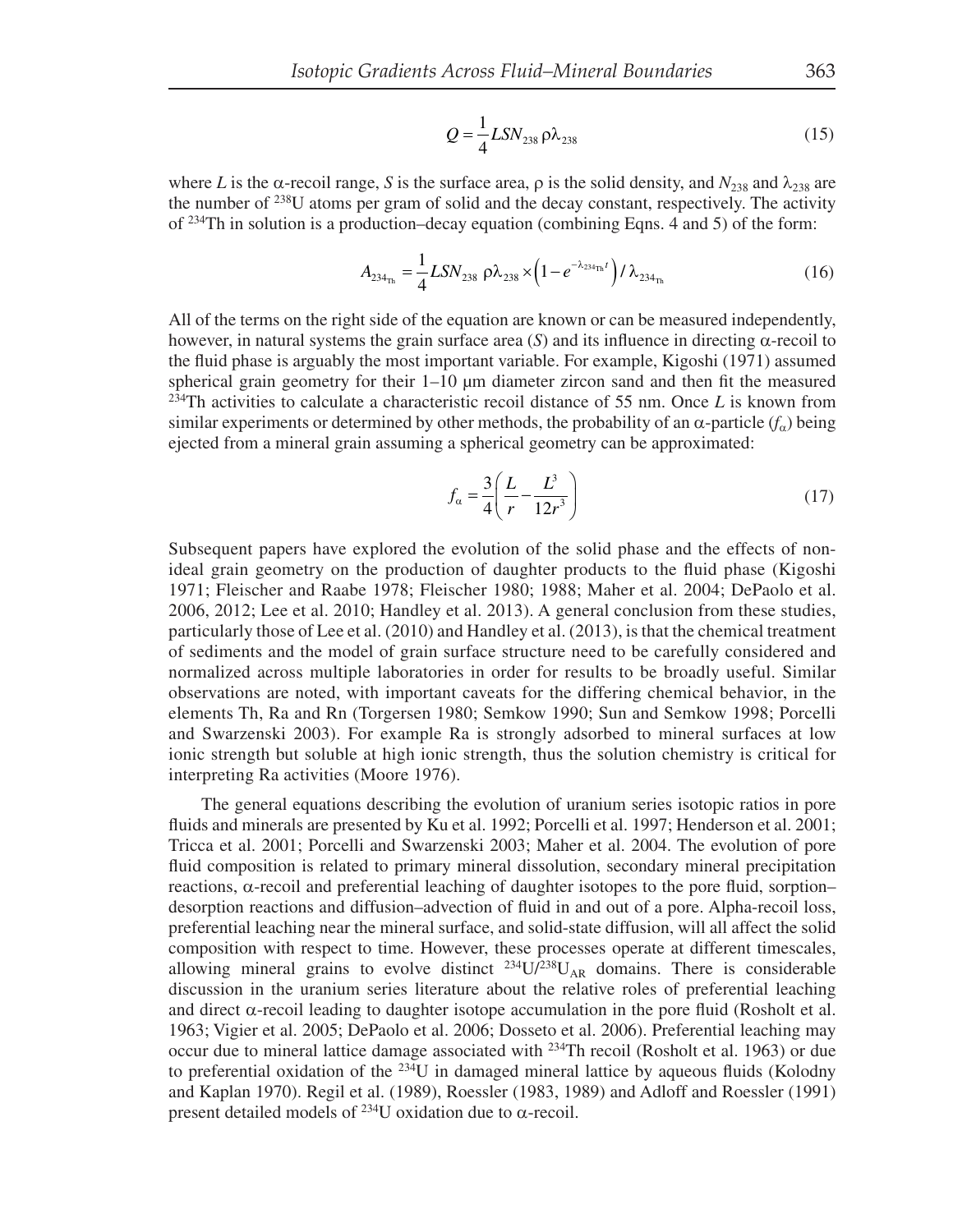It is difficult to ascertain the exact mechanism that transfers  $^{234}U$  preferentially from the solid phase to the pore fluid, but this process has important implications for the interpretation of uranium series isotopes in mineral–fluid systems. DePaolo et al. (2006) suggest that based on fine-grained alluvial sediments, the leaching depth into grains is not appreciably greater than the recoil distance. For the purposes of this discussion we proceed under the assumption that direct  $\alpha$ -recoil is the primary mechanism of <sup>234</sup>U transfer, but acknowledge this may be unwarranted, particularly in coarser-grained or uranium rich minerals.

The mass conservation equations presented below are applied to the  $^{234}$ U and  $^{238}$ U isotopes and illustrated schematically for distinct pore fluid, solid surface, and solid interior compositions in Figure 3. This formulation can be applied to other intermediate daughter products with additional consideration for differing chemical behavior (e.g., strong sorption/ secondary mineral partitioning of thorium and radium under certain conditions). At the scale of a single pore surrounded by mineral grain surfaces, the <sup>234</sup>U/<sup>238</sup>U<sub>AR</sub> of the fluid will evolve based on the dissolution–precipitation reactions and  $\alpha$ -recoil ejection to the fluid.

The  $^{234}U/^{238}U_{AR}$  evolution of mineral grains with time is:

$$
^{234}\text{U}/^{238}\text{U}_{\text{AR}} = (1 - f_{\alpha}) + [A_0 - (1 - f_{\alpha})]e^{-\lambda t}
$$
 (18)

It is apparent from Equation (18) that probability of  $\alpha$ -particle ejection ( $f_{\alpha}$ ) and time are the critical variables that affect the activity ratio of the solid grains (DePaolo et al. 2006). Estimating  $f_a$  requires knowledge of the mineral volume surface area and recoil distance. DePaolo et al. (2006, 2012) calculated  $f_\alpha$  as a function of grain diameter and shape (surface area), demonstrating, for example, that mineral grains of 10-µm diameter could have greater than a factor of 10 variability in  $f_\alpha$  (Fig. 4).



**Figure 3.** Mineral grains in contact with pore fluids lose <sup>234</sup>U by alpha recoil, preferential leaching along recoil tracks, dissolution-precipitation and diffusion. The recoil distance of Th (*L*) defines the depleted surface area depth. Adapted from Maher et al. (2006a).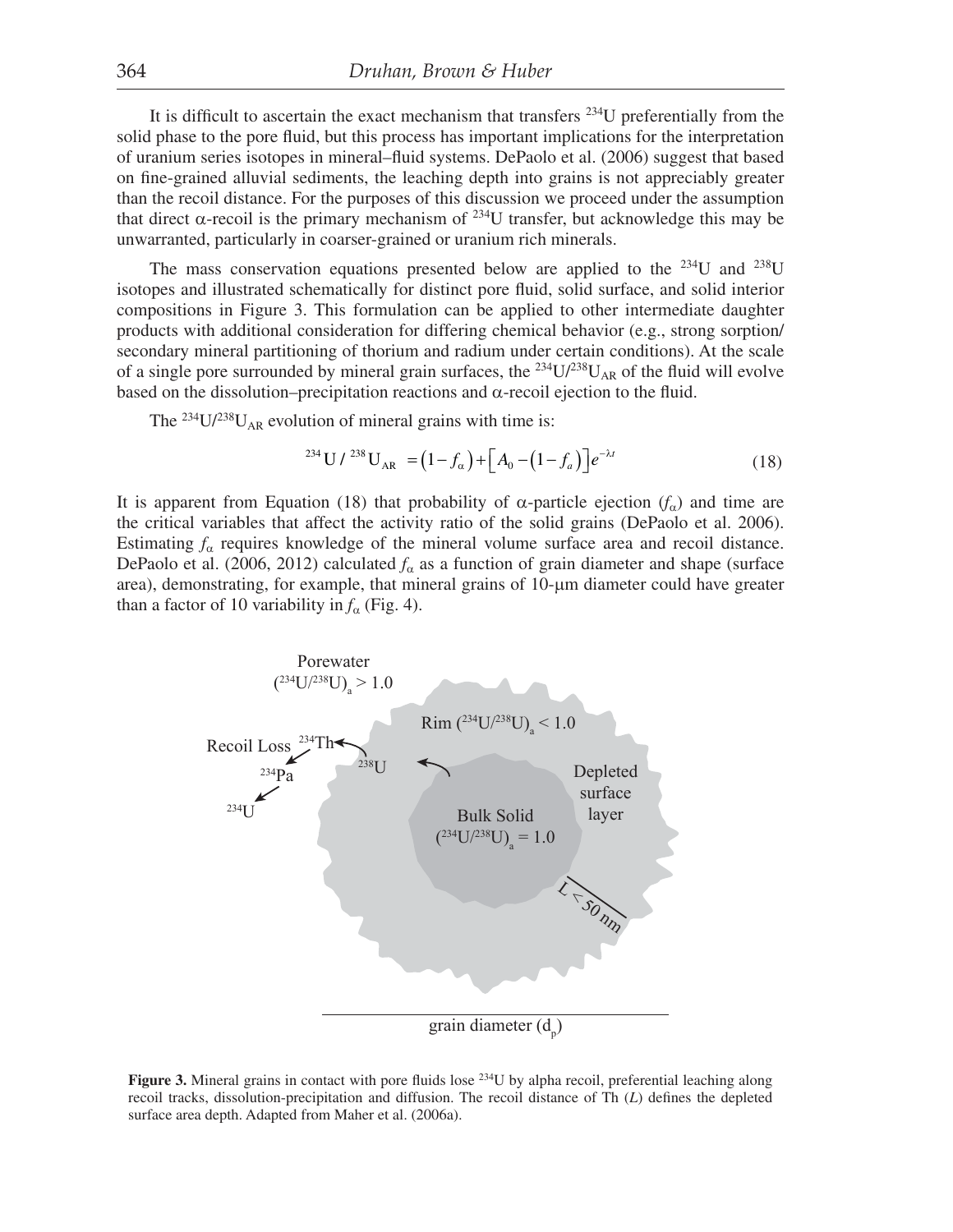A subsequent study by Bourdon et al. 2009 suggests employing a combined BET sorption surface area measurements and a fractal dimension model to overcome the uncertainty of mineral surface areas in natural sediments.

$$
f_{\alpha} = \frac{1}{4} \left[ \frac{2^{D-1}}{4-D} \left( \frac{a}{L} \right)^{D-2} \right] L \times S_{\text{BET}} \times \rho \tag{19}
$$

where  $S<sub>BET</sub>$  is the measured surface area, *a* is the molecule diameter for the adsorbate and *D* is the fractal dimension of the grain surface, which is measured independently. Non-ideal (spherical) surface area is particularly important at the pore scale, where roughness (Lee et al. 2010) can increase the surface area of a mineral grain by a factor of 17. The sorption data of Bourdon et al. (2009) have been successfully applied to studies of soils (Oster et al. 2012) and to date ice using trapped fine-grained sediments (Aciego et al. 2011).

The evolution of <sup>234</sup>U/<sup>238</sup>U<sub>AR</sub> of pore fluids is described by Equation (20):

$$
R_{\rm f} \frac{\partial A_{\rm f}}{\partial t} = R_{\rm d} M_{\rm s} \frac{C_{\rm s}}{C_{\rm f}} \left( A_{\rm s} - A_{\rm f} \right) + \left( \lambda_{238} - \lambda_{234} \right) R_{\rm f} A_{\rm f} + \lambda_{234} \left( R_{\rm f} + f_{\alpha} M_{\rm s} \frac{C_{\rm s}}{C_{\rm f}} \right) \tag{20}
$$

where *C* is the concentration and *A* is the <sup>234</sup>U/<sup>238</sup>U<sub>AR</sub> of the solid (s) and fluid (f),  $R_d$  is the rate of dissolution in inverse time,  $R_f$  is the retardation factor accounting for sorbed uranium and  $M<sub>s</sub>$  is the solid/fluid volume ratio (Tricca et al. 2001; Maher et al. 2004).

The conservation equation can be rearranged to yield the following approximation for the pore fluid at steady state  $(A<sub>f(ss)</sub>)$ :

$$
A_{\mathbf{f}(ss)} = \frac{R_{\mathbf{d}}A_{\mathbf{s}} + \lambda^{234}f_{\alpha}}{R_{\mathbf{d}}}
$$
\n(21)

This relationship can then be manipulated to use the activity ratios to calculate the solid dissolution rate:

$$
R_{\rm d} = \frac{f_{\alpha} \lambda^{234}}{A_{\rm f(s)} - A_{\rm s}}\tag{22}
$$

Maher et al. (2004) used this relationship to calculate the dissolution rates of deep-sea sediments over timescales longer than those accessible by laboratory experiments.

The models described above are a small sample of the work on uranium series isotopes in hydrogeologic systems. At the pore scale additional complexities may be considered, particularly when the steady-state assumption is not valid. For example, rapid changes in the dissolution rate could dissolve the  $234$ U depleted layer of mineral grains, lowering the  $^{234}U/^{238}U_{AR}$  in the pore fluid. Additionally, where mineral grains are in direct contact with one another the ejected daughter isotope may be implanted into an adjacent mineral grain and not accumulated in the pore fluid. The net effect of significant implantation would be to underestimate the sediment dissolution rate  $(Eqn. 22)$  or the age of fine-grained sediments (DePaolo et al. 2006). In general the aforementioned studies demonstrate that uranium series disequilibria is largely controlled by the surface structure of individual grains that affect the isotopic composition of fluids considered at the continuum scale. Uncertainty in the relative contributions of  $\alpha$ -recoil and preferential leaching to isotopic fractionation in the uranium series and precise measurements of mineral surface area and recoil tracks currently limit the fidelity of existing models. Future directions in this area may include incorporating daughter isotopes with different recoil distances such as <sup>230</sup>Th and <sup>226</sup>Ra to better constrain the  $f_{\alpha}$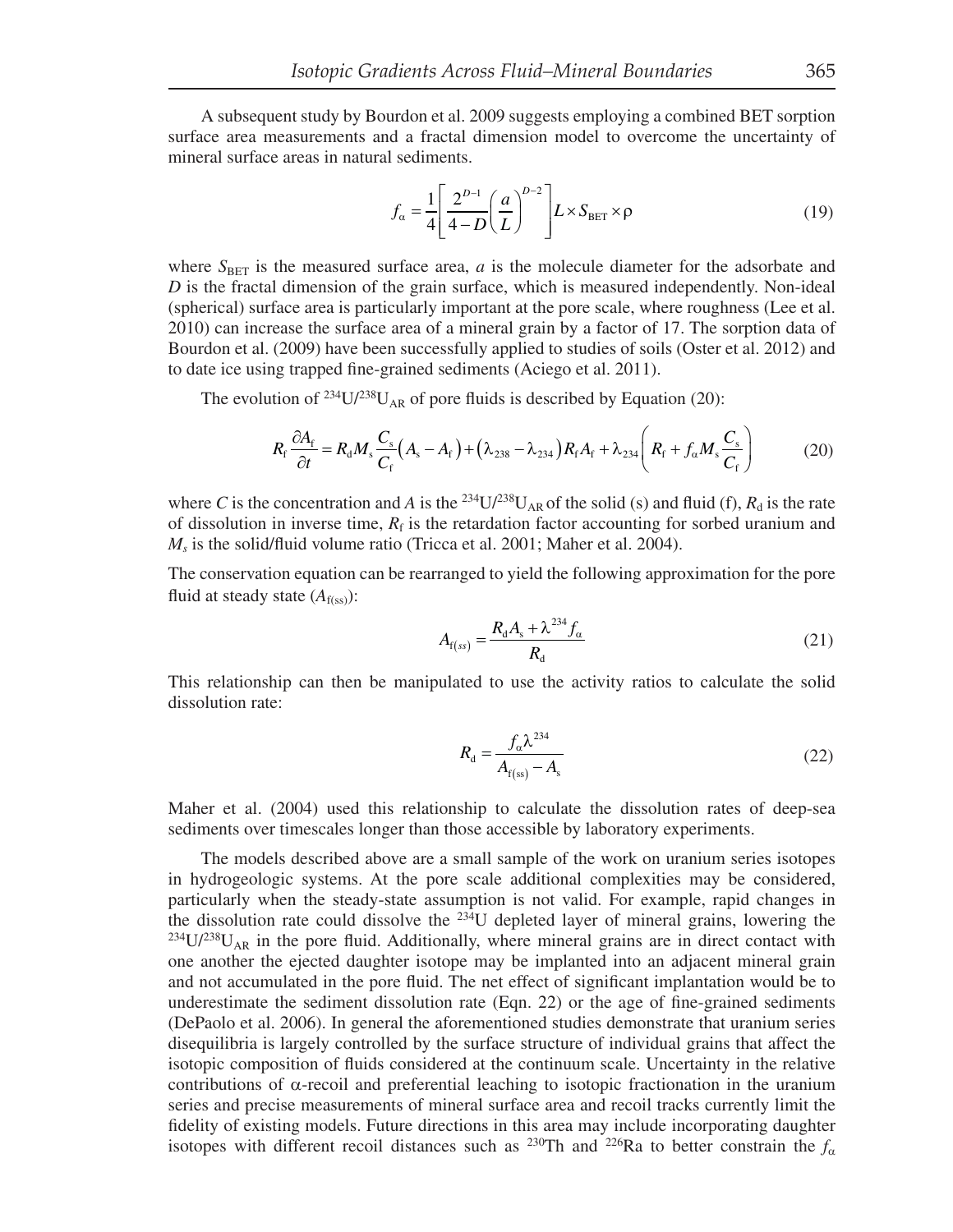

**Figure 4.** Estimates of  $f_a$  as a function of grain size modified from DePaolo et al. (2006), Maher et al. (2006a) and DePaolo et al. (2012). Values of  $\lambda_r$  represent a roughness factor accounting for deviations in grain shape and surface area from an ideal sphere. Grey shaded zone indicates the region of measured values from the King's River Fan (Lee et al. 2010), dust from ice cores (Aciego et al. 2011), marine sea core sediment (DePaolo et al. 2006) and sediment from Hanford, WA (Maher et al. 2006a).

parameter and more sophisticated imaging techniques to quantify mineral surface structure. Additionally, precise measurements of the  $\alpha$ -recoil distance (*L*) and the relationship between surface area and  $f_{\alpha}$  will be necessary to improve the application of pore scale <sup>234</sup>U/<sup>238</sup>U<sub>AR</sub> to diverse problems such as sediment dating, mineral dissolution rates and vadose zone transport.

#### **Diffusive fractionation**

The change in concentration  $(C)$  of a solute due to a net divergence of the flux  $(J)$  in an arbitrary volume

$$
\frac{\mathrm{d}C}{\mathrm{d}t} = -\nabla \cdot J \tag{23}
$$

is often approximated with the linear transport theory that relates the diffusive flux to the gradient in chemical potential or concentration, i.e., Fick's first law:

$$
J = -D\nabla C \tag{24}
$$

Here the transport coefficient  $D$  is the molecular diffusivity of the solute and has units of length squared per time.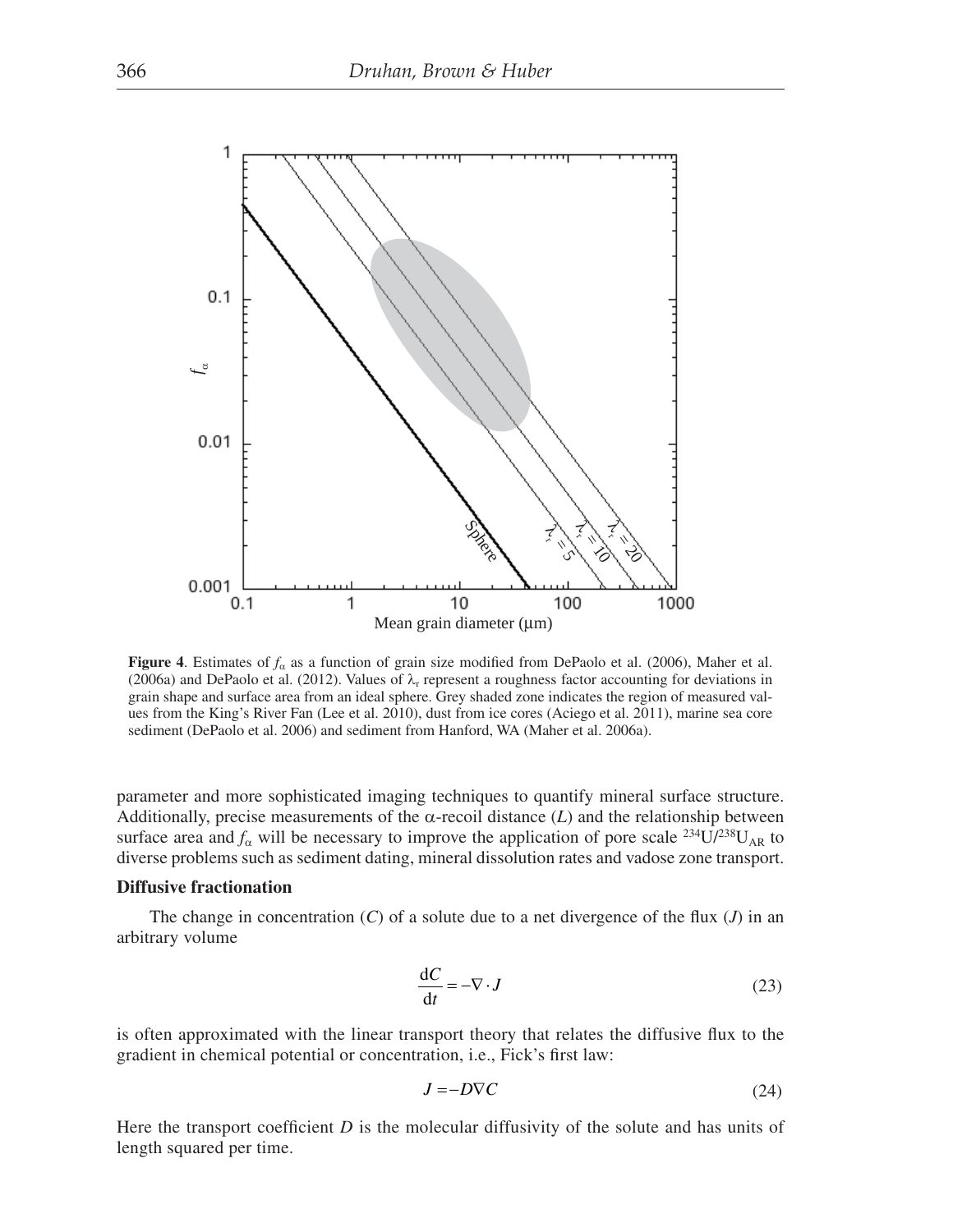Under ideal conditions, kinetic theory provides an expression for the diffusion coefficient of molecules in a gas

$$
D = l \left( \mathbf{R} \mathcal{I}_{m} \right)^{1/2} \tag{25}
$$

as the product of the mean free path (*l*) between collisions, and the square root of the product of the gas constant (R) and temperature (*T*) divided by the mass (*m*) of the molecule or atom. This relationship suggests that the mass of the particle influences the transport coefficient and by extension the flux to the reactive surface. Therefore the lighter the particle the larger the diffusion coefficient, which leads to the expectation that if two particles differ in their masses  $(m_1$  and  $m_2)$ , then for the same conditions the difference in their diffusion coefficients would be

$$
D_2 / D_1 = \left(\frac{m_1}{m_2}\right)^{1/2} \tag{26}
$$

However, this relationship is specific to an ideal gas, and in liquids the factors that contribute to the value of an individual species diffusion coefficient become much more complex (Moller et al. 2005; Yamaguchi et al. 2005). For instance, in electrolyte solutions, the influence of electrochemical forces on the interaction of diffusing species cannot be neglected, and thus requires accounting for cross-diagonal terms representing the influence of one species' or isotopic activity gradient or electrochemical potential gradient on another. This effect may be quantified in the absence of charged surfaces by including treatment of electrochemical migration using the Nernst–Plank equation (Steefel and Maher 2009; Steefel et al. 2015; Rasouli et al. 2015), while treatment of surface charge requires further inclusion of a complete electrical double layer model (Tournassat and Steefel 2015, this volume).

In the context of stable isotope fractionation in aqueous solutions, this complexity has only recently been considered. Richter et al. (2006) conducted a series of experiments to determine the fractionation of isotopes associated with diffusion in comparison with previously estimated values. Their experimental design allowed a small volume of aqueous solution containing a dissolved salt  $(V_1)$  to be suspended inside of a much larger volume of dilute fluid  $(V_2)$ . The length and aperture of the tube connecting the two reservoirs was selected such that the solution inside of  $V_1$  would remain well mixed over the timescale necessary for dissolved solutes to diffuse into  $V_2$ . Richter et al. (2006) considered departure from Equation. (26) by recasting the power as a parameter  $(\beta)$ , which they then fit to their experimental data.

$$
D_2 / D_1 = \left(\frac{m_1}{m_2}\right)^{\beta} \tag{27}
$$

The results of their study determined  $\beta$  values less than 0.5, but greater than 0.0, thus providing evidence that kinetic fractionation due to diffusion could contribute to observed variations in stable isotope ratios in aqueous solutions. However, their method required the implicit assumption that an inverse power law (Eqn. 27) is an accurate description of the dependence of a diffusion coefficient on the mass of the solute. Bourg and Sposito (2007) sought to directly test this assumption by utilizing molecular dynamics (MD) simulations. The use of a numerical method allowed them to obtain the diffusion coefficient for more than two isotopes of the same species, and thus test the generality of the  $\beta$  values reported by Richter et al. (2006). Their results showed good agreement with the Richter et al. (2006) values, demonstrating that the value of  $\beta$  for a given mass pair in aqueous solutions is typically less the value of 0.5 predicted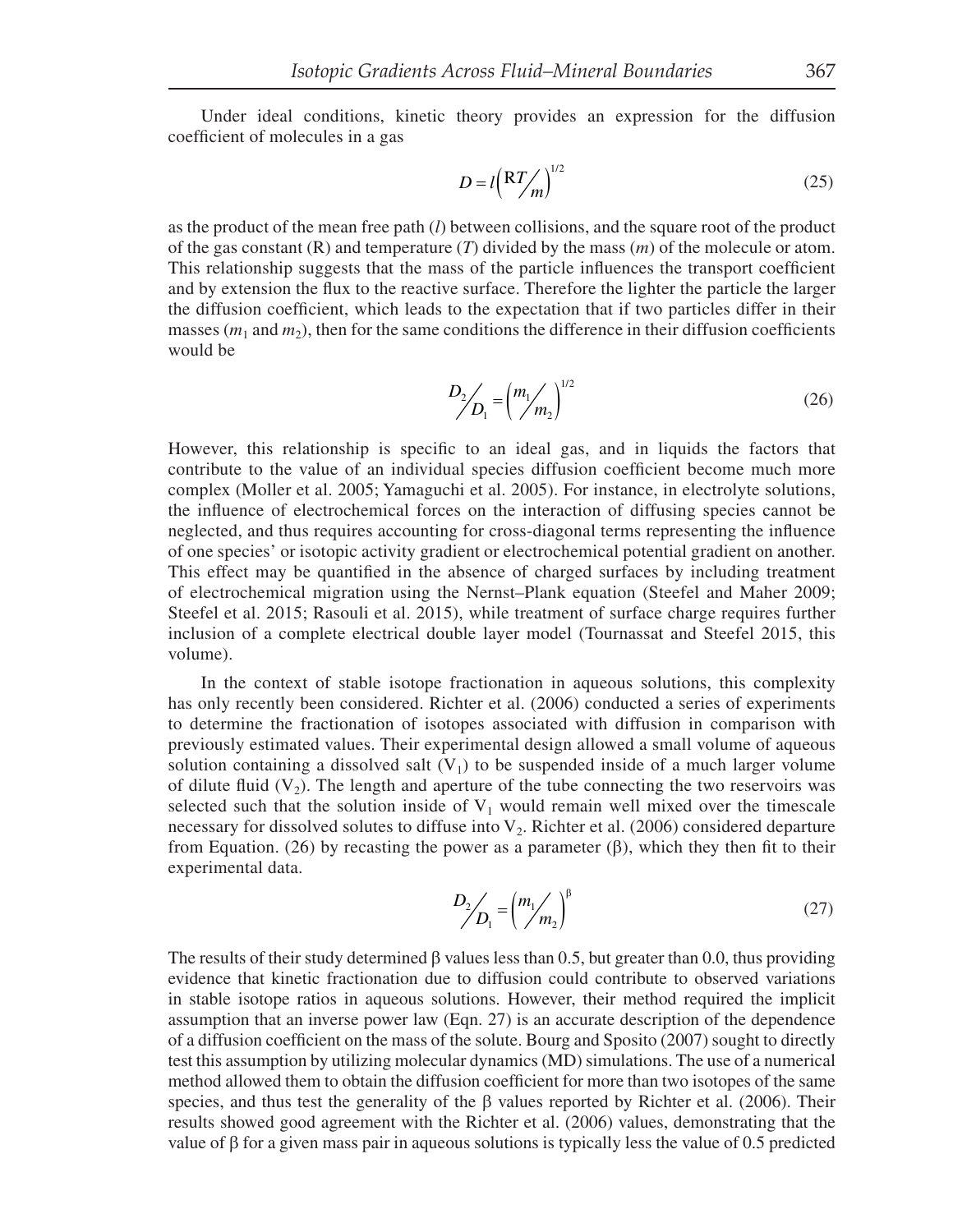by kinetic theory for an ideal gas (Eqn. 26). Following on the agreement of these results, Bourg et al. (2010) extended both the experimental and numerical results to include additional ions. The results of these studies are summarized in Table 1.

| Solute    | Measured                                                             | Measured $\beta$                 | MD modeled $\beta$               |  |
|-----------|----------------------------------------------------------------------|----------------------------------|----------------------------------|--|
| $Li+$     | $D_{7_H}/D_{6_H} = 0.99772$                                          | $0.0148 \pm 0.0017$ <sup>a</sup> | $0.0171 \pm 0.0159^b$            |  |
| $Na+$     | $D_{24_{N_0}}$ / $D_{22_{N_0}} = 0.99800$                            | $0.023 + 0.023^{\circ}$          | $0.029 \pm 0.022$ <sup>d</sup>   |  |
| $K^+$     | $D_{41_{\kappa}}$ / $D_{39_{\kappa}} = 0.99790^e$                    | $0.042 \pm 0.002$ <sup>d</sup>   | $0.042 \pm 0.017$ <sup>d</sup>   |  |
| $Cs+$     |                                                                      |                                  | $0.003 \pm 0.018$ <sup>d</sup>   |  |
| $Cl-$     | $D_{37_{\text{Cl}}}$ / $D_{35_{\text{Cl}}}$ = 0.99857 <sup>a</sup>   | $0.0258 \pm 0.0144^{\circ}$      | $0.034 \pm 0.018^b$              |  |
| Br        | $D_{37c}$ / $D_{35c}$ = 0.99857 <sup>a</sup>                         | $0.0320 \pm 0.0097$ <sup>f</sup> |                                  |  |
| $Mg^+$    | $D_{25_{\rm Mg}}$ / $D_{24_{\rm Mg}} = 1.00003^{\rm a}$              | $0 \pm 0.0015^a$                 | $0.006 \pm 0.018^b$              |  |
| $Ca^{2+}$ | $D_{\rm 44_{\rm Ca}}$ / $D_{\rm 40_{\rm Ca}}$ = 0.99957 <sup>e</sup> | $0.0045 \pm 0.0005$ <sup>d</sup> | $0.0000 \pm 0.0108$ <sup>d</sup> |  |

**Table 1.** Experimentally and numerically determined values of  $\beta$  for solutes at 348 K. Summarized from Richter et al. (2006); Bourg and Sposito (2007); Bourg et al. (2010).

Notes: <sup>a</sup>Richter et al. (2006); <sup>b</sup>Bourg and Sposito (2007); <sup>c</sup>Calculated by Richter et al. (2006) from measurements at 298 K from Kunze and Fuoss (1962); dBourg et al. (2010); cCalculated based on difference in masses of measured isotopes and reported  $\beta$  value; <sup>f</sup>Calculated by Bourg et al. (2010) from measurements made between 275–353 K by Eggenkamp and Coleman (2009)

Two key aspects of these observations are that the monovalent solutes show a larger contrast in the diffusivity of their isotopes than divalent solutes, and this difference does not follow a direct correlation with the ratio of the masses. Bourg et al. (2010) demonstrated that this relationship occurs as a result of  $(1)$  the size of the solute radius, and  $(2)$  the strength of attractive interactions between the solute and solvating water (effective mass of the diffusing species), both of which influence coupling of motion between the solute and solvent. Using the residence time of water  $(\tau)$  in the first solvation shell of the ion obtained from the MD simulations as a proxy for this coupling, Bourg et al. (2010) showed a clear correlation between the inverse of  $\tau$  and  $\beta$  (Fig. 5).

The aforementioned experimental observations and MD simulations indicate that pore scale gradients in both concentration and isotopic abundance between a reactive surface and the surrounding fluid (Fig. 1) are influenced by diffusion coefficients that differ as a result of the size and charge of ions and the difference in masses of their isotopes. The effects of ion size and charge are explicitly treated at the resolution of MD simulations, but must be approximated at larger scales. Therefore accurate representation of these diffusive effects on isotopic partitioning at the pore and continuum scale requires independent knowledge of the magnitude of fractionation associated with the isotopes of each ion of interest (Table 1). Furthermore, the extent to which observed differences in diffusivity relate to fractionation associated with dispersion at larger scales is unknown.

From the results of Richter et al. (2006), Bourg and Sposito (2007) and Bourg et al. (2010), the value of  $\beta$  relating the ratio of the masses to the ratio of the diffusion coefficients is highly variable among ions and solution compositions. In principle, the ratio of the diffusion coefficients could be directly obtained for two isotopologues, specific to a given solution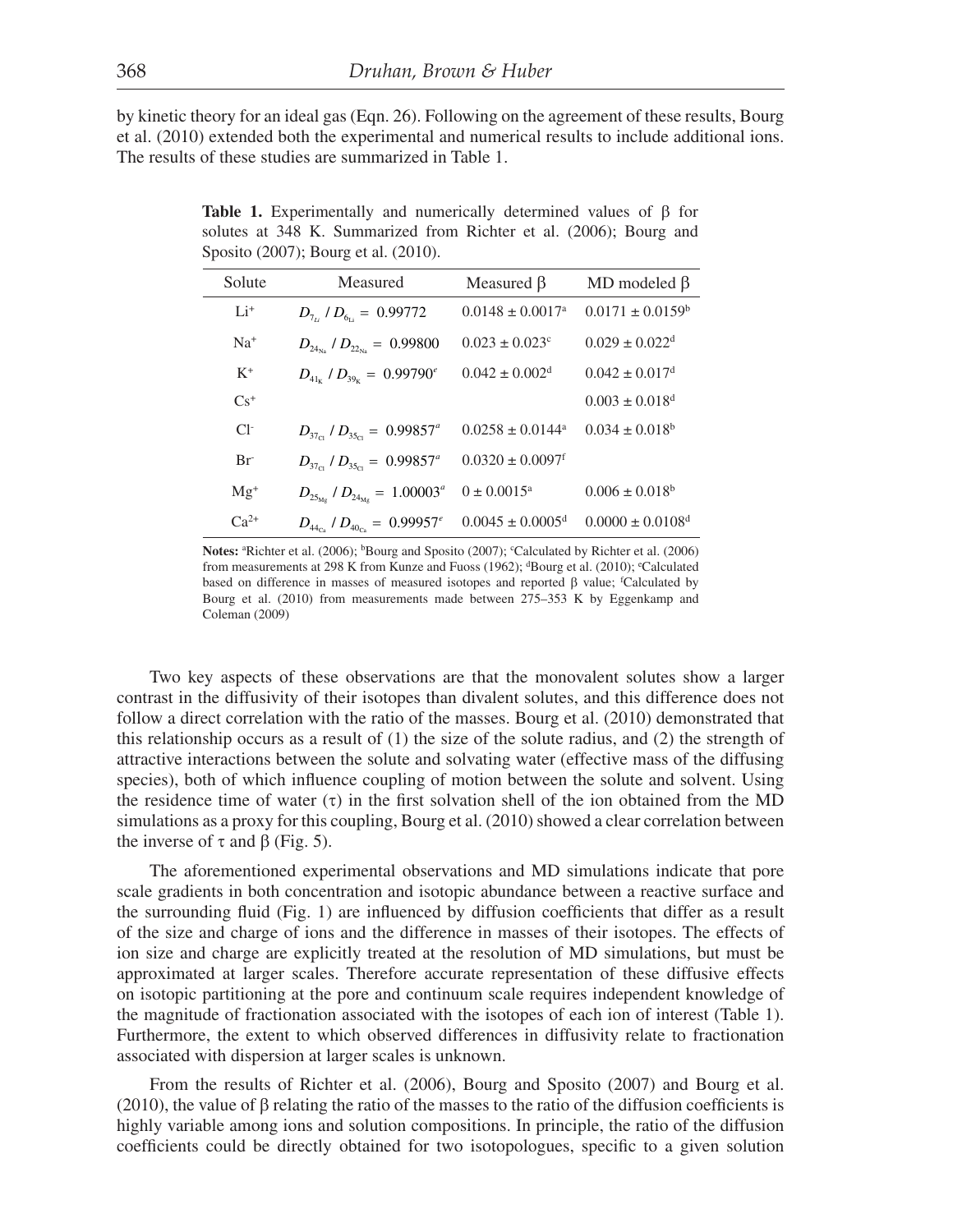

**Figure 5.**  $\beta$  values as a function of inverse residence time of water in the first solvation shell for ions where both experimental and MD simulation data are available. Figure modified from Bourg et al. (2010).

composition, through a simple diffusion experiment. For example, implementing a generic tracer in a discretized domain using the CrunchFlow (Steefel et al. 2015) reactive transport code such that at the start of the simulation an elevated concentration exists in the center of a closed system, one may obtain the spatial partitioning of the tracer as it diffuses through the system (Fig. 6A). If this total tracer is broken into two components, where one 'isotope' composes the majority of the tracer concentration and the other is a trace amount, then a slight difference in the diffusion coefficients of the two species results in a spatial profile of their ratio through time (Fig. 6B). We emphasize that this simple modeling example demonstrates a proof of concept wherein an experimental system could provide a time series of the tracer concentration (Fig.  $6C$ ) and isotope ratio (Fig.  $6D$ ) at a fixed observation point. For any system in which variation in the isotope ratios are large enough to be detected beyond measurement error, a time series dataset of this nature could be used to obtain unique values for the diffusion coefficients. If the difference in the masses of the isotopologues is known, these values could then be related to obtain direct estimates of  $\beta$  for a given system.

The sensitivity of isotope ratio measurements are such that diffusive fractionation may influence the interpretation of observed fractionation, but these effects have only recently begun to be considered in hydrologic studies. Analytical and numerical models have demonstrated that even in the absence of true diffusive fractionation, neglecting the effects of diffusion and dispersion leads to a lower overall estimate of reaction progress based on stable isotope ratios than when these factors are considered (Abe and Hunkeler 2006; Van Breukelen and Prommer 2008). These results have lead to a recent focus on the effects of dispersive mixing on stable isotope ratios, with particular emphasis on compound-specific stable isotope labels used to track contaminant degradation. Hydrodynamic dispersion is a fundamentally distinct process from molecular diffusion, arising from the fluctuations in velocity within and among connected pores during flow. Under certain assumptions, dispersion has been shown to display a diffusive behavior. In practice, most efforts to directly simulate fractionation due to dispersion in through-flowing systems have made use of estimated relationships between the ratio of the masses and the ratio of the dispersion coefficients. Dispersive isotope fractionation has been simulated at the continuum scale for both hydrogen and carbon isotopologues of solutes during flow through heterogeneous porous media using a variety of approximations for the difference in isotope-specific dispersivities. LaBolle et al. (2008) calculated isotope-specific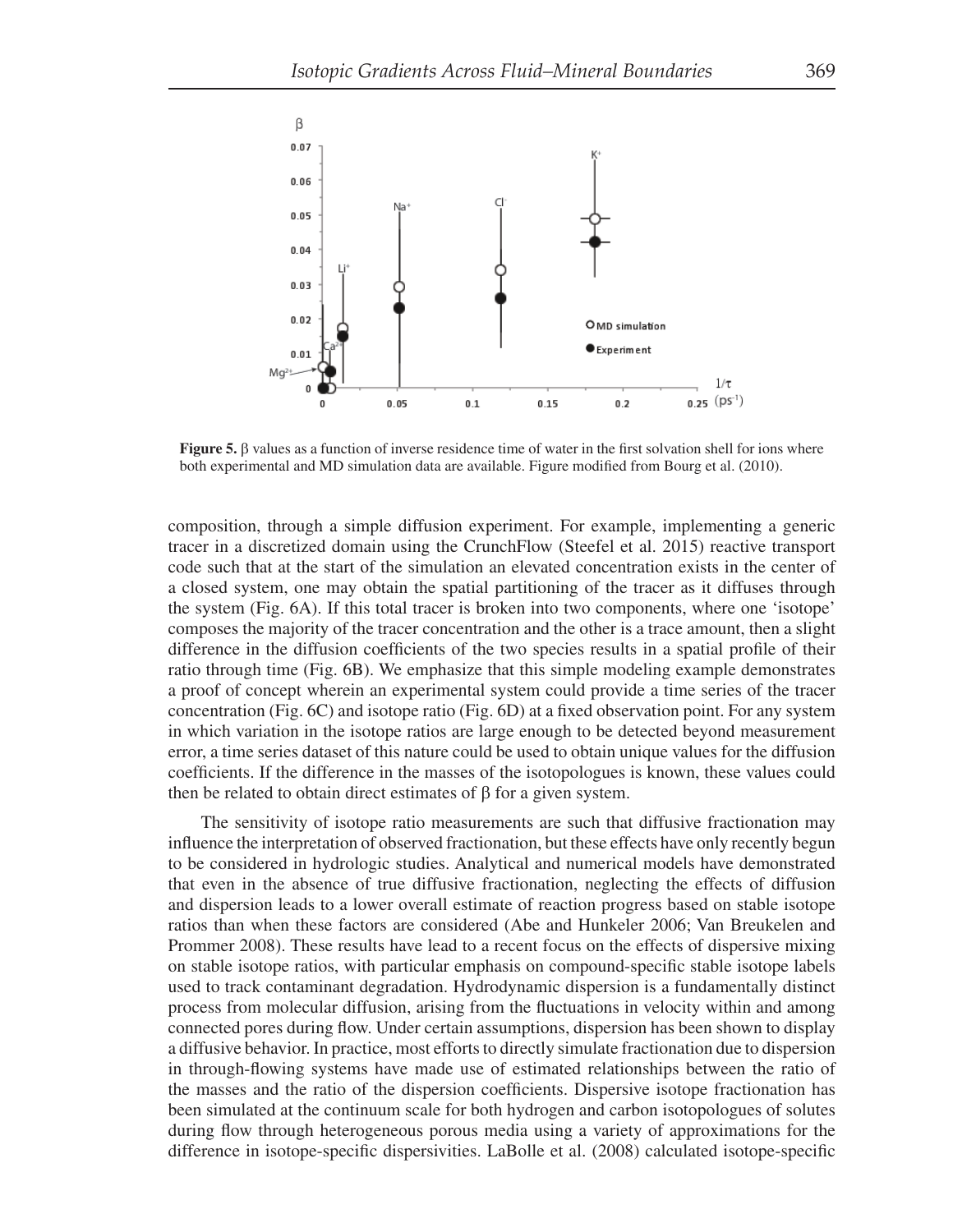

**Figure 6.** Numerical simulation of a tracer diffusing through time in a discretized domain demonstrating how experimental diffusion data could be used to constrain relative diffusion coefficients. The system is closed, and initially an elevated concentration exists in the center of the domain. (A) the concentration of the tracer across the domain through arbitrary time points 0.25, 1 and 5; (B) the isotope ratio relative to an arbitrary standard in delta notation  $(\%_0)$  for the same time points. In (A) and (B) the vertical dashed line corresponds to the location over which time series of concentration (C) and isotope ratio (D) are monitored.

values of dispersivity by substituting the reduced masses of the solutes into Equation (26). Rolle et al. (2009), Eckert et al. (2012) and Van Breukelen and Rolle (2012) used an empirical correlation from Worch (1993) close to Equation (26) but with a power of 0.53. Thus far it is not evident what, if any relationship may exist between diffusive and dispersive fractionation, or even if the power law relationship between the ratio of the masses and ratio of the diffusion coefficients validated by Bourg and Sposito (2007) holds true for the ratio of two isotopic dispersion coefficients.

### **Dissolution**

Fractionation directly associated with the dissolution of material from the solid phase is often considered negligible over the reactive timescales represented by many natural samples. This assumption is justified in that many of the mechanisms thought to contribute to isotopic partitioning, such as transport (discussed above), and changes in solvation (Hofmann et al. 2012), are restricted within a solid phase. Furthermore, where apparent shifts in isotopic ratio are observed during net dissolution of natural samples, it is difficult to distinguish preferential mobilization of individual, isotopically distinct mineral phases from true fractionation (Ryu et al. 2011). However, a wide variety of studies now appear to demonstrate observable fractionation during dissolution, usually during the initial stages. These observations are significant in that they implicitly require that the solid become isotopically differentiated as material is removed from the reactive surface. This implies the development of a surface that is compositionally distinct from the interior of the grain, a process that is not readily compatible with bulk or volume fraction representations of solids.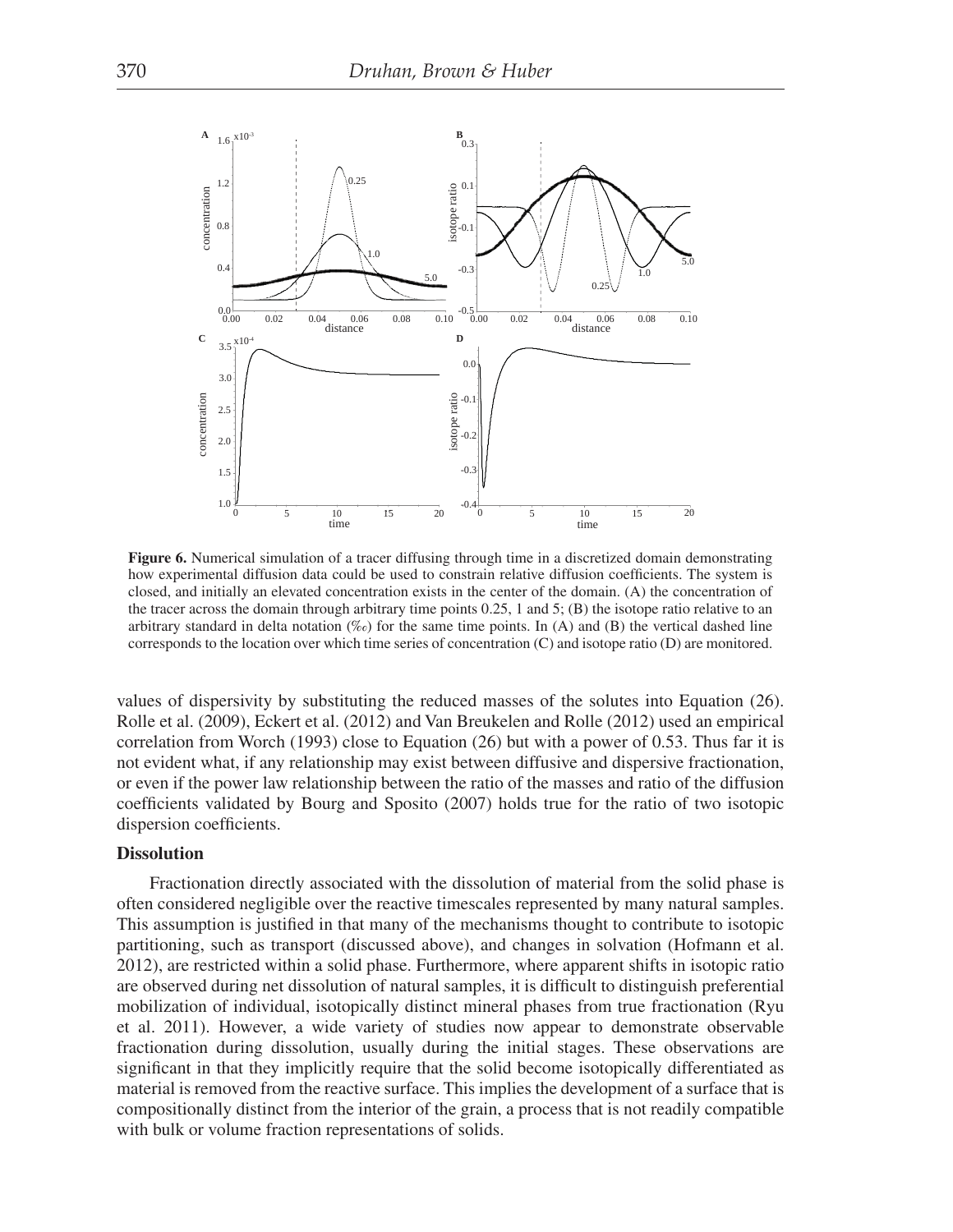The earliest observations of fractionation during dissolution involved dissimilatory reduction of ferric iron by anaerobes (Beard et al. 1999, 2003; Brantley et al. 2001, 2004), which naturally led to the issue of whether observed iron isotope partitioning was a vital effect or if it could be reproduced in abiotic systems. From this starting point, a wide range of experimental conditions, including both pure mineral phases and whole rocks, as well as a variety of stable isotope ratios, have shown evidence for partitioning of isotopes during net dissolution (Table 2). The compilation in Table 2 is limited to low temperature and ambient pressure experimental conditions in which efforts have been made to minimize fractionation of fluid phase isotopes due to additional effects, such as secondary mineral precipitation.

Despite wide variability in experimental conditions, a common observation is that during dissolution the isotopic composition of the fluid phase tends to be lighter than that of the initial solid, i.e. the light isotope tends to be preferentially dissolved. Furthermore, in studies where the isotopic value of the fluid is monitored as a function of time, the magnitude of this fractionation appears to vary. When a solid is introduced to an aqueous solution such that the system is undersaturated, the fractionation between the fluid and solid phase tends to exhibit a maximum value relatively soon after the experiment is initiated (Fig. 7). For example, the dissolution of goethite at pH 3 (Wiederhold et al. 2006) promoted by ligand complexation leads to a maximum fractionation between dissolved Fe and the bulk solid of -1.83‰, but this difference lessens as dissolution continues (Fig. 7A). A similar temporal trend is noted in iron isotopes during proton-promoted dissolution of granite (Kiczka et al. 2010)( Fig. 7b), in zinc isotopes during both proton and ligand promoted dissolution of biotite (Weiss et al. 2014) and in silicon isotopes during proton promoted dissolution of Hawaiian basalt (Ziegler et al. 2005). At higher temperatures and pressures, the same trend is noted in lithium isotopes during the dissolution of basalt (Verney-Carron et al. 2011) and in magnesium isotopes during the dissolution of basalt and forsterite (Wimpenny et al. 2010), but magnesium isotopes show the opposite behavior during magnesite dissolution (Pearce et al. 2012). A low-temperature exception to this general trend may be the fractionation of copper isotopes associated with oxidative dissolution of sulfide minerals. Mathur et al. (2005) reported  $\Delta^{65}$ Cu values of  $+2.74\%$  and  $+1.32\%$  for the abiotic dissolution of chalcocite and chalcopyrite, respectively. They suggested this isotopic enrichment of the solute was associated with the accumulation of secondary phases, however, a subsequent study demonstrating  $+2.0\%$  values for dissolution of whole rock containing chalcopyrite argued that secondary mineral formation was negligible (Fernandez and Borrok 2009).

The general observation of an initially negative  $\Delta_{fluid-bulk solid}$  value that trends towards zero with further reaction progress is common to a variety of reactive pathways, minerals and isotope systems, and is observable even during dissolution of natural samples. For example, the biotite and chlorite enriched component of a granite sample dissolved in the presence of hydrochloric and oxalic acids demonstrated negative  $\Delta_{\text{fluid-solid}}$  values that were most pronounced early in the reaction (Kiczka et al. 2010) (Fig. 7B). This study explored a range of dissolution rates by varying the potassium concentration, which served to slow down the rate of iron release in the HCl experiments, and observed a greater enrichment in the light isotopes of the fluid phase with decreasing dissolution rate. In contrast, addition of potassium to the oxalic acid experiments only made a small difference in the Fe release rates, and little difference in the  $\Delta_{\text{fluid-bulk solid}}$  values were observed. Reaction of a biotite granite with the same acids yielded similar temporal trends, though the maximum  $\Delta_{fluid-bulk solid}$  values showed lighter isotope composition for the fluid phase with more acidic solutions (Chapman et al. 2009). These observations suggest that the partitioning of stable isotopes may potentially be utilized as an indicator of the mechanisms of mineral weathering, leading to development of a variety of conceptual and quantitative models for fractionation during congruent dissolution.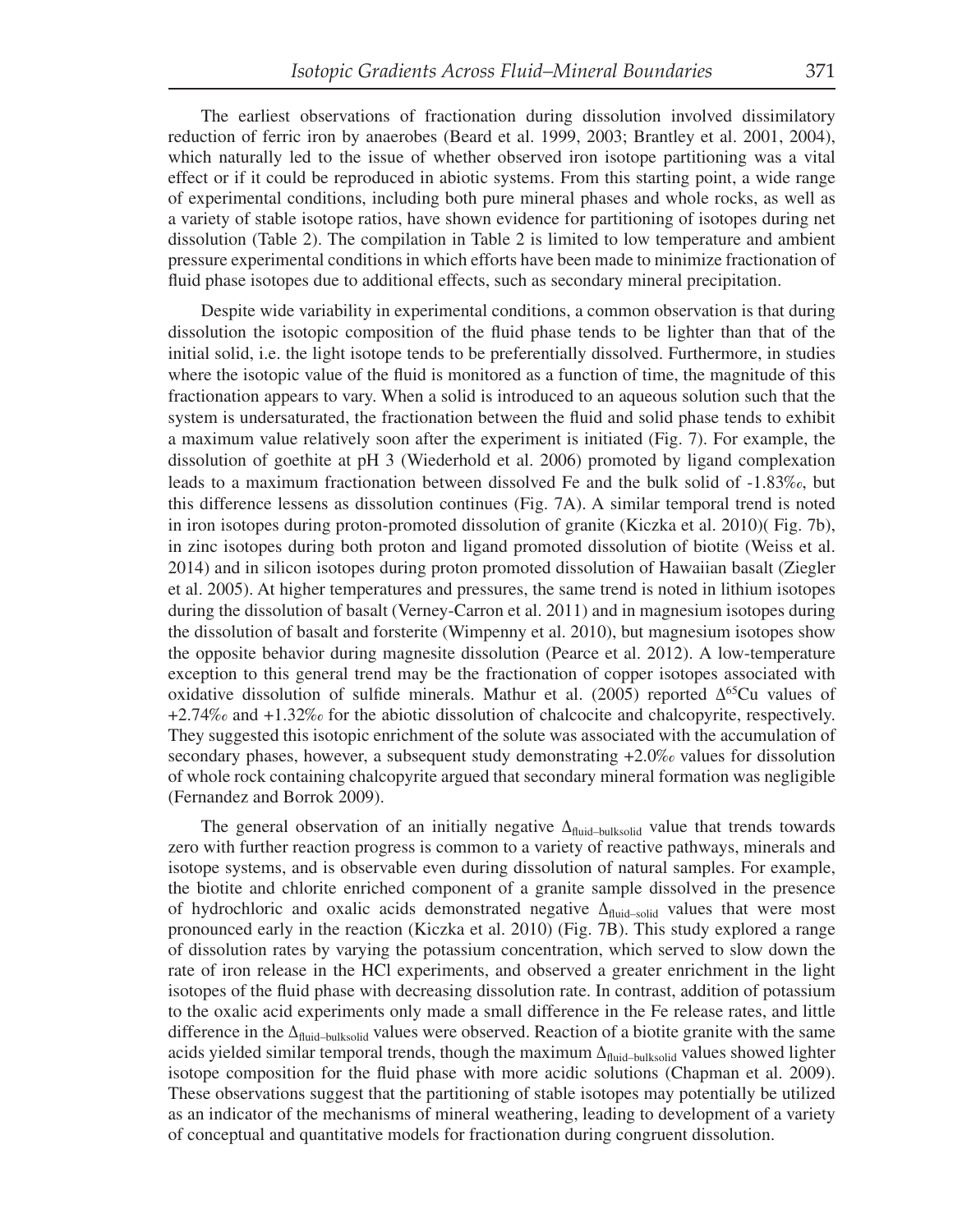**Table 2.** Compilation of measured fractionation between dissolved and initial solid phases during net dissolution at ambient temperature and pressure. Where fractionation is measured as a function of time, the maximum value is reported. Values are divided into abiotic and microbially mediated experimental conditions. Values reported in italics are considered within error of 0.0‰.

| <b>Isotope</b><br>ratio | Solid phase      | <b>Reactant</b><br>or bacterium | Stirred/<br>shaken | ${\bf T}$<br>$(^{\circ}C)$ | <b>Initial</b><br>pH | <b>Max</b><br>$\Delta_{\rm fluid-solid}$ %o | Ref.   |
|-------------------------|------------------|---------------------------------|--------------------|----------------------------|----------------------|---------------------------------------------|--------|
| $\delta^7$ Li           | forsterite       | <b>HCl</b>                      | yes                | 25                         | $2 - 3$              | $+1.6$                                      | $[1]$  |
| $\delta^7$ Li           | basalt glass     | <b>HCl</b>                      | yes                | 25                         | 3                    | $-3.3$                                      | $[1]$  |
| $\delta^{26}Mg$         | forsterite       | <b>HCl</b>                      | yes                | 25                         | $2 - 3$              | $-0.37$                                     | $[1]$  |
| $\delta^{26}Mg$         | basalt glass     | <b>HCl</b>                      | yes                | 25                         | 3                    | $-0.21$                                     | $[1]$  |
| $\delta^{30}$ Si        | Hawaiian basalt  | HC1                             | no                 | *                          | 3                    | $-2.5$                                      | $[2]$  |
| $\delta^{56}$ Fe        | granite          | <b>HCl</b>                      | yes                | 22                         | $\overline{4}$       | $-0.55$                                     | $[3]$  |
| $\delta^{56}$ Fe        | granite          | <b>HCl</b>                      | yes                | 22                         | $\overline{c}$       | $-0.51$                                     | $[3]$  |
| $\delta^{56}$ Fe        | granite          | $HCl + 0.5$ mM K                | yes                | 22                         | $\overline{4}$       | $-1.15$                                     | $[3]$  |
| $\delta^{56}$ Fe        | granite          | $HC1 + 5$ mM K                  | yes                | 22                         | $\overline{4}$       | $-1.25$                                     | $[3]$  |
| $\delta^{56}$ Fe        | granite          | oxalic acid                     | yes                | 22                         | 4.5                  | $-0.40$                                     | $[3]$  |
| $\delta^{56}Fe$         | granite          | oxalic $+0.5$ mM K              | yes                | 22                         | 4.5                  | $-0.49$                                     | $[3]$  |
| $\delta^{56}Fe$         | granite          | oxalic $+5$ mM K                | yes                | 22                         | 4.5                  | $-0.37$                                     | $[3]$  |
| $\delta^{56}$ Fe        | biotite granite  | <b>HCl</b>                      | **                 | 22                         | 0.34                 | $-1.85$                                     | $[4]$  |
| $\delta^{56}$ Fe        | biotite granite  | oxalic acid                     | **                 | 22                         | 2.18                 | $-1.33$                                     | $[4]$  |
| $\delta^{56}$ Fe        | tholeiite basalt | <b>HCl</b>                      | **                 | 22                         | 0.34                 | $-1.52$                                     | $[4]$  |
| $\delta^{56}$ Fe        | tholeiite basalt | oxalic acid                     | **                 | 22                         | 2.18                 | $-0.82$                                     | $[4]$  |
| $\delta^{57}$ Fe        | goethite         | <b>HCl</b>                      | yes                | *                          | 0.3                  | $-0.17$                                     | $[5]$  |
| $\delta^{57}$ Fe        | goethite         | oxalic (dark)                   | yes                | *                          | 3                    | $-1.86$                                     | $[5]$  |
| $\delta^{57}$ Fe        | goethite         | oxalic (light)                  | yes                | *                          | 3                    | $-2.44$                                     | $[5]$  |
| $\delta^{56}$ Fe        | hornblende       | acetic acid                     | yes                | *                          | n.r.                 | $-0.96$ <sup>a</sup>                        | [6]    |
| $\delta^{56}$ Fe        | hornblende       | citric acid                     | yes                | ∗                          | n.r.                 | $-1.22^{\rm a}$                             | [6]    |
| $\delta^{56}\!Fe$       | goethite         | siderophore                     | no                 | *                          | n.r.                 | $+0.21^a$                                   | [6]    |
| $\delta^{56}\!{\rm Fe}$ | hornblende       | oxalic acid                     | no                 | *                          | n.r.                 | $-0.25^{\rm a}$                             | $[7]$  |
| $\delta^{56}Fe$         | hornblende       | siderophore                     | no                 | *                          | n.r.                 | $-0.36a$                                    | $[7]$  |
| $\delta^{66}Zn$         | biotite granite  | <b>HCl</b>                      | yes                | *                          | 0.34                 | $-1.24$                                     | [8]    |
| $\delta^{66}Zn$         | biotite granite  | oxalic acid                     | yes                | $\ast$                     | 2.18                 | $-1.15$                                     | [8]    |
| $\delta^{56}Fe$         | hematite         | Shewanella                      | n.r.               | 30                         | 6.8                  | $-2.04$                                     | [9]    |
| $\delta^{56}\!{\rm Fe}$ | goethite         | Shewanella                      | n.r.               | 30                         | 6.8                  | $-0.95$                                     | [9]    |
| $\delta^{56}Fe$         | hematite         | Geobacter                       | n.r.               | 30                         | 6.8                  | $-2.09$                                     | [9]    |
| $\delta^{56}Fe$         | goethite         | Geobacter                       | n.r.               | 30                         | 6.8                  | $-0.93$                                     | [9]    |
| $\delta^{56}Fe$         | hematite         | Shewanella                      | no                 | $\ast$                     | n.r.                 | $-1.3^{\rm a}$                              | $[10]$ |
| $\delta^{56}Fe$         | goethite         | <b>Bacillus</b>                 | no                 | $\ast$                     | n.r.                 | $-1.44$ <sup>a</sup>                        | [6]    |
| $\delta^{56}Fe$         | hornblende       | <b>Bacillus</b>                 | no                 | $\ast$                     | n.r.                 | $-0.56a$                                    | $[7]$  |
| $\delta^{56}Fe$         | hornblende       | Streptomyces                    | no                 | $\ast$                     | n.r.                 | $-0.48$ <sup>a</sup>                        | $[7]$  |
| $\delta^{56}Fe$         | ferrihydrite     | Shewanella                      | no                 | $\ast$                     | n.r.                 | $-1.3^{\rm a}$                              | $[11]$ |

Notes: \*reported as ambient room temperature; \*\*shaken once every 24 hours; <sup>a</sup> no time series reported [1] Wimpenny et al. (2010) [2] Ziegler et al. (2005) [3] Kiczka et al. (2010) [4] Chapman et al. (2009) [5] Wiederhold et al. (2006) [6] Brantley et al. (2004) [7] Brantley et al. (2001) [8] Weiss et al. (2014) [9] Crosby et al. (2007) [10] Beard et al. (2003) [11] Beard et al. (1999)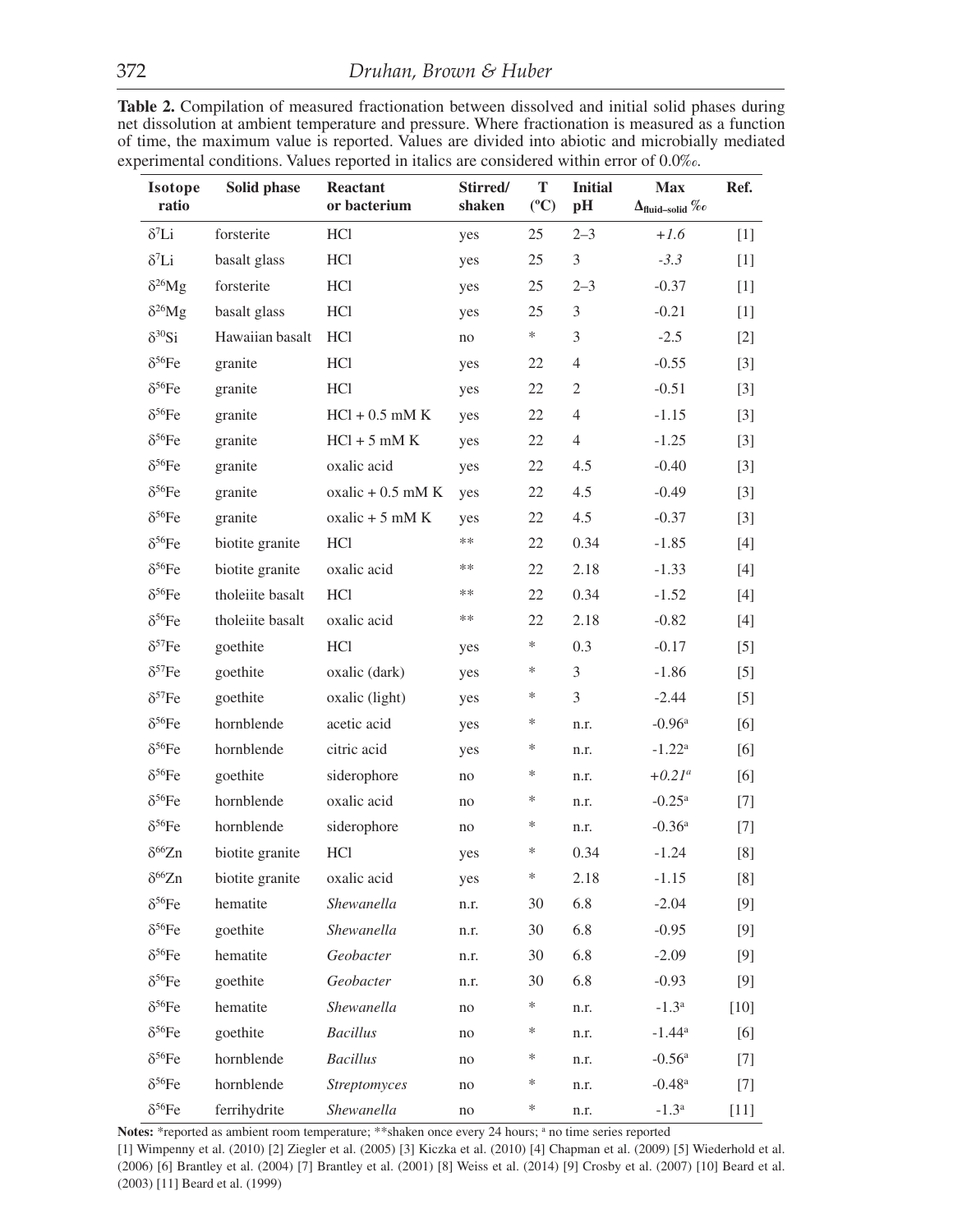The preferential removal of light isotopes during the initial stages of a dissolution reaction is commonly considered a kinetic fractionation associated with enrichment of the solid surface in the heavy isotope. Some studies have considered whether or not the initial stage in which this surface layer is established could be described as a distillation or Rayleigh process. Wiederhold et al. (2006) discussed this conceptual model in the context of iron isotopes and Weiss et al. (2014) in the context of zinc isotopes. Both studies point out that a Rayleigh model would carry the implicit assumption that the isotopes of the solid phase are well mixed, and thus homogeneously released. However, the development of either a depth into the solid that is isotopically zoned or a non-uniform distribution of reactive surface sites along a monoatomic surface layer both contradict this requirement. The consistent observation of a maximum  $\Delta_{\text{fluid-bulk solid}}$  early in the reaction progress that becomes less depleted with time (Fig. 7) then requires consideration of an additional mechanism.

The development of an isotopically distinct solid surface has been modeled in terms of the propagation of a reacted surface layer into the unreacted solid. This is based on the idea of a preferentially reacted or 'leached' layer as commonly used to describe non-stoichiometric dissolution of silicates, e.g., Casey et al. (1993); Casey and Ludwig (1996); Hellmann et al. (1990); Oelkers (2001). Brantley et al. (2004) derived a model for isotopic fractionation



**Figure 7.** Fractionation between dissolved and bulk solid iron isotopes as a function of time since the start of dissolution. A Δ-value of 0.0 represents no fractionation. (A) Goethite dissolution promoted by oxalate in the absence of light, which removes the effects of oxidation, modified from Wiederhold et al. (2006). (B) Granite (biotite and chlorite enriched fraction) dissolution promoted by hydrochloric acid, modified from Kiczka et al. (2010).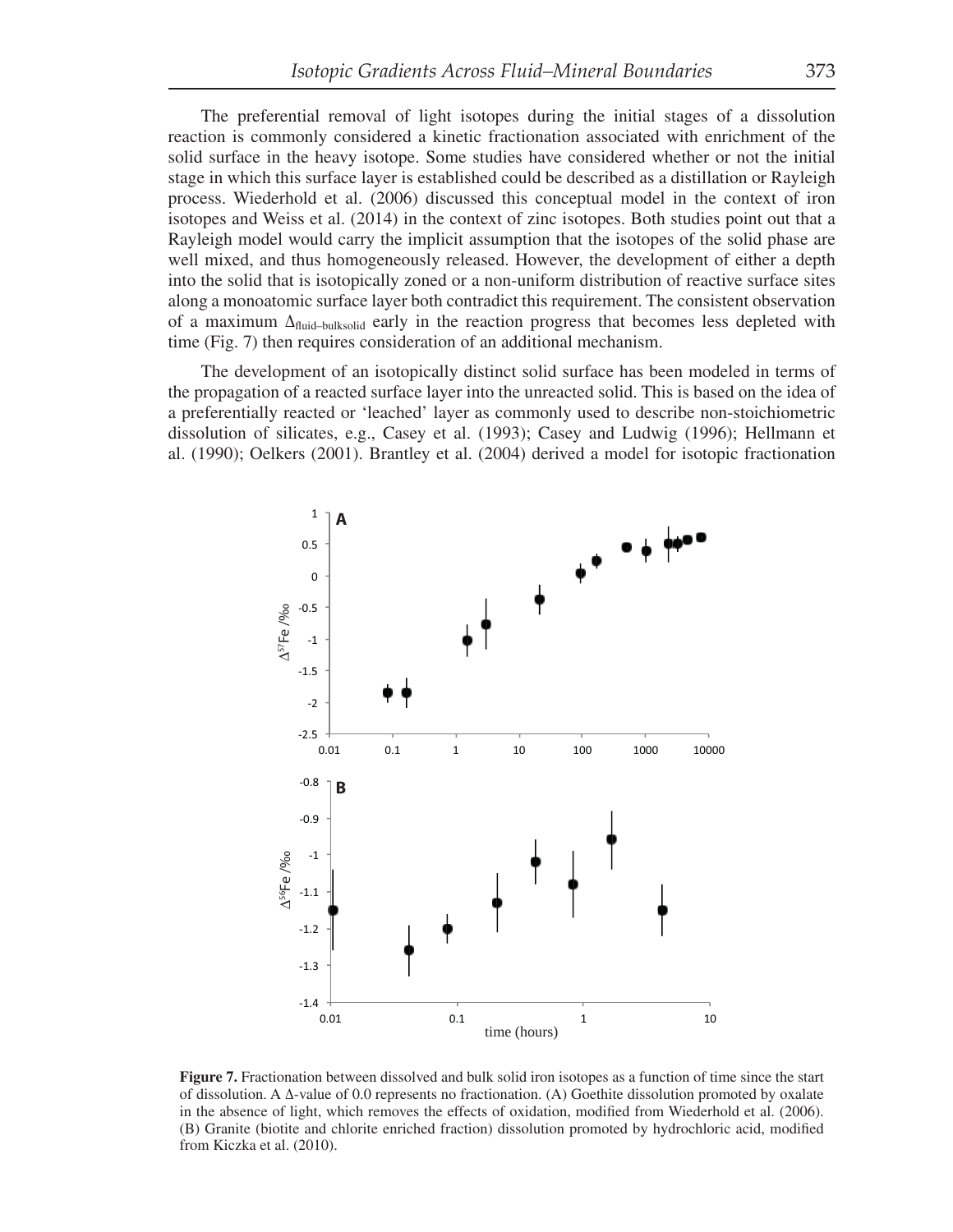during dissolution based on a transfer of material from the bulk solid through a layer altered by dissolution to the fluid. The depth of the altered surface layer  $(x)$ , the flux of material from the bulk solid to this layer (*F*) and the rate of dissolution from the surface layer to the fluid  $(R = kC(t))$  all contribute to the transient value of  $\Delta_{\text{fluid-bulk solid}}$  (Fig. 8A). The model is given as a ratio of the rates of  $54Fe$  and  $56Fe$  entering the fluid phase:

$$
\frac{^{54}R}{^{56}R} = \frac{\left[\left(\frac{^{54}F}{x}\right)\left(1 - \exp\left(-\frac{^{54}kt}{x}\right)\right) + ^{54}k^{54}C_o \exp\left(-\frac{^{54}kt}{x}\right)\right]}{\left[\left(\frac{^{56}F}{x}\right)\left(1 - \exp\left(-\frac{^{56}kt}{x}\right)\right) + ^{56}k^{56}C_o \exp\left(-\frac{^{56}kt}{x}\right)\right]}
$$
(28)

where <sup>54</sup>*k* and <sup>56</sup>*k* are the rate constants for the dissolution of material from the surface layer to the fluid for <sup>54</sup>Fe and <sup>56</sup>Fe, respectively. Similarly <sup>54</sup>C<sub>o</sub> and <sup>56</sup>C<sub>o</sub> are the respective concentrations of the isotopes of iron in the bulk solid and *t* is the time since dissolution started. As discussed in Brantley et al. (2004), this equation effectively describes the period of time from the start of dissolution to the establishment of a steady state value for a given surface layer depth (*x*) (Fig. 8B and C). At very early time, relative rates of dissolution of the two isotopes are governed by the ratio of the rate constants, but as time progresses, the flux from the unreacted solid to the surface layer becomes more influential and eventually controls the composition of material transferred to the fluid. Conceptually, this transition occurs because at  $t = 0$ , the surface layer has not been formed yet and the fluid is in contact with the bulk solid, allowing for preferential release of one isotope vs. another as a function of the ratio of the rate constants. As the surface layer develops and eventually reaches steady state, the transfer of material to this layer from the underlying, unreacted solid becomes the governing rate. In the Brantley et al. (2004) model, this steady state value is achieved quickly if the thickness of the surface layer



**Figure 8.** (A) Diagram of modeled reservoirs and material transfer describing parameters of the Brantley et al. (2004) derivation. See main text for definition of variables. (B) Ratio of release rates of iron isotopes to the fluid, relative to ratio of isotopes in bulk solid as a function of time. This value is influenced by the thickness of the leach layer, the rate of transfer of material from the bulk solid to this leach layer, and the rate of dissolution into the fluid. (C)  ${}^{54}C(t)$  and  ${}^{56}C(t)$  obtained by numerical integration of eq. 12 presented as  $\Delta_{\text{fluid-bulk solid}}$  vs. time. Results are presented for arbitrarily chosen values <sup>56</sup> $k = 0.5$ , <sup>54</sup> $k/56k = 1.001$ ,  $56C$ o = 4, <sup>54</sup> $C$ o/<sup>56</sup> $C$ o = 0.001,  $F = 1$ ,  $x = 0.01$  and 20.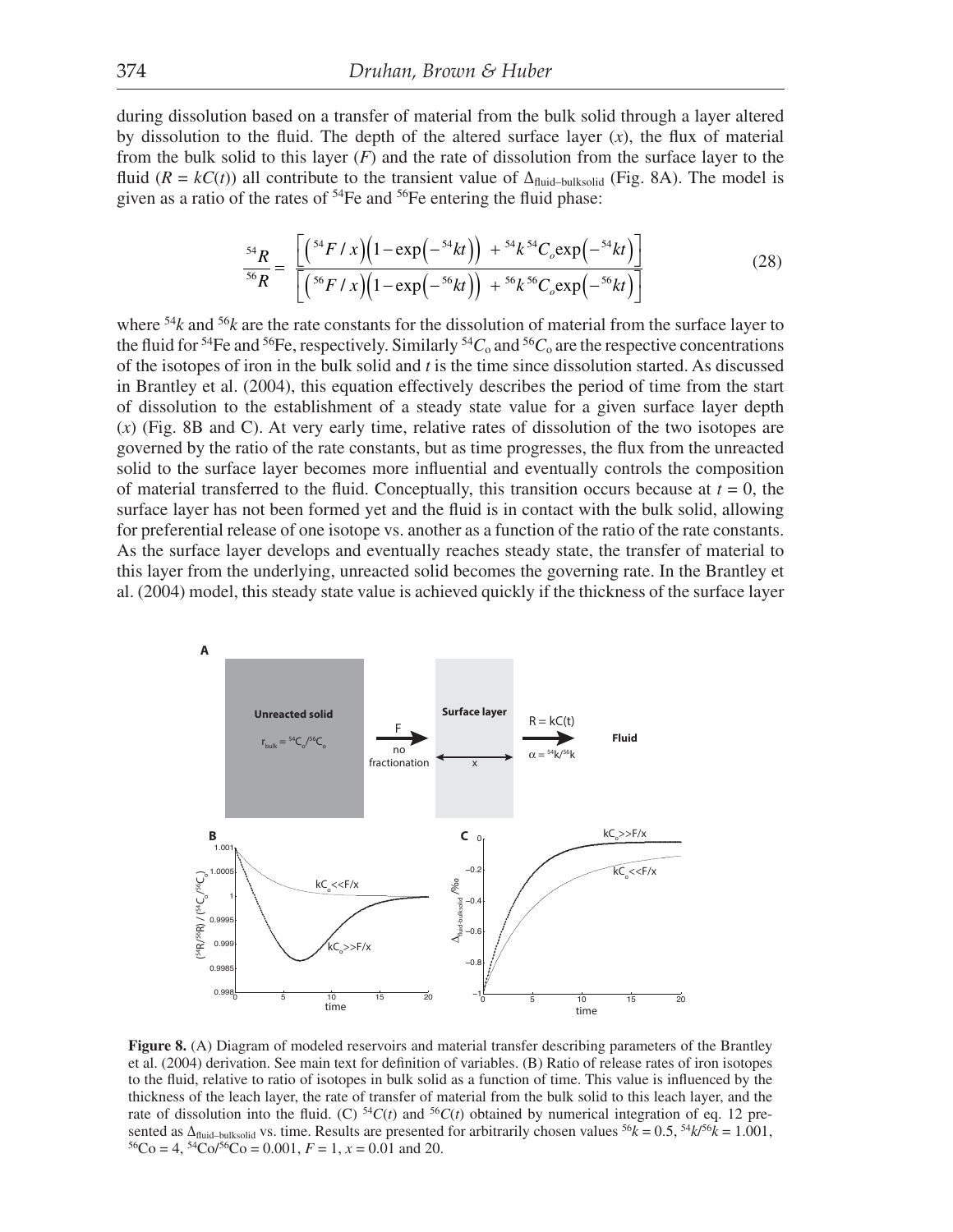is large, if the migration of this reacted surface layer into the unreacted solid is slow, or if rate of dissolution from the surface into the fluid is fast.

This model approach clearly yields a temporal trend comparable to those observed during many of the dissolution experiments discussed in the observations section (Table 2). Furthermore, it suggests that the establishment of a steady state value is independent of the fraction of solid that is mobilized, but is rather a function of the establishment of a steady state leach layer. This implies that the trend towards a  $\Delta_{\text{fluid-bulksolid}}$  of approximately 0.0‰ as dissolution progresses is not the result of a depletion in the abundance of the preferentially released isotope (i.e., a mass balance restriction) but rather a shift from the influence of dissolution (into the fluid) to the influence of material transfer (into the leach layer). There are some aspects of the assumptions built into this model that may be further developed. For example, the thickness of the leach layer is fixed and allowed to propagate inward throughout the simulation, but one may conceptualize a period at the very beginning of the model in which the distinct surface layer has yet to establish and thus  $x = 0$ . This would then require consideration of a period over which the surface layer grows into the solid and establishes a fixed depth. Furthermore, in Equation (28) an eventual  $\Delta_{\text{fluid-bulksolid}}$  value of 0.0% results from a flux of Fe from the bulk solid to the surface layer  $(F)$  that is non-fractionating. This distinction between the mechanism through which iron is supplied to the leach layer and the mechanism by which it is dissolved into solution are potentially difficult to reconcile, and may benefit from consideration of solid state diffusion through the reacted zone (Verney-Carron et al. 2011).

Recent analytical developments have supported increasingly high-resolution observations of the structure and chemical composition of solid surfaces and a corresponding refinement in the conceptual model of reacted zones. Nano-scale resolution of reactive fronts are becoming more commonly described as a dissolution–reprecipitation process (Hellmann et al. 2012, 2015) leading to formation of a distinct, often amorphous phase at the solid surface. The extent to which the Brantley et al. (2004) model might be reworked to consider fractionating dissolution in systems where a reacted surface layer does not form has only recently begun to be addressed. Wiederhold et al. (2006) quantified stable isotope partitioning during dissolution of a solid phase that does not form an observable reacted surface layer using a model they describe as conceptually similar to the Brantley et al. (2004) approach. In their derivation for iron isotope partitioning during goethite dissolution, the reacted surface depth was replaced by a percentage of the total iron contained in the solid phase that was considered to exist within a reactive, monoatomic surface layer. The isotopes of iron could be preferentially removed from the reactive surface sites at the step-edge of this receding monoatomic layer, but are replenished by the isotopic composition of the bulk solid. Their derivation results in two free parameters, the fractionation associated with dissolution of Fe from the reactive surface layer and the percentage of the total solid phase Fe composing the reactive surface site pool. Importantly, they fit these two parameters and obtained a best estimate for the reactive surface site pool  $(2.4\%)$  that matched quite closely with the value they independently quantified based on the surface site density, the measured surface area, and the molar mass of goethite (2.7%). This model was successfully extended by Kiczka et al. (2010) to consider the contribution of two independent types of reactive surface site in a more complex granite consisting of enriched biotite and chlorite fractions.

Macroscopic or Darcy-scale reactive transport models are now becoming a common means of quantifying stable isotope partitioning by separating the isotopes of interest into individual 'species' that follow parallel reaction networks. The fractionating reaction in these simulations is commonly a homogeneous aqueous process (Dale et al. 2009; Gibson et al. 2011; Druhan et al. 2012, 2014; Jamieson-Hanes et al. 2012; Wanner and Sonnenthal 2013). To date, models designed to simulate the influence of dissolution on the isotope ratio of fluids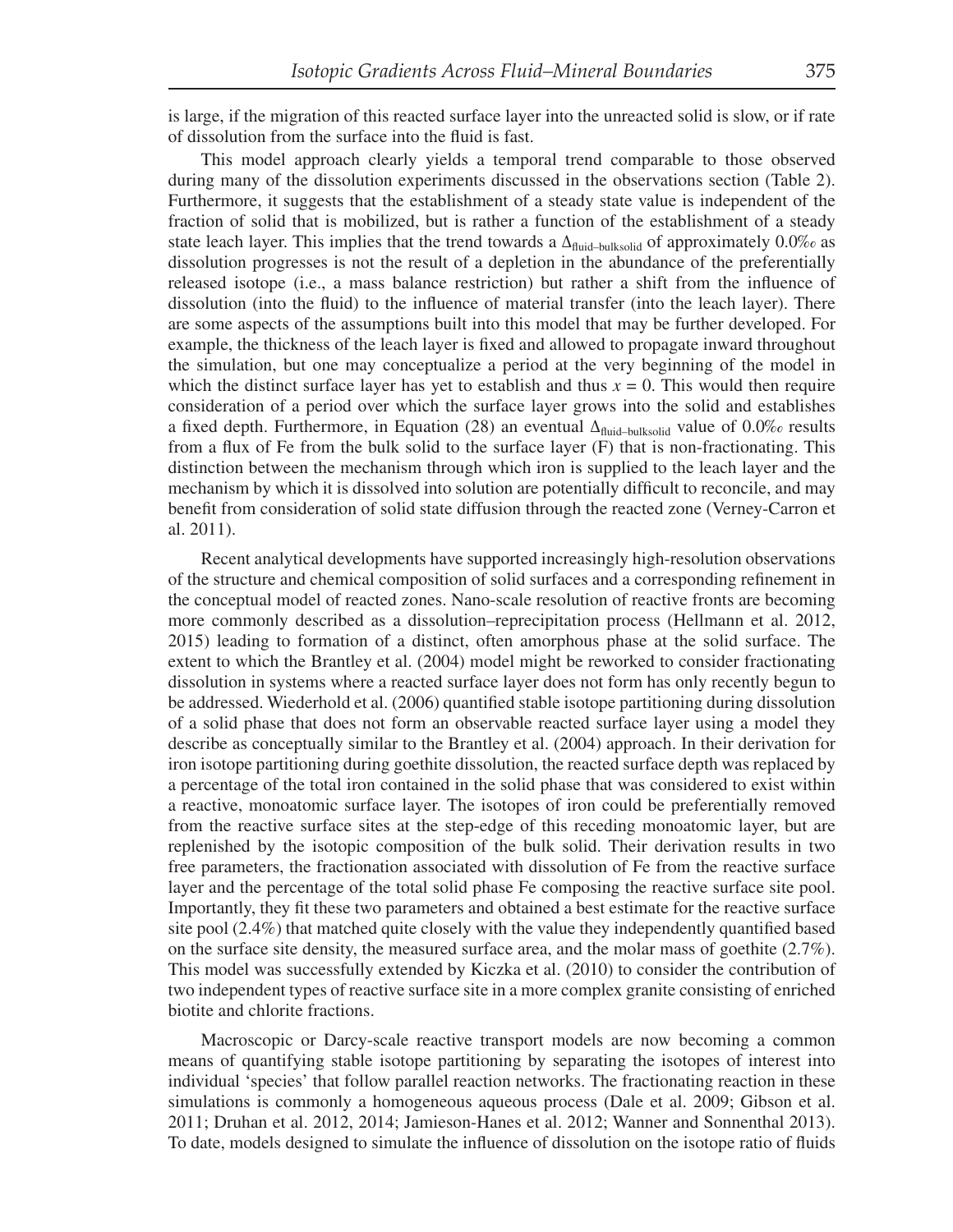rely on the assumption that the solid-phase isotopic composition remains fixed over time. In doing so, dissolution of the solid acts as a source to the fluid phase that is isotopically invariant with time (Steefel et al. 2014a; Wanner et al. 2014). This approach is necessary given that at the continuum scale mineralogy is described as a volume fraction of the total solid in each grid cell, and thus does not readily support the development of an isotopically zoned mineral surface. Some approximation to this zoning might be achievable through the use of a nested-grid or multiple interacting continua approach (e.g., Xu and Pruess 2001), but this would severely restrict the size of the spatial domain and would require independent, *a-priori* knowledge of the length scales of zoning. Specifying a fixed isotopic composition of a solid phase also restricts the range of saturation states that can be accurately simulated. If a system were to become supersaturated with respect to a solid phase where the isotopic composition of that solid was pre-specified, accumulation of new precipitate would induce fractionation of the surrounding fluid. Stated differently, specifying a fixed solid phase isotopic composition effectively means that the rate law describing the dissolution of that solid is no longer inherently reversible.

The observed temporal trend in fractionation associated with dissolution indicates that these effects are likely negligible to long term processes, but potentially influential over shorter time periods. This implies that models for isotope fractionation applied to contaminant remobilization, microbially catalyzed oxidative dissolution and system response to short term environmental perturbations may benefit from an improved capability to simulate the isotopic partitioning characteristic of the initial stages of dissolution. Based on current modeling approaches, it appears that accounting for fractionation due to dissolution of a solid within a reactive transport framework requires a means of describing the development of a distinct solid surface that influences isotopic partitioning. This implies the need to resolve the geometry and surface of individual grains, i.e., a pore-scale model. Precipitation is less problematic, and has been more extensively described by Darcy-scale simulations, but as will be discussed in the next section this process is also influenced by the unique composition of the reactive interface.

## **Precipitation**

In the previous section concerning studies of net dissolution, experimental conditions largely prohibited the accumulation of secondary minerals. Where secondary solids composed of the fractionating element were able to form, precipitation likely influenced the observed stable isotope ratio. For example Mathur et al. (2005) observed partitioning of copper stable isotopes during abiotic oxidative dissolution of chalcocite and chalcopyrite where the  $\Delta^{56}$ Cu<sub>fluid–bulksolid</sub> was positive, in conjunction with mass balance calculations that suggested removal of copper from solution. Similarly, Wimpenny et al. (2010) report positive  $\Delta_{\text{fluid-bulk solid}}$ values for lithium when the pH range allowed for concurrent secondary mineral precipitation.

The formation of a precipitate from solution is broadly recognized as a fractionating mechanism in a variety of stable isotope systems. For example, partitioning of the lighter 6 Li isotope into the solid phase was predicted by *ab initio* calculations (Yamaji et al. 2001) and observed during carbonate precipitation (Marriott et al. 2004), clay formation (Williams and Hervig 2005; Vigier et al. 2008) and accumulation of secondary silicates (Wimpenny et al. 2010). These observations suggest that precipitation of secondary minerals contributes to enrichment in heavy lithium isotope in rivers relative to primary mineralogy in a wide variety of weathering environments (Vigier et al. 2009; Lemarchand et al. 2010; Millot et al. 2010; Dellinger et al. 2014). Similar partitioning of silicon isotopes associated with precipitation was predicted (Meheut et al. 2007, 2009) and inferred from observations of progressive basalt weathering (Ziegler et al. 2005; Georg et al. 2007) and riverine composition (Georg et al. 2006; Opfergelt et al. 2013). Recently, Geilert et al. (2014) demonstrated a temperature dependent preferential incorporation of the lighter isotope of silicon into amorphous silica, while Oelze et al. (2015) demonstrated a rate dependence of silicon fractionation during sequential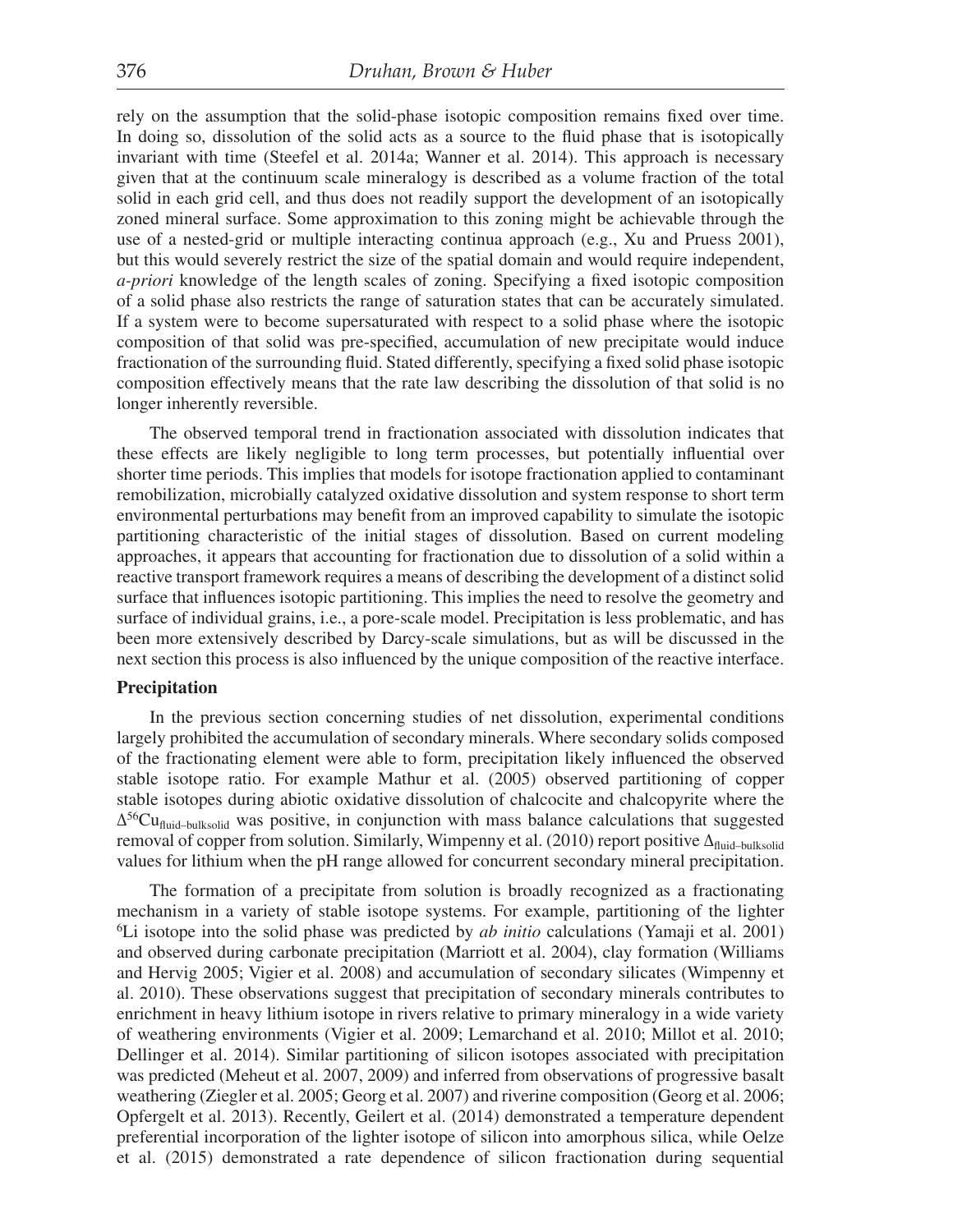precipitation of amorphous silica in the presence of dissolved aluminum. Johnson (2011) noted that in general the isotopic partitioning of redox sensitive elements are governed by pathways that alter the redox state of reacting species, and thus precipitation in the absence of electron transfer tends to impart comparatively minor fractionation in these systems. However, Skulan et al. (2002) demonstrated that under extremely rapid precipitation rates kinetic effects were observable in iron isotopes.

The Skulan et al. (2002) study offers a closed-system kinetic end-member example of the isotopic partitioning associated with precipitation. They utilized experimental conditions in which dissolved ferric iron was rapidly precipitated from solution to form hematite, resulting in approximately 80% removal of  $Fe(III)_{aa}$  in one hour. These conditions lead to a large kinetic fractionation (Fig. 9A), which was observable in both the residual aqueous phase and the bulk hematite stable isotope ratios of iron. This observation was considered a kinetic effect due to the rapid rate of accumulation prohibiting isotopic equilibration between phases and because longterm exposure of hematite to solution resulted in small  $\Delta^{56}$ Fe values. Furthermore, enrichment in the heavy isotope composition of the fluid as the reaction progressed followed a Rayleigh model (Eqn. 14), adhering to an apparently constant fractionation factor of  $\alpha = 0.99868 \pm 12$ and suggesting the influence of a single fractionating process. This distillation effect was pronounced enough that the shift in isotopic ratio as a function of reaction progress was also observable in the  $\Delta^{56}$ Fe of the bulk hematite. Although this cumulative value only increased by approximately 0.8 ‰ compared with a fluid enrichment of roughly 4.4 ‰, mass balance dictates that the isotope ratio of the hematite surface forming from the surrounding fluid varied as much as the fluid phase, leading to formation of a solid that was isotopically heterogeneous, or zoned. This zoning was evident when hematite crystals synthesized by this rapid process were subsequently dissolved in HCl (Fig. 9B). Despite a bulk hematite  $\delta^{56}$ Fe composition of  $-0.29 \pm 0.05\%$ , dissolution of the first 6.8 % of the solid yielded a fluid value of  $+1.16 \pm 0.11\%$ , which subsequently decreased with continued dissolution to reach the value of the bulk solid.

Two aspects of the Skulan et al. (2002) results are relevant to the current discussion. First, a solid phase can preserve an isotopic signature associated with the kinetic effects of formation, and second in a closed system the kinetic signal imparted during formation of the solid phase varies as a function of the progress of the reaction, which in turn produces an isotopically heterogeneous or zoned precipitate. Dissolution of such a solid could then lead to the appearance of fractionation as an artifact of zoning. This concern was noted in several



**Figure 9.** (A) measured values of fluid-phase  $\delta^{56}Fe$  (open circles) and cumulative solid-phase  $\delta^{56}Fe$  of hematite (filled circles) during rapid precipitation. Modeled fluid-phase isotope fractionation (black line, Eqn. 14) and cumulative solid-phase fractionation (grey line) agree with measured values. Modeled solid surface isotopic composition (dashed line) is inferred by mass balance. (B) corresponding values during subsequent dissolution. Data from Skulan et al. (2002).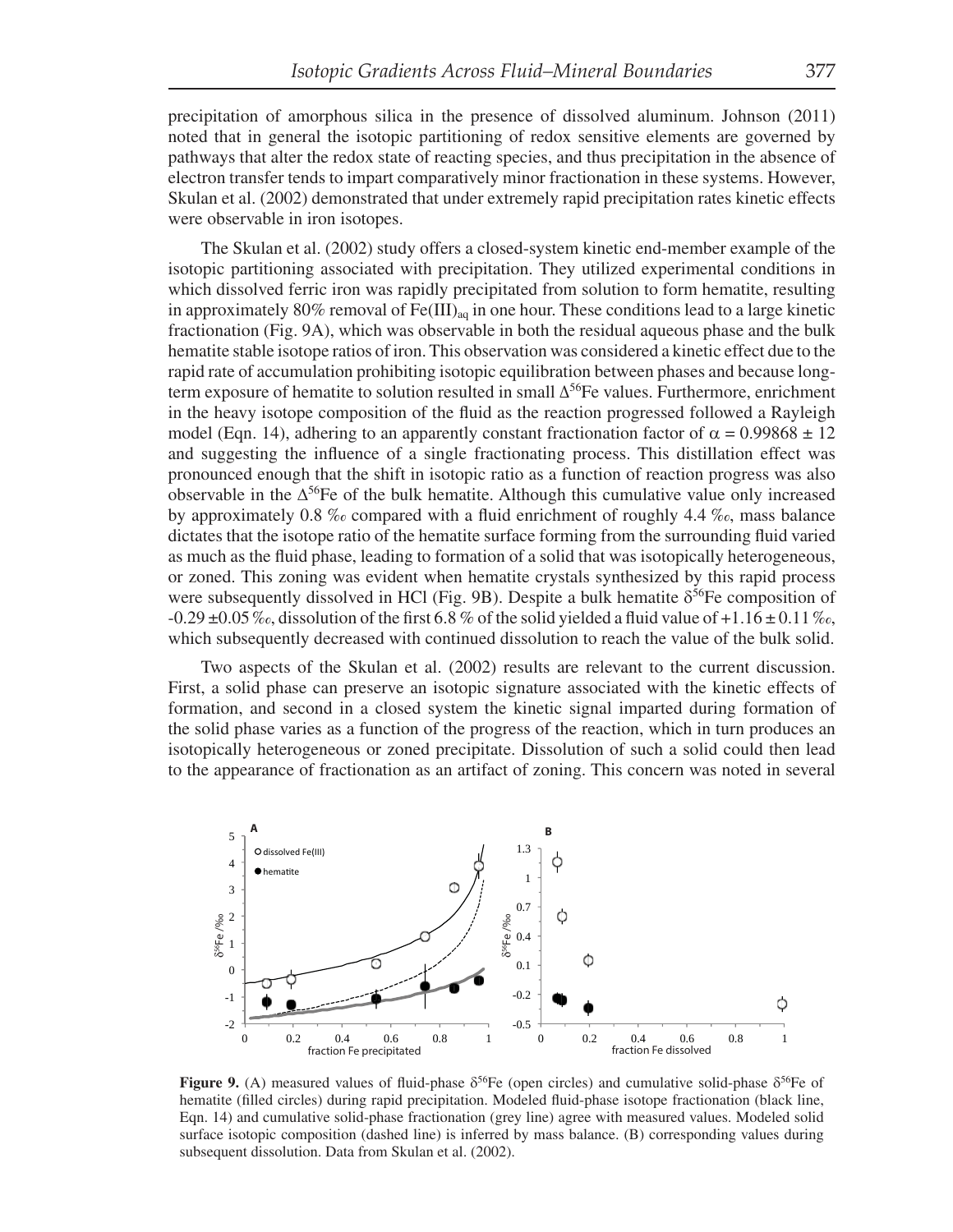of the dissolution studies discussed in the previous section, for example Crosby et al. (2007) conducted separate partial dissolution measurements to ensure the homogeneity of their hematite and goethite samples. Based on the Skulan et al. (2002) results, if the light isotope is preferentially incorporated into the solid during precipitation, and this solid is subsequently dissolved, zoning would seem to counteract the general trend of light isotopes preferentially mobilizing in the fluid phase during dissolution (Table 2). The extent to which preferential mobilization of the light isotope influenced the values shown in Fig. 9B cannot be disentangled from the effect of the zoned hematite composition.

If the Skulan et al. (2002) results represent one extreme, in which the isotopic composition of a precipitate is entirely governed by unidirectional, kinetic fractionation, then the other end member is the formation of a solid at slow enough rates that isotopic equilibrium is maintained between phases. Many natural systems exist in a range of saturations close to chemical equilibrium (Helgeson et al. 1984) and solids are thus often anticipated to form over timescales sufficient to reflect isotopic equilibrium. For example, the use of stable isotope ratios as paleoproxies commonly requires that the timescales associated with formation of solids are sufficient to maintain isotopic equilibrium. This has been a particular issue in the interpretation of carbon and oxygen isotope compositions in carbonates, where multiple studies have demonstrated a combination of equilibrium and kinetic effects (Romanek et al. 1992; Kim and Oneil 1997; Chacko et al. 2001; Mickler et al. 2006; Dietzel et al. 2009; Gabitov et al. 2012; Gabitov 2013; Watkins et al. 2013). More recently, the same issues have been considered in the mid-mass stable isotope ratios of cations in carbonates (Fantle and Tipper 2014). For example both magnesium and calcium isotopes have been shown to partition during carbonate mineral formation, typically such that the fluid is isotopically heavy relative to the solid (Galy et al. 2002; Lemarchand et al. 2004; Gussone et al. 2005; Tang et al. 2008; Kisakuerek et al. 2009; Immenhauser et al. 2010; Rustad et al. 2010; Reynard et al. 2011; Wombacher et al. 2011; Mavromatis et al. 2013).

Observations of both light- and mid-mass stable isotope partitioning during carbonate precipitation seem to indicate a combination of kinetic and equilibrium effects. These observations imply that the mechanisms of fractionation should not be viewed as a binary system, but rather as a continuum between the two processes. As a result, a range of reaction rates should exist near equilibrium where the apparent or observed fractionation factor associated with formation of a solid phase is rate dependent (Fig. 10). Within a closed system, this effect leads to the accumulation of an isotopically heterogeneous solid as a function of both changes in reaction rate and distillation of the reactant reservoir. Within open systems, in the absence of any supply or transport limitations, the isotopic composition of the solid surface may still vary as a result of changes in the saturation state of the system. Thus experiments designed to quantify the magnitude of isotopic partitioning between a fluid and precipitating solid often utilize open systems in which the chemical composition of the fluid is continually titrated to maintain a fixed saturation state (Tang et al. 2008; Watkins et al. 2013), thereby ensuring that the accumulated solid phase is isotopically homogeneous. In natural systems, lack of such controls on saturation state or reaction rate lead to the formation of solids such that the observed fractionation factor appears to vary both spatially (e.g., Tipper et al. 2012) and temporally (e.g., Druhan et al. 2013). Therefore models that describe the exchange of material between a coevolving fluid and solid surface should be capable of describing this variability.

Several models have been proposed for the partitioning of stable isotopes during net precipitation under controlled experimental conditions. Tang et al. (2008) utilized the surface entrapment model (SEMO) developed by Watson and Liang (1995) and Watson (2004) to describe their variable fractionation factor as a function of precipitation rate (Fig. 10). The SEMO model was developed to describe zoning of trace elements and isotopes in solids that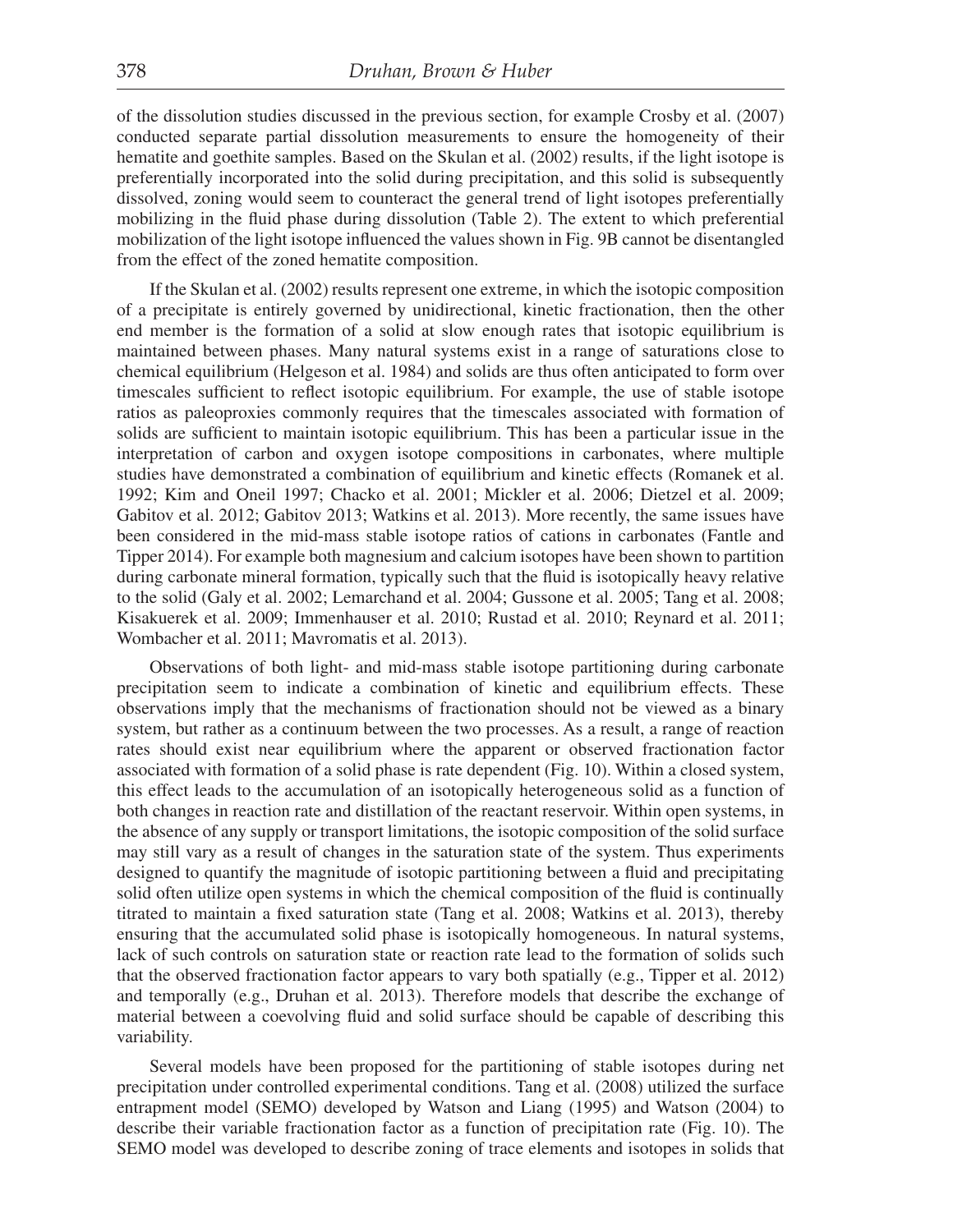

**Figure 10.** Calcium isotope fractionation between bulk fluid and calcite precipitated at steady state for a range of net precipitation rates (Tang et al. 2008). Each of these values are generated by precipitating calcite at a fixed oversaturation for a period of time sufficient to accumulate enough isotopically homogeneous solid for measurement.

were thought to form under such slow growth rates that the fluid and solid surface must reflect equilibrium partitioning and an absence of aqueous transport limitations. In order to explain such observations, the SEMO model assumes that although the isotope ratios of the interior of the solid and the bulk fluid reflect the equilibrium fractionation factor, there exists a surface layer of the solid in which the rare isotope is depleted, with a maximum partitioning defined by a surface entrapment factor (F). Under growth conditions, this depleted surface layer may become 'entrapped' in the crystal beneath newly formed solid, leading to a disequilibrium fractionation. This effect is offset by re-equilibration due to diffusion within the crystal lattice. A key aspect of the model is the requirement that ion mobility, in this case cast as the solid-state diffusion coefficient governing re-equilibration (Watson 2004), increases from the crystal interior to a higher value at the solid surface. In application this approach was able to accurately reproduce the trend in fractionation as a function of precipitation rate for the Tang et al. (2008) dataset. However, the diffusion coefficient at the solid surface required to achieve this result was roughly 16 orders of magnitude higher than that estimated for trace element diffusion in calcite.

An alternate approach to the SEMO model was proposed by DePaolo (2011), which considers a kinetic effect in the fluid boundary layer surrounding the precipitating solid (Fantle and DePaolo 2007). This model represents a fundamental shift from both the SEMO approach and the models used to describe dissolution discussed in the previous section, in that there is no description of a depth or volume percentage considered to represent a reactive surface. Instead, the only aspect of the solid considered is the surface in contact with the surrounding fluid (Fig. 11A), which dictates the isotopic composition of the backward reaction. As discussed in the introduction it is the cumulative effect of an irreversible forward addition of material to the mineral surface and an irreversible backward removal of material from the mineral surface that influences the observable fractionation factor, despite the fact that the overall system is supersaturated and thus precipitate is accumulating. In principle, this creates a coupled parameter set, in that the isotope ratio of the fluid and the solid surface are both evolving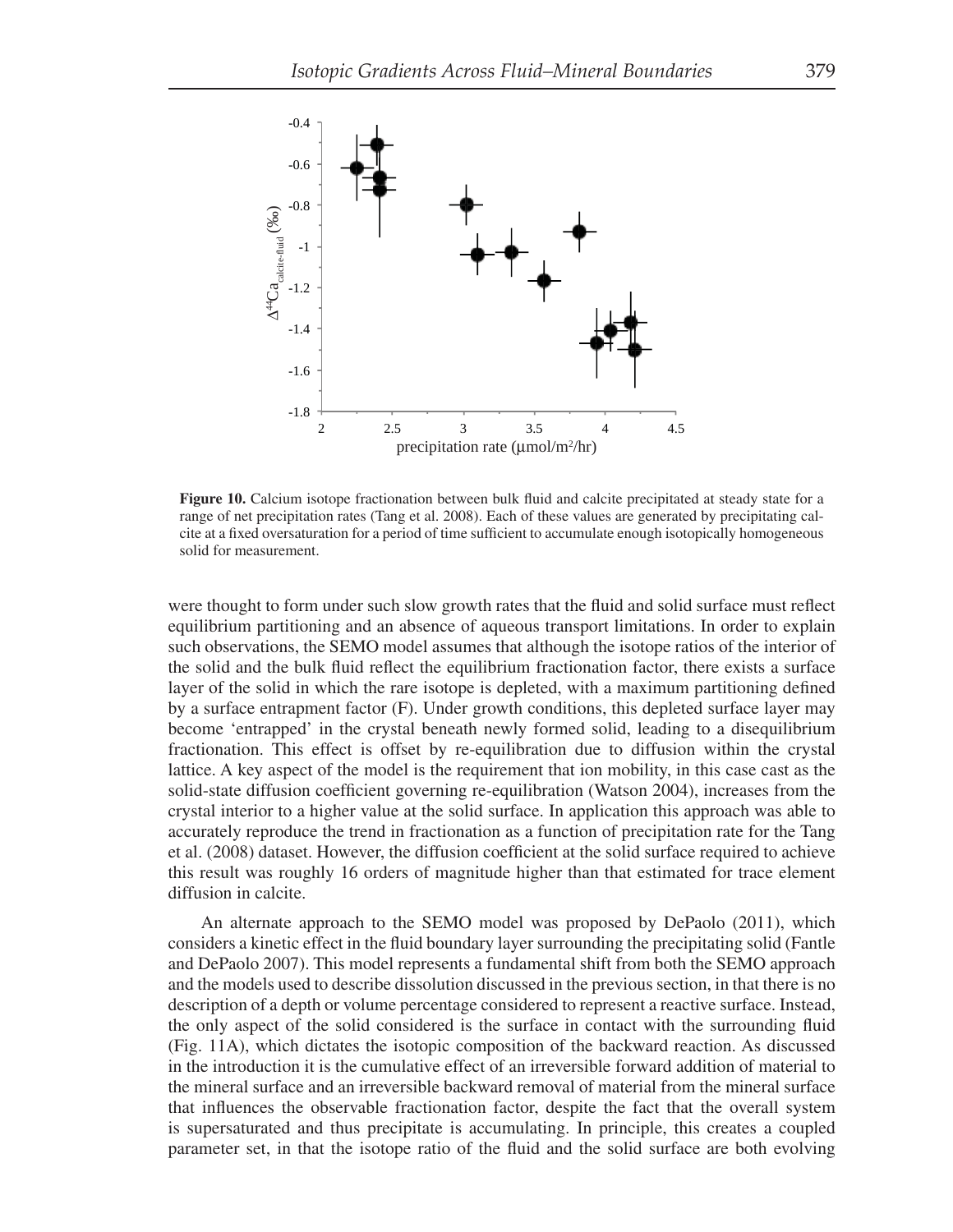and dependent on one another. DePaolo  $(2011)$  simplifies this relationship by assuming that the isotopic composition of the solid surface is at steady state, as in the case of the buffered titration experiments in which a fixed supersaturation is maintained (Tang et al. 2008; Watkins et al. 2013). In doing so, the formulation leads to a closed form solution for the observed fractionation factor  $(\alpha_{obs})$  at steady state

$$
\alpha_{\text{obs}} = \frac{\alpha_{\text{f}}}{1 + \frac{R_{\text{b}}}{R_{\text{f}}} \left(\frac{\alpha_{\text{f}}}{\alpha_{\text{eq}}} - 1\right)}
$$
(29)

where  $R_f$  and  $R_b$  are the forward and backward reaction rates (note  $R_f$  may be recast as  $R_{\text{net}} + R_b$  to utilize the net observed reaction rate),  $\alpha_f$  is the fractionation factor associated with the forward addition of material to the precipitating mineral and  $\alpha_{eq}$  is the fractionation factor associated with dynamic equilibrium between the solid surface and surrounding fluid. In order to apply this model, the value of the backward rate of material removed from the solid surface, as well as the two fractionation factors  $\alpha_f$  and  $\alpha_{eq}$  must be supplied. DePaolo (2011) demonstrated that for an  $R_b$  of  $2.16x10^3$  µmol/m<sup>2</sup>/hr roughly corresponding to the values reported by Chou et al. (1989) and fractionation factors  $\alpha_f = 0.9984$  and  $\alpha_{eq} = 0.9995$  the model captures the trend observed by the Tang et al. (2008) study (Fig. 11B).

This model is based on the same concept of a dynamic system discussed in the introduction section. An implicit assumption of this affinity-based approach is that reactivity and fractionation are describable based on the composition of the fluid phase relative to equilibrium with the solid. In practice, the parameters required to apply this type of model often vary between systems, for example requiring a higher order dependence on the departure from equilibrium, or a distinct kinetic rate constant (Stack 2014). DePaolo (2011) points out that the value of  $\alpha_{eq}$  used to reproduce the Tang et al. (2008) dataset (0.9995) is inconsistent with independent estimates (Fantle and DePaolo 2007; Jacobson and Holmden 2008). An alternate parameter set is also able to fit the Tang et al. (2008) data using an  $\alpha_{eq}$  of 1.000 and a variable backward reaction rate  $(R_b)$ , which DePaolo (2011) calculates as a function of the fluid saturation state.

Recent efforts have focused on replacement of the TST derivation with crystal growth models that include a description of the type and prevalence of reactive sites at the mineral surface in an effort to provide a more mechanistic and predictive capability (Wolthers et al. 2012; Bracco et al. 2013). This type of crystal growth model has been applied in combination with the model of DePaolo (2011) to derive solutions for calcium isotope partitioning during calcite precipitation as a function of solution stoichiometry (Nielsen et al. 2012) and for oxygen isotope partitioning during calcite precipitation as a function of pH (Watkins et al. 2013). The key development of the recent modeling approaches is to allow the influence of factors in addition to reaction affinity to influence the reaction rate and thus the isotopic compositions of the fluid and solid. However, these derivations still largely incorporate a steady state solution as demonstrated in Figure 11. Recently, Steefel et al. (2014a) discuss the need to explicitly describe the time-variant evolution of both the fluid and solid surface in order to model isotopic re-equilibration of a kinetically fractionated system. In the following section, we describe current modeling approaches to resolve the time dependence of isotopic exchange between fluids and solid surfaces in reactive systems during net precipitation, and show that aspects of this problem are uniquely resolvable at the pore scale.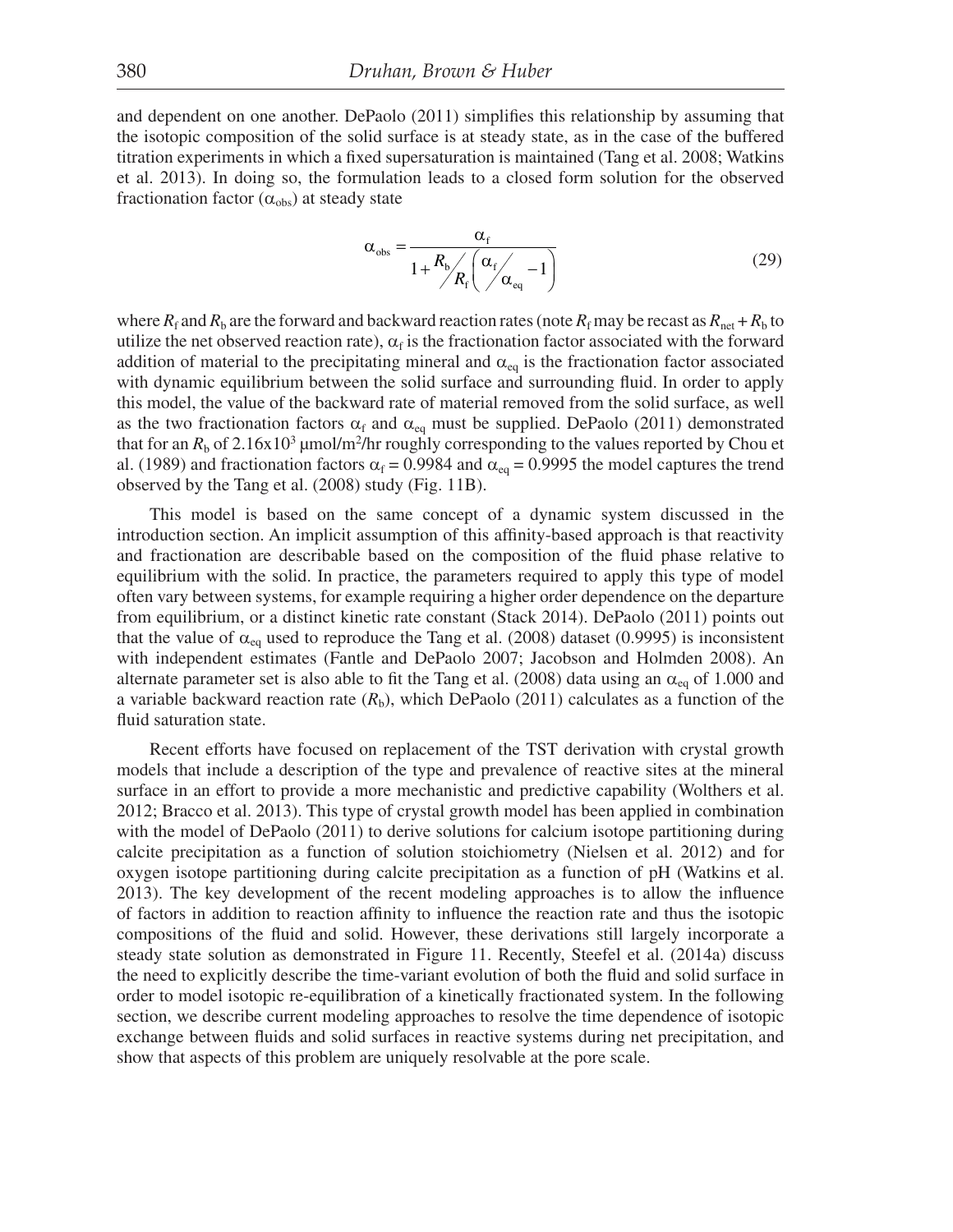

**Figure 11.** (A) schematic of the DePaolo (2011) model for calcium isotope fractionation during precipitation of calcite for a reversible reaction. (B) Application of the DePaolo (2011) model (heavy dashed line) to the Tang et al. (2008) dataset. The model is bounded between two values defined by  $\alpha_f$  and  $\alpha_{eq}$ .

#### **TREATMENT OF TRANSIENT ISOTOPIC PARTITIONING AND ZONING**

Extending the concept of a variable apparent fractionation factor to through-flowing, field scale systems has thus far been accomplished primarily through the use of continuum-scale reactive transport models. As discussed in the dissolution section, these models have commonly been applied to simulate fractionation during homogeneous (aqueous) reactions. Accumulation of a solid phase that is composed of two isotopes of the same element is problematic in that any change in the isotope ratio of the fluid through time needs to be incorporated into the solid phase without imposing an erroneous fractionation factor. Druhan et al. (2013) accommodated a variable solid phase isotopic composition in the context of calcium isotope partitioning during carbonate mineral precipitation using a solid solution. In common practice, the overall rate of carbonate mineral precipitation:

$$
R_{\text{net}} = a_{\text{CaCO}_{3(s)}} k \left[ \frac{a_{\text{Ca}^{2+}} a_{\text{CO}^2}}{a_{\text{CaCO}_{3(s)}}} \frac{1}{K_{\text{eq}}} - 1 \right]
$$
 (30)

where *k* is the kinetic rate constant,  $K_{eq}$  is the equilibrium constant and *a* represents the activity of the individual species, is simplified by the fact that the activity of a pure solid phase is equal to unity ( $a_{\text{CaCO}_{3(s)}} = 1$ ). In the Druhan et al. (2013) model, the isotopes of calcium are simulated as separate 'species', which are coupled through their precipitation rates as:

$$
^{40}R_{\text{net}} = a_{^{40}\text{CaCO}_{3(s)}}^{40}k \left[\frac{a_{^{40}\text{Ca}^{2+}}a_{\text{CO}_3^2}}{a_{^{40}\text{CaCO}_{3(s)}}} \frac{1}{^{40}K_{\text{eq}}} - 1\right]
$$
(31a)

$$
^{44}R_{\text{net}} = a_{^{44}\text{CaCO}_{3(s)}}^{44}k \left[\frac{a_{^{44}\text{Ca}^{2*}}a_{\text{CO}_3^2}}{a_{^{44}\text{CaCO}_{3(s)}}} \frac{1}{^{44}K_{\text{eq}}} - 1\right]
$$
(31b)

The key to this approach is the recognition that if  $a_{CaCO<sub>3(4)</sub>} = 1$ , then the activities of the individual isotopologues of calcite must sum up to unity. Assuming an ideal solid solution,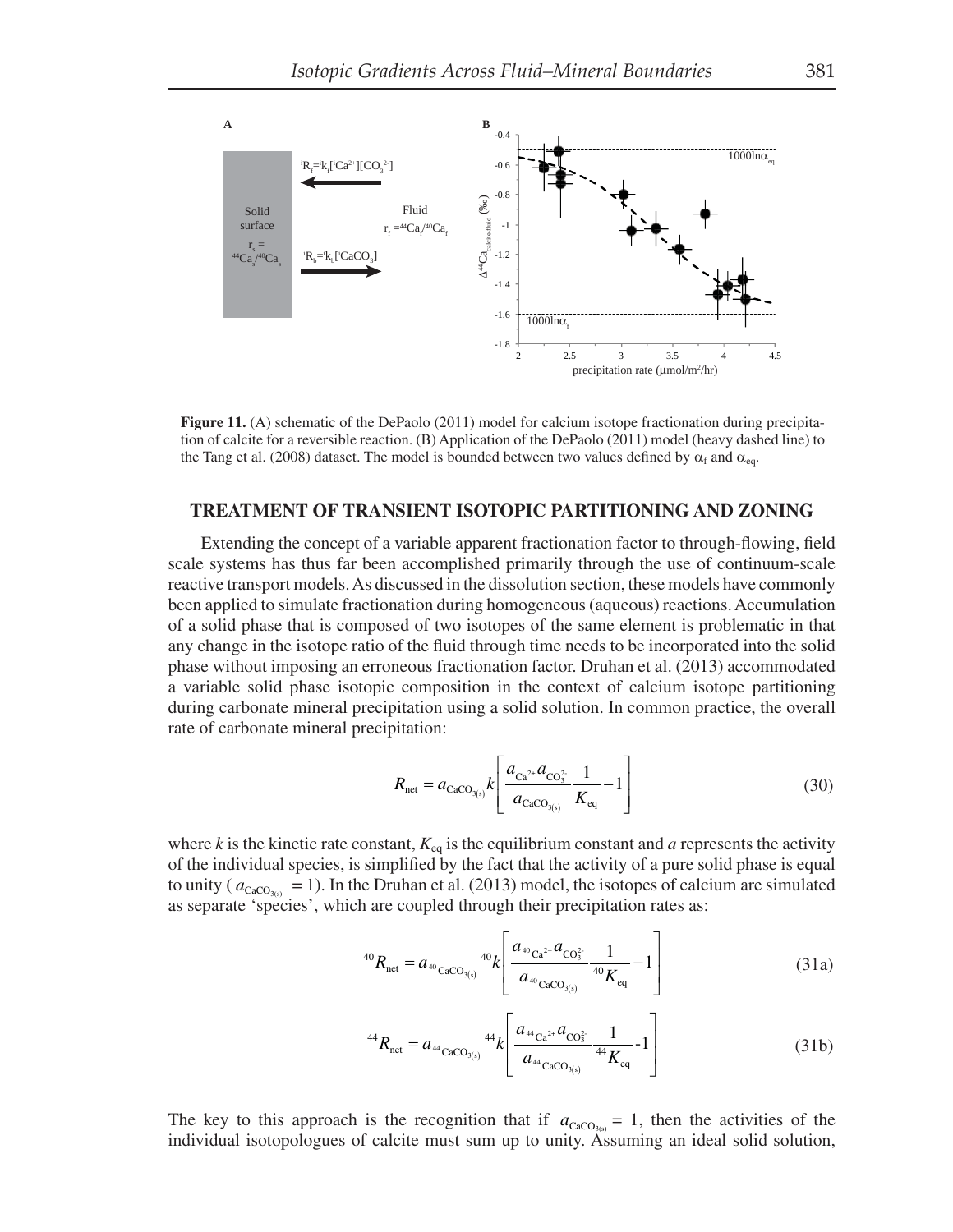these activities can be rewritten as mole fractions of the total mineral:

$$
a_{^{40}\text{CaCO}_{3(s)}} = X_{^{40}\text{CaCO}_{3(s)}} = \frac{n_{^{40}\text{CaCO}_{3(s)}}}{n_{^{40}\text{CaCO}_{3(s)}} + n_{^{44}\text{CaCO}_{3(s)}}}
$$
(32a)

$$
a_{^{44}\text{CaCO}_{3(s)}} = X_{^{44}\text{CaCO}_{3(s)}} = \frac{n_{^{44}\text{CaCO}_{3(s)}}}{n_{^{40}\text{CaCO}_{3(s)}} + n_{^{44}\text{CaCO}_{3(s)}}}
$$
(32b)

*n*

where *n* is the number of moles of each isotopologue of calcite. Expressing the mole fractions of the solid phase in the calculation of  ${}^{40}R_{\text{net}}$  and  ${}^{44}R_{\text{net}}$  effectively couples the two isotopes to one another in an overall expression for carbonate mineral accumulation as a solid solution model. The problem then becomes the definition of the mole fractions *X*. At one extreme, the back reaction between the solid phase and fluid may be suppressed by setting *X* equal to the instantaneous mole fraction of the isotopes in solution. This results in a system where the solid phase is isotopically segregated from the fluid, and the only mechanism of fractionation is through an irreversible  $\alpha_k$ , that is the ratio of the kinetic rate constants. Such an approach would reproduce the isotopic dataset of the Skulan et al. (2002) hematite precipitation experiment (Fig. 9A). In systems where the back reaction is significant, the DePaolo  $(2011)$ conceptual framework would dictate that values of *X* represent the surface of the solid phase in contact with the surrounding fluid. In practice this value is not explicitly tracked in continuum scale models, which represent the composition of solid phases as volume fractions within a given discretized domain. Druhan et al. (2013) applied their model to a dataset of fluid calcium isotope ratios measured through time during unbuffered carbonate mineral precipitation. They noted that these data did not conform to a fixed fractionation factor through time (Fig. 12A), but an accurate simulation of the observed isotopic partitioning was obtained using Equations (31a,b) by approximating *X* as the isotopic composition of the bulk calcite as it accumulated through time (Fig. 12B).

Versions of this derivation in which isotopic fractionation was considered irreversible have been applied to chromium isotopes (Wanner et al. 2014) and sulfur isotopes (Druhan et al. 2014; Hubbard et al. 2014). Steefel et al. (2014a) described a variable fractionation factor for calcium isotopes in marine carbonates as a result of reversible reactivity using the same model, and provided a detailed derivation emphasizing the capacity to resolve isotopic re-equilibration unique to a model for the transient evolution of the coupled fluid and solid surface. Still, the accuracy of bulk-solid values of *X* presents a significant challenge because the composition of an isotopically distinct solid surface is homogenized with the preexisting solid over the volume of each gridblock. Druhan et al. (2013) and Steefel et al. (2014a) both provided approximations to the solid surface mole fractions by tracking a running average of the isotopic composition of material precipitating from solution as a function of time, resulting in an equally good representation of the measured fluid isotope ratios for a different value of  $\alpha_k$ . Similarly, one may track the isotope composition of a distinct solid surface layer and allow for exchange/equilibration with that zone of the solid based on the mineral volume fraction, surface area and a representative length scale of each zone. However, as discussed in the dissolution section, this approach requires some independent, *a priori* knowledge of the length scales of zoning as well as tracking of the isotopic composition of multiple zones within the total volume of a solid.

A common theme emerging from the previous sections is that partitioning of isotopes across a phase boundary requires some parameterization of the isotopic composition of the solid surface and surrounding fluid distinct from 'bulk' or 'well mixed' reservoirs. The ability to describe isotopic partitioning unique to the phase boundary appears to influence the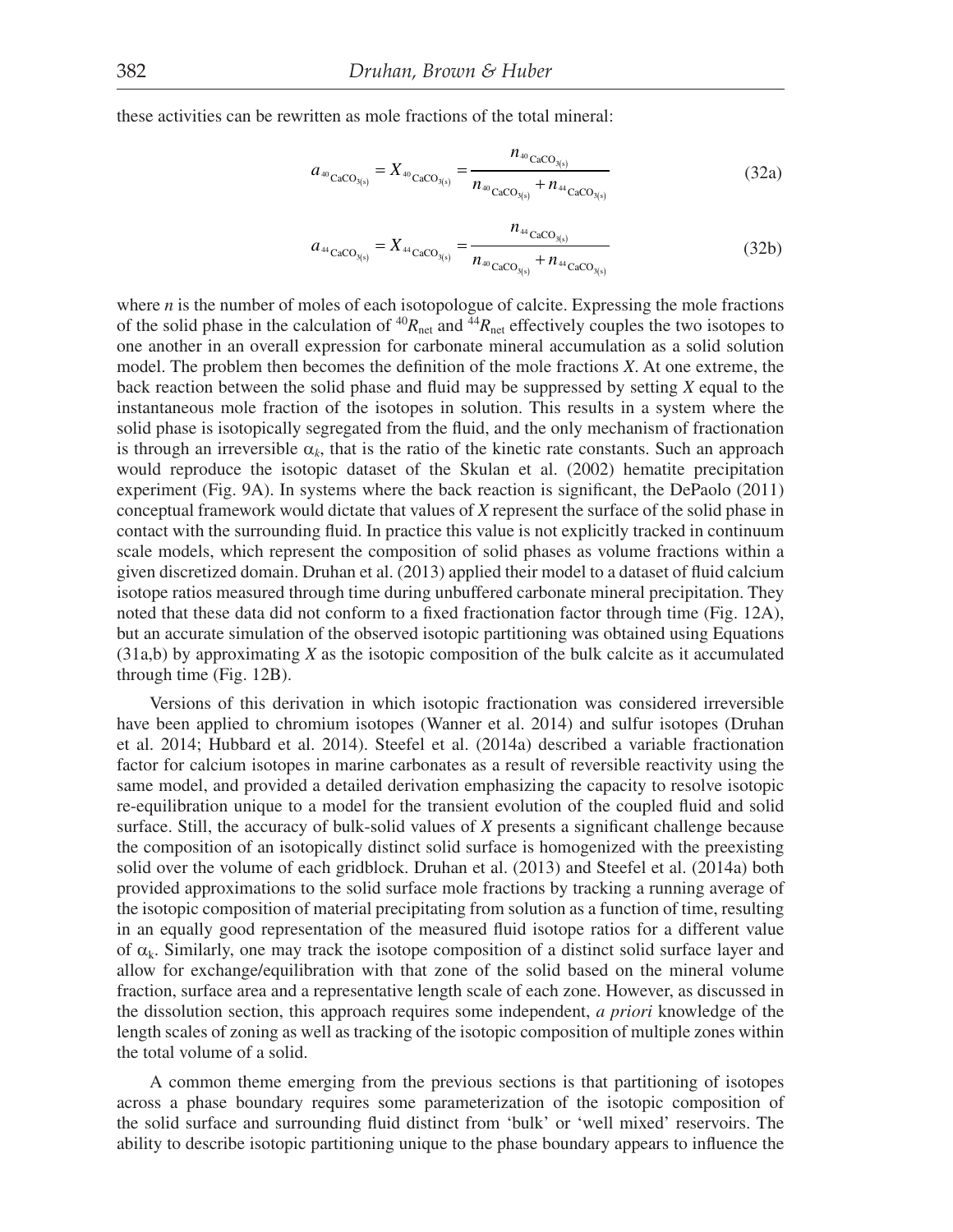

**Figure 12.** Fluid calcium isotope ratios and calcium concentrations measured as a function of time during unbuffered carbonate mineral precipitation. (A) Measured values (open circles) in comparison with Rayleigh models (solid lines) for three values of  $\delta$ , showing that the data do not conform to a constant fractionation factor, modified from Druhan et al. (2013). (B) Reactive transport model of calcium isotope data as a function of time using Equations (32a,b), demonstrating good agreement with measured fluid values by approximating the mole fractions *X* with the bulk carbonate isotope composition. [Used with permission from Elsevier Limited, from Druhan JL, Steefel CI, Williams KH, DePaolo DJ (2013) Calcium isotope fractionation in groundwater: Molecular scale processes influencing field scale behavior. *Geochimica et Cosmoschimica Acta*, Vol. 119, Fig. 7A, p. 107.]

accuracy of simulations from highly variable, field scale systems (e.g., Druhan et al. 2013) to highly controlled laboratory experiments (e.g., Tang et al. 2008). This observation implies that .mechanistic descriptions of isotope partitioning could be significantly improved by modeling approaches that are capable of resolving spatial zoning both within a single phase and within individual crystals or grains (e.g., Li et al. 2006; Tartakovsky et al. 2008; Molins et al. 2012; Molins 2015, this volume; Yoon et al. 2015, this volume).

One such method is the use of a lattice Boltzmann approach (Yoon et al. 2015, this volume), which is capable of explicitly describing the location and shape of a boundary between independently discretized fluid and solid phases. This approach has previously been applied to describe heterogeneous reactivity (Kang et al. 2002, 2003, 2004) including multicomponent systems (Kang et al. 2006, 2007, 2010; Yoon et al. 2012). Recently, Huber et al. (2014) developed an approach to describe the transfer of mass across a phase boundary that is independent of the shape of the solid surface. This approach is well suited to the description of fractionating reactions that are coupled through isotope partitioning across a phase boundary. As a proof of concept, Figure 13 demonstrates application of the Huber et al.  $(2014)$  model to a closed system in which the fluid phase surrounding a grain of calcite is initially supersaturated with respect to the solid. Two isotopes of calcium are explicitly tracked using the formulations given in Equation (31a,b) over time as the system reaches chemical and isotopic equilibrium. Figure 13 depicts a particular snapshot in time, during which the fluid phase has not yet reached equilibrium with the solid. This disequilibrium is evident in the gradients of reactive species as well as the fluid isotope ratio with distance from the solid phase boundary. Importantly, the surface of the solid phase, which is composed of pure  $CaCO<sub>3(s)</sub>$ is also isotopically variable, and supplies a more accurate estimate of the values of the mole fraction for each isotope *X* (Eqn. 32) than previous bulk averaged estimates. This is not readily observed in the spatial distribution of isotope ratios because only a very small portion of the solid phase surface is considered in contact with the surrounding fluid. However, a time series plot of the isotope composition of the calcite surface clearly demonstrates this variability, which feeds back into the rate at which the fluid phase established isotopic equilibrium with the reactive solid surface.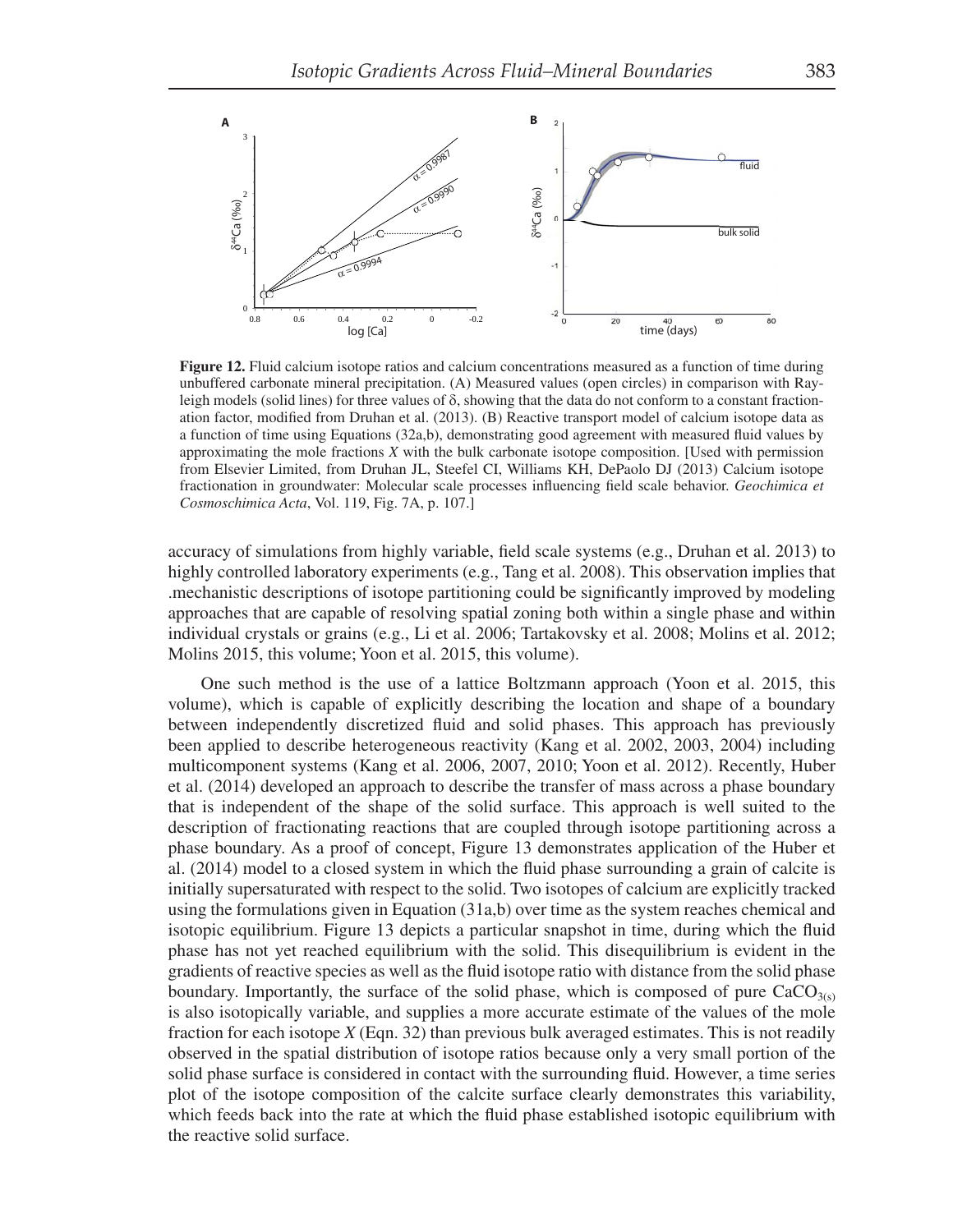

**Figure 13.** Lattice Boltzmann model of calcite precipitation based on the Huber et al. (2014) methodology, and including two isotopes of calcium using the modified TST rate laws of Druhan et al. (2013). A solid phase calcite grain (textured) is surrounded by a fluid phase that is initially supersaturated with respect to calcite. The domain is defined by no-flux boundary conditions. Spatial concentration and isotope ratios are shown for a given point in time during the transient approach to equilibrium. The isotopic composition of the solid surface in contact with the fluid is tracked, used to define  $X$  in Equation (32), and varies in tandem with the isotope ratio of the fluid through time.

This proof of concept exercise suggests that significant improvements could be gained from pore scale descriptions of isotopic partitioning during precipitation, dissolution, transport and decay. For example, application of the Druhan et al. (2013) derivation in a system where *X* (Eqn. 32) is only describable as the bulk solid phase value would fail to reproduce observed isotope partitioning during dissolution. The same is true for the closed form solutions of DePaolo (2011) and Brantley et al. (2004). The result is a situation in which reactions that generate isotope partitioning, which are formulated as a reversible departure from equilibrium, cannot be described across the range of saturation states from net dissolution to net precipitation with a single model. The use of pore scale discretization may provide a means of circumventing this discontinuity.

## **ACKNOWLEDGMENTS**

This material is based in part upon work supported as part of the Subsurface Science Scientific Focus Area at Lawrence Berkeley National Laboratory funded by the U.S. Department of Energy, Office of Science, Office of Biological and Environmental Research and Office of Basic Earth Sciences, under Award Number DE-AC02-05CH11231. The authors wish to thank Kate Maher and Carl Steefel for their thoughtful comments, which greatly improved the chapter.

#### **REFERENCES**

- Abe Y, Hunkeler  $D$  (2006) Does the Rayleigh equation apply to evaluate field isotope data in contaminant hydrogeology? Environ Sci Technol 40:1588–1596, doi:10.1021/es051128p
- Aciego S, Bourdon B, Schwander J, Baur H, Forieri A (2011) Toward a radiometric ice clock: uranium ages of the Dome C ice core. Quaternary Science Reviews 30:2389–2397, doi:10.1016/j.quascirev.2011.06.008
- Adloff JP, Roessler K (1991) Recoil and transmutation effects in the migration behavior of actinides. Radiochimic Acta 52-3:269–274, doi: 10.1524/ract.1991.5253.1.269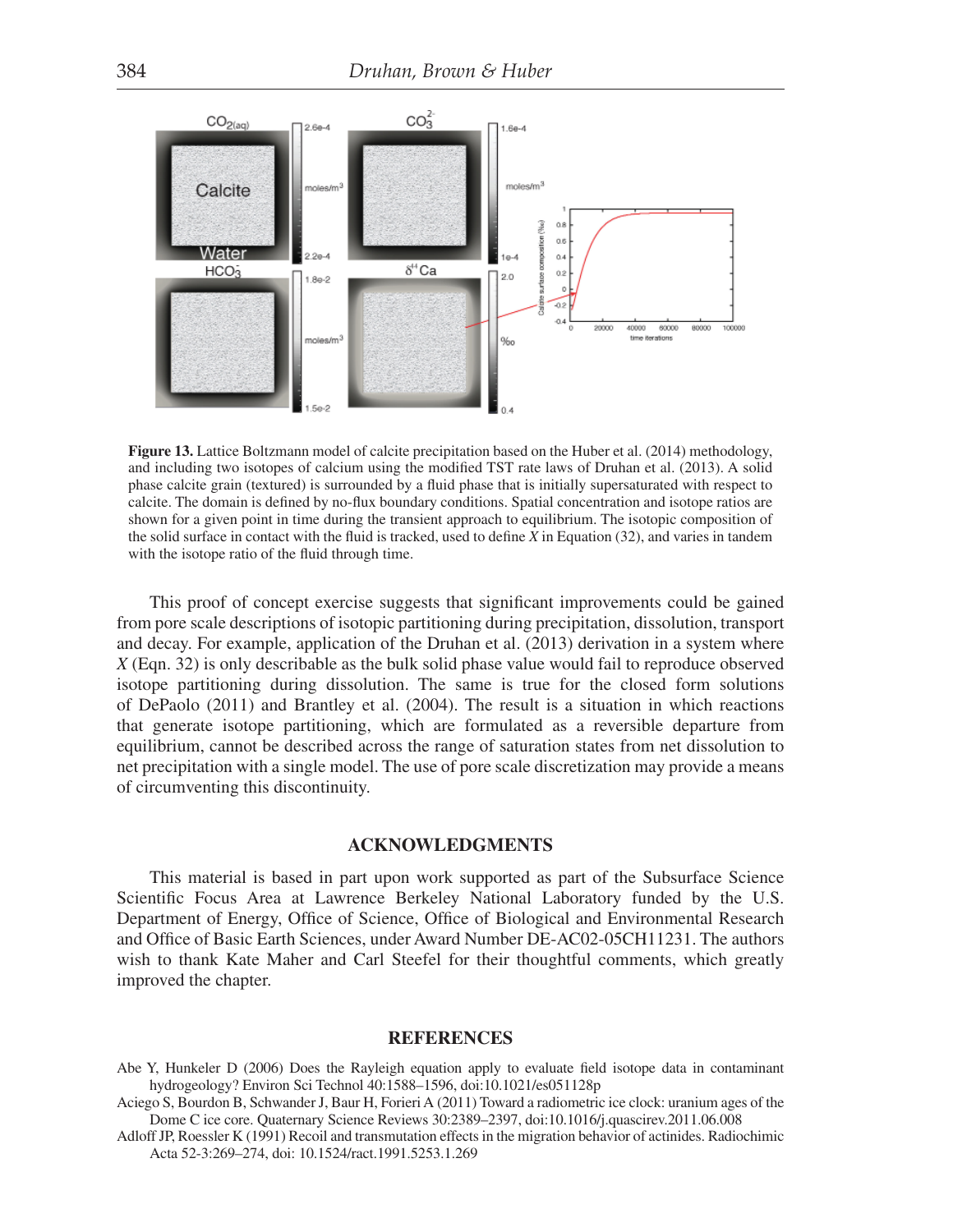- Beard BL, Johnson CM, Cox L, Sun H, Nealson KH, Aguilar C (1999) Iron isotope biosignatures. Science 285:1889–1892, doi:10.1126/science.285.5435.1889
- Beard BL, Johnson CM, Skulan JL, Nealson KH, Cox L, Sun H (2003) Application of Fe isotopes to tracing the geochemical and biological cycling of Fe. Chem Geol 195:87–117, doi:10.1016/s0009-2541(02)00390-x
- Bellin A, Tonina D (2007) Probability density function of non-reactive solute concentration in heterogeneous porous formations. J Contam Hydrol 94:109–125, doi:10.1016/j.jconhyd.2007.05.005
- Berna EC, Johnson TM, Makdisi RS, Basui A (2010) Cr stable isotopes as indicators of Cr(VI) reduction in groundwater: A detailed time-series study of a point-source plume. Environ Sci Technol 44:1043–1048, doi:10.1021/es902280s
- Bourdon B, Bureau S, Andersen MB, Pili E, Hubert A (2009) Weathering rates from top to bottom in a carbonate environment. Chem Geol 258:275–287, doi:10.1016/j.chemgeo.2008.10.026
- Bourg IC, Sposito G (2007) Modeling cation diffusion in compacted water-saturated sodium bentonite at low ionic strength. Environ Sci Technol 41:8118–8122, doi:10.1021/es0717212
- Bourg IC, Richter FM, Christensen JN, Sposito G (2010) Isotopic mass dependence of metal cation diffusion coefficients in liquid water. Geochim Cosmochim Acta 74:2249–2256, doi:10.1016/j.gca.2010.01.024
- Bracco JN, Stack AG, Steefel CI (2013) Upscaling calcite growth rates from the mesoscale to the macroscale. Environ Sci Technol 47:7555–7562, doi:10.1021/es400687r
- Brandes JA, Devol AH (1997) Isotopic fractionation of oxygen and nitrogen in coastal marine sediments. Geochim Cosmochim Acta 61:1793–1801, doi:10.1016/s0016-7037(97)00041-0
- Brantley SL, Liermann L, Bullen TD (2001) Fractionation of Fe isotopes by soil microbes and organic acids. Geology 29:535–538, doi:10.1130/0091-7613(2001)029<0535:fofibs>2.0.co;2
- Brantley SL, Liermann LJ, Guynn RL, Anbar A, Icopini GA, Barling J (2004) Fe isotopic fractionation during mineral dissolution with and without bacteria. Geochim Cosmochim Acta 68:3189–3204, doi:10.1016/j. gca.2004.01.023
- Casey WH, Ludwig C (1996) The mechanism of dissolution of oxide minerals. Nature 381:506–509, doi:10.1038/381506a0
- Casey WH, Westrich HR, Banfield JF, Ferruzzi G, Arnold GW (1993) Leaching and reconstruction at the surfaces of dissolving chain-silicate minerals. Nature 366:253–256, doi:10.1038/366253a0
- Chacko T, Cole DR, Horita J (2001) Equilibrium oxygen, hydrogen and carbon isotope fractionation factors applicable to geologic systems. Rev Mineral Geochem 43:1–81, doi:10.2138/gsrmg.43.1.1
- Chalov PI (1959) The  $U^{234}/U^{238}$  ratio in some secondary minerals. Geochem 2:203-210
- Chapman JB, Weiss DJ, Shan Y, Lemburger M (2009) Iron isotope fractionation during leaching of granite and basalt by hydrochloric and oxalic acids. Geochim Cosmochim Acta 73:1312–1324, doi:10.1016/j. gca.2008.11.037
- Chou L, Garrels RM, Wollast R (1989) Comparative-study of the kinetics and mechanisms of dissolution of carbonate minerals. Chem Geol 78:269–282, doi:10.1016/0009-2541(89)90063-6
- Clark SK, Johnson TM (2008) Effective isotopic fractionation factors for solute removal by reactive sediments: a laboratory microcosm and slurry study. Environ Sci Technol 42:7850–7855, doi:10.1021/es801814v
- Coplen TB (2011) Guidelines and recommended terms for expression of stable-isotope-ratio and gas-ratio measurement results. Rapid Commun Mass Spectrom 25:2538–2560, doi:10.1002/rcm.5129
- Criss RE (1999) Principles of Stable Isotope Distribution. Oxford University Press
- Crosby HA, Roden EE, Johnson CM, Beard BL (2007) The mechanisms of iron isotope fractionation produced during dissimilatory Fe(III) reduction by *Shewanella putrefaciens* and *Geobacter sulfurreducens*. Geobiol 5:169–189, doi:10.1111/j.1472-4669.2007.00103.x
- Dale AW, Bruchert V, Alperin M, Regnier P (2009) An integrated sulfur isotope model for Namibian shelf sediments. Geochim Cosmochim Acta 73:1924–1944, doi:10.1016/j.gca.2008.12.015
- Dellinger M, Gaillardet J, Bouchez J, Calmels D, Galy V, Hilton RG, Louvat P, France-Lanord C (2014) Lithium isotopes in large rivers reveal the cannibalistic nature of modern continental weathering and erosion. Earth Planet Sci Lett 401:359–372, doi:10.1016/j.epsl.2014.05.061
- DePaolo DJ (2011) Surface kinetic model for isotopic and trace element fractionation during precipitation of calcite from aqueous solutions. Geochim Cosmochim Acta 75:1039–1056, doi:10.1016/j.gca.2010.11.020
- DePaolo DJ, Maher K, Christensen JN, McManus J (2006) Sediment transport time measured with U-series isotopes: Results from ODP North Atlantic drift site 984. Earth Planet Sci Lett 248:394–410, doi:10.1016/j. epsl.2006.06.004
- DePaolo DJ, Lee VE, Christensen JN, Maher K (2012) Uranium comminution ages: Sediment transport and deposition time scales. C R Geosci 344:678–687, doi:10.1016/j.crte.2012.10.014
- Dietzel M, Tang J, Leis A, Koehler SJ (2009) Oxygen isotopic fractionation during inorganic calcite precipitation - Effects of temperature, precipitation rate and pH. Chem Geol 268:107–115, doi:10.1016/j. chemgeo.2009.07.015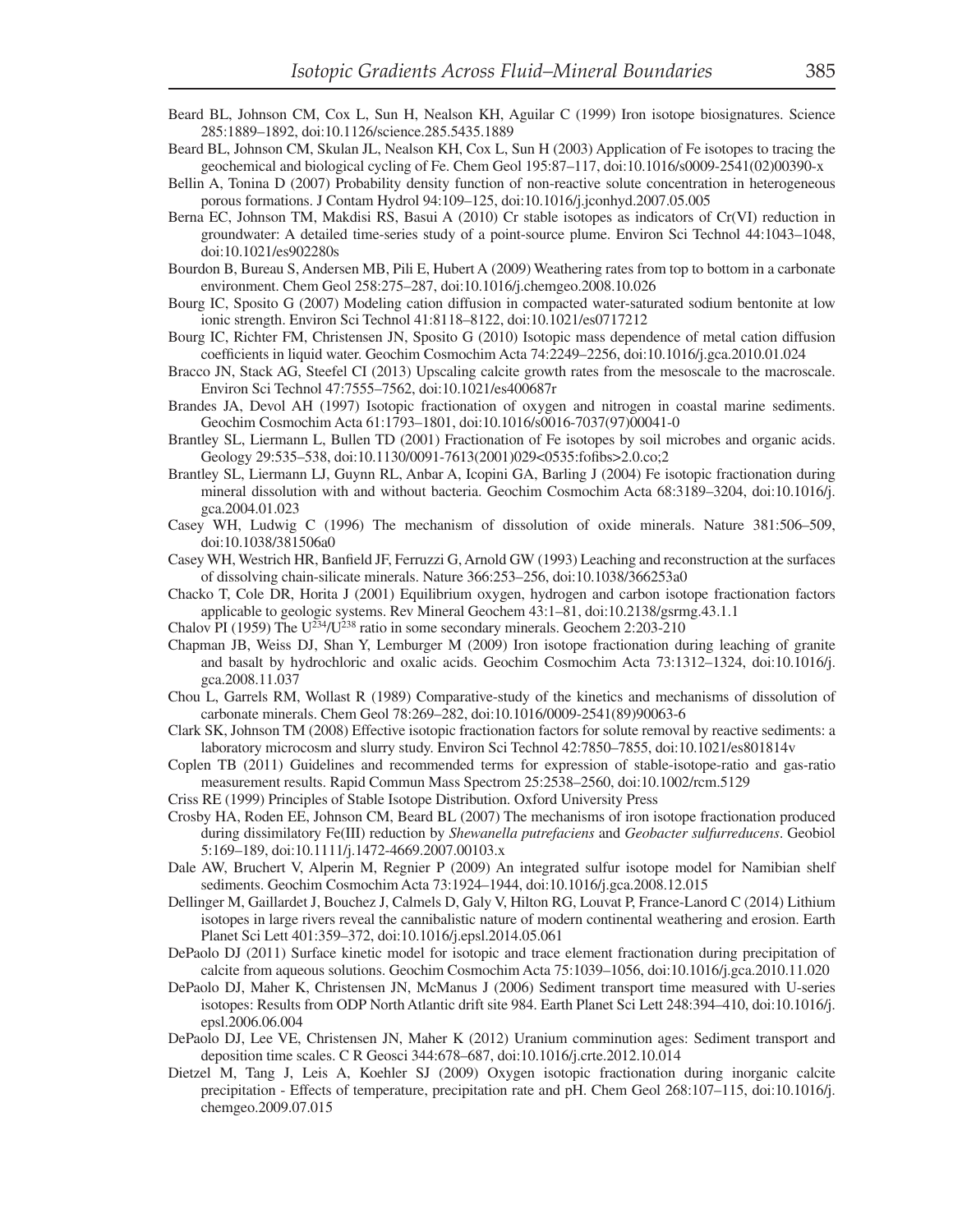- Dosseto A, Turner SP, Douglas GB (2006) Uranium-series isotopes in colloids and suspended sediments: Timescale for sediment production and transport in the Murray-Darling River system. Earth Planet Sci Lett 246:418–431, doi:10.1016/j.epsl.2006.04.019
- Druhan JL, Steefel CI, Molins S, Williams KH, Conrad ME, DePaolo DJ (2012) Timing the Onset of Sulfate Reduction over Multiple Subsurface Acetate Amendments by Measurement and Modeling of Sulfur Isotope Fractionation. Environ Sci Technol 46:8895-8902, doi:10.1021/es302016p
- Druhan JL, Steefel CI, Williams KH, DePaolo DJ (2013) Calcium isotope fractionation in groundwater: Molecular scale processes influencing field scale behavior. Geochim Cosmochim Acta 119:93–116, doi:10.1016/j. gca.2013.05.022
- Druhan JL, Steefel CI, Conrad ME, DePaolo DJ (2014) A large column analog experiment of stable isotope variations during reactive transport: I. A comprehensive model of sulfur cycling and delta S-34 fractionation. Geochim Cosmochim Acta 124:366–393, doi:10.1016/j.gca.2013.08.037
- Eckert D, Rolle M, Cirpka OA (2012) Numerical simulation of isotope fractionation in steady-state bioreactive transport controlled by transverse mixing. J Contam Hydrol 140:95–106, doi:10.1016/j.jconhyd.2012.08.010
- Eggenkamp HGM, Coleman ML (2009) The effect of aqueous diffusion on the fractionation of chlorine and bromine stable isotopes. Geochim Cosmochim Acta 73:3539–3548, doi:10.1016/j.gca.2009.03.036
- Eiler JM (2007) "Clumped-isotope" geochemistry The study of naturally-occurring, multiply-substituted isotopologues. Earth Planet Sci Lett 262:309–327, doi:10.1016/j.epsl.2007.08.020
- Epstein S, Mayeda T (1953) Variation of O-18 content of waters from natural sources. Geochim Cosmochim Acta 4:213–224, doi:10.1016/0016-7037(53)90051-9
- Fantle MS, DePaolo DJ (2007) Ca isotopes in carbonate sediment and pore fluid from ODP Site 807A: The Ca2+(aq)-calcite equilibrium fractionation factor and calcite recrystallization rates in Pleistocene sediments. Geochim Cosmochim Acta 71:2524–2546, doi:10.1016/j.gca.2007.03.006
- Fantle MS, Tipper ET (2014) Calcium isotopes in the global biogeochemical Ca cycle: Implications for development of a Ca isotope proxy. Earth-Sci Rev 129:148–177, doi:10.1016/j.earscirev.2013.10.004
- Fernandez A, Borrok DM (2009) Fractionation of Cu, Fe, and Zn isotopes during the oxidative weathering of sulfide-rich rocks. Chem Geol 264:1-12, doi:10.1016/j.chemgeo.2009.01.024
- Fleischer RL (1980) Isotopic disequilibrium of Uranium alpha-recoil damage and preferential solution effects. Science 207:979–981, doi:10.1126/science.207.4434.979
- Fleischer RL (1988) Alpha-recoil damage relation to isotopic disequilibrium and leaching of radionuclides. Geochim Cosmochim Acta 52:1459–1466, doi:10.1016/0016-7037(88)90216-5
- Fleischer RL, Raabe OG (1978) Recoiling alpha-emitting nuclei mechanisms for uranium-series disequilibrium. Geochim Cosmochim Acta 42:973–978, doi:10.1016/0016-7037(78)90286-7
- Gabitov RI (2013) Growth-rate induced disequilibrium of oxygen isotopes in aragonite: An in situ study. Chem Geol 351:268–275, doi:10.1016/j.chemgeo.2013.05.015
- Gabitov RI, Watson EB, Sadekov A (2012) Oxygen isotope fractionation between calcite and fluid as a function of growth rate and temperature: An in situ study. Chem Geol 306:92–102, doi:10.1016/j.chemgeo.2012.02.021
- Galy A, Bar-Matthews M, Halicz L, O'Nions RK (2002) Mg isotopic composition of carbonate: insight from speleothem formation. Earth Planet Sci Lett 201:105–115, doi:10.1016/s0012-821x(02)00675-1
- Geilert S, Vroon PZ, Roerdink DL, Van Cappellen P, van Bergen MJ (2014) Silicon isotope fractionation during abiotic silica precipitation at low temperatures: Inferences from flow-through experiments. Geochim Cosmochim Acta 142:95–114, doi:10.1016/j.gca.2014.07.003
- Gelhar LW, Axness CL (1983) 3-dimensional stochastic-analysis of macrodispersion in aquifers. Water Resour Res 19:161–180, doi:10.1029/WR019i001p00161
- Georg RB, Reynolds BC, Frank M, Halliday AN (2006) Mechanisms controlling the silicon isotopic compositions of river waters. Earth Planet Sci Lett 249:290–306, doi:10.1016/j.epsl.2006.07.006
- Georg RB, Reynolds BC, West AJ, Burton KW, Halliday AN (2007) Silicon isotope variations accompanying basalt weathering in Iceland. Earth Planet Sci Lett 261:476–490, doi:10.1016/j.epsl.2007.07.004
- Gibson BD, Amos RT, Blowes DW (2011) S-34/S-32 Fractionation during Sulfate Reduction in Groundwater Treatment Systems: Reactive Transport Modeling. Environ Sci Technol 45:2863–2870, doi:10.1021/ es1038276
- Gussone N, Bohm F, Eisenhauer A, Dietzel M, Heuser A, Teichert BMA, Reitner J, Worheide G, Dullo WC (2005) Calcium isotope fractionation in calcite and aragonite. Geochim Cosmochim Acta 69:4485–4494, doi:10.1016/j.gca.2005.06.003
- Handley HK, Turner S, Afonso JC, Dosseto A, Cohen T (2013) Sediment residence times constrained by uraniumseries isotopes: A critical appraisal of the comminution approach. Geochim Cosmochim Acta 103:245–262, doi:10.1016/j.gca.2012.10.047
- Helgeson HC, Murphy WM, Aagaard P (1984) Thermodynamic and kinetic constraints on reaction-rates among minerals and aqueous-solutions: 2. Rate constants, effective surface-area, and the hydrolysis of feldspar. Geochim Cosmochim Acta 48:2405–2432, doi:10.1016/0016-7037(84)90294-1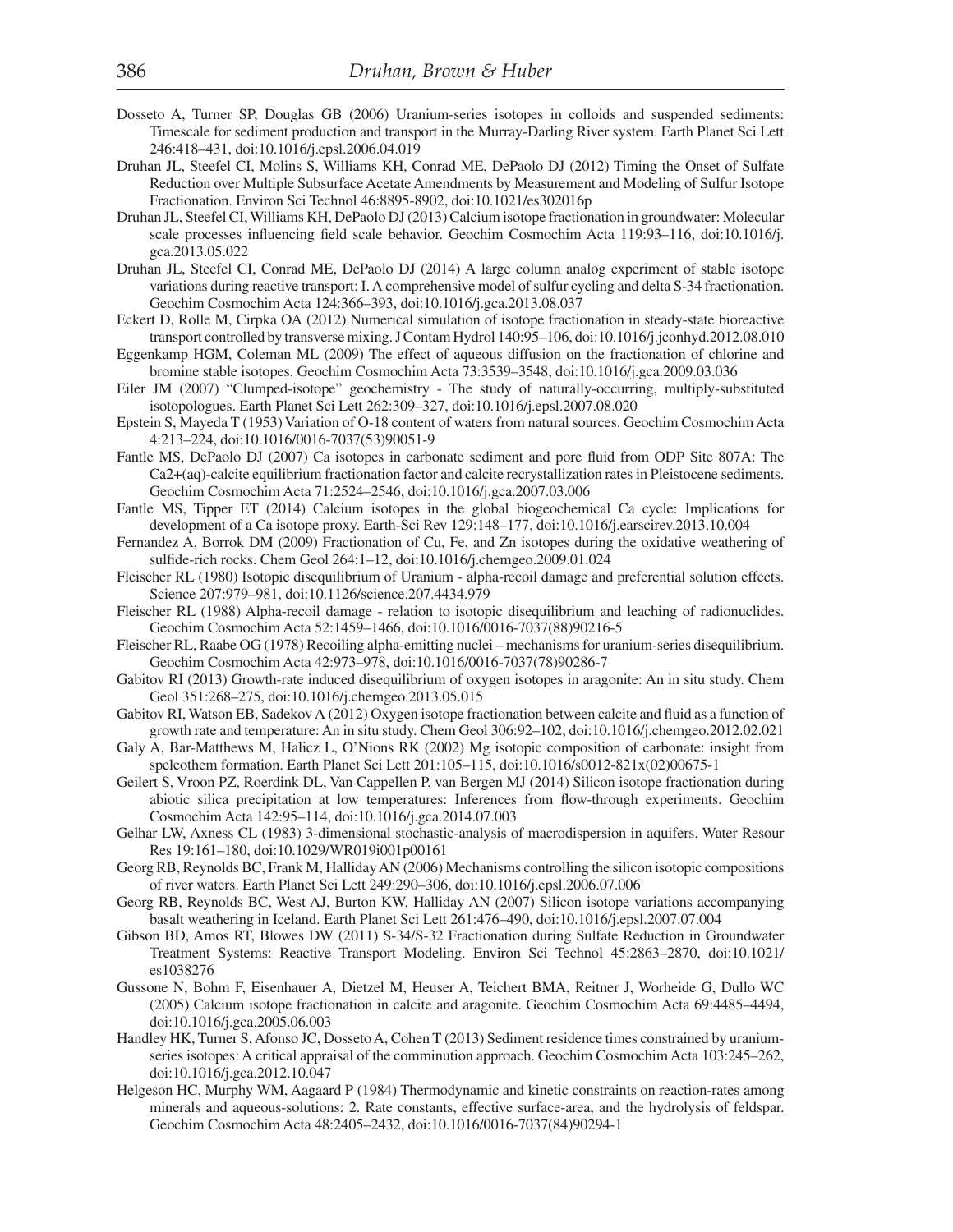- Hellmann R, Eggleston CM, Hochella MF, Crerar DA (1990) The formation of leached layers on albite surfaces during dissolution under hydrothermal conditions. Geochim Cosmochim Acta 54:1267–1281, doi:10.1016/0016-7037(90)90152-b
- Hellmann R, Wirth R, Daval D, Barnes J-P, Penisson J-M, Tisserand D, Epicier T, Florin B, Hervig RL (2012) Unifying natural and laboratory chemical weathering with interfacial dissolution-reprecipitation: A study based on the nanometer-scale chemistry of fluid–silicate interfaces. Chem Geol 294:203–216, doi:10.1016/j. chemgeo.2011.12.002
- Hellmann R, Cotte S, Cadel E, Malladi S, Karlsson LS, Lozano-Perez S, Cabie M, Seyeux A (2015) Nanometrescale evidence for interfacial dissolution–reprecipitation control of silicate glass corrosion. Nat Mater 14:307–311, doi: 10.1038/nmat4172
- Henderson GM, Slowey NC, Fleisher MQ (2001) U-Th dating of carbonate platform and slope sediments. Geochim Cosmochim Acta 65:2757–2770, doi:10.1016/s0016-7037(01)00621-4
- Hochstetler DL, Rolle M, Chiogna G, Haberer CM, Grathwohl P, Kitanidis PK (2013) Effects of compoundspecific transverse mixing on steady-state reactive plumes: Insights from pore-scale simulations and Darcyscale experiments. Adv Water Resour 54:1–10, doi:10.1016/j.advwatres.2012.12.007
- Hofmann AE, Bourg IC, DePaolo DJ (2012) Ion desolvation as a mechanism for kinetic isotope fractionation in aqueous systems. PNAS 109:18689–18694, doi:10.1073/pnas.1208184109
- Hubbard CG, Cheng Y, Engelbrekston A, Druhan JL, Li L, Ajo-Franklin JB, Coates JD, Conrad ME (2014) Isotopic insights into microbial sulfur cycling in oil reservoirs. Front Microbiol 5:480, doi:10.3389/ fmicb.2014.00480
- Huber C, Shafei B, Parmigiani A (2014) A new pore-scale model for linear and non-linear heterogeneous dissolution and precipitation. Geochim Cosmochim Acta 124:109–130, doi:10.1016/j.gca.2013.09.003
- Immenhauser A, Buhl D, Richter D, Niedermayr A, Riechelmann D, Dietzel M, Schulte U (2010) Magnesiumisotope fractionation during low-Mg calcite precipitation in a limestone cave - Field study and experiments. Geochim Cosmochim Acta 74:4346–4364, doi:10.1016/j.gca.2010.05.006
- Jacobson AD, Holmden C (2008) delta(44)Ca evolution in a carbonate aquifer and its bearing on the equilibrium isotope fractionation factor for calcite. Earth Planet Sci Lett 270:349–353, doi:10.1016/j.epsl.2008.03.039
- Jamieson-Hanes JH, Amos RT, Blowes DW (2012) Reactive Transport Modeling of Chromium Isotope Fractionation during Cr(VI) Reduction. Environ Sci Technol 46:13311–13316, doi:10.1021/es3046235
- Johnson TM (2011) Stable Isotopes of Cr and Se as Tracers of Redox Processes in Earth Surface Environments. *In:* Handbook of Environmental Isotope Geochemistry, Vol. 1 & 2, M Baskaran (ed) Springer-Verlag, Berlin, p 155-176, doi: 10.1007/978-3-642-10637-8
- Johnson CM, Beard BL, Albarede F (2004) Overview and general concepts. Rev Mineral Geochem 55:1-24, doi 10.2138/gsrmg.55.1.1
- Kang Q, Zhang DX, Chen SY, He XY (2002) Lattice Boltzmann simulation of chemical dissolution in porous media. Phys Rev E 65:036318, doi:10.1103/PhysRevE.65.036318
- Kang Q, Zhang DX, Chen SY (2003) Simulation of dissolution and precipitation in porous media. J Geophys Res-Solid Earth 108(B10):2505, doi:10.1029/2003jb002504
- Kang Q, Zhang DX, Lichtner PC, Tsimpanogiannis IN (2004) Lattice Boltzmann model for crystal growth from supersaturated solution. Geophysical Research Letters 31:L21604, doi:10.1029/2004gl021107
- Kang Q, Lichtner PC, Zhang D (2006) Lattice Boltzmann pore-scale model for multicomponent reactive transport in porous media. J Geophys Res-Solid Earth 111:B05203, doi:10.1029/2005jb003951
- Kang Q, Lichtner PC, Zhang D (2007) An improved lattice Boltzmann model for multicomponent reactive transport in porous media at the pore scale. Water Resour Res 43:W12S14, doi:10.1029/2006wr005551
- Kang Q, Lichtner PC, Viswanathan HS, Abdel-Fattah AI (2010) Pore scale modeling of reactive transport involved in geologic  $CO_2$  sequestration. Transport Porous Med 82:197–213, doi:10.1007/s11242-009-9443-9
- Kaufman S, Libby WF (1954) The natural distribution of tritium. Physical Review 93:1337–1344, doi:10.1103/ PhysRev.93.1337
- Kiczka M, Wiederhold JG, Frommer J, Kraemer SM, Bourdon B, Kretzschmar R (2010) Iron isotope fractionation during proton- and ligand-promoted dissolution of primary phyllosilicates. Geochim Cosmochim Acta 74:3112–3128, doi:10.1016/j.gca.2010.02.018
- Kigoshi K (1971) Alpha-recoil thorium-234-dissolution into water and uranium-234/uranium-238 disequilibrium in nature. Science 173:47-48, doi:10.1126/science.173.3991.47
- Kim ST, Oneil JR (1997) Equilibrium and nonequilibrium oxygen isotope effects in synthetic carbonates. Geochim Cosmochim Acta 61:3461–3475, doi:10.1016/s0016-7037(97)00169-5
- Kisakuerek B, Niedermayr A, Mueller MN, Taubner I, Eisenhauer A, Dietzel M, Buhl D, Fietzke J, Erez J (2009) Magnesium isotope fractionation in inorganic and biogenic calcite. Geochim Cosmochim Acta 73:A663– A663
- Kolodny Y, Kaplan IR (1970) Uranium isotopes in sea-floor phosphorites. Geochim Cosmochim Acta 34:3–24, doi:10.1016/0016-7037(70)90148-1
- Krane KS (1988) Introductory Nuclear Physics 3rd Ed. Wiley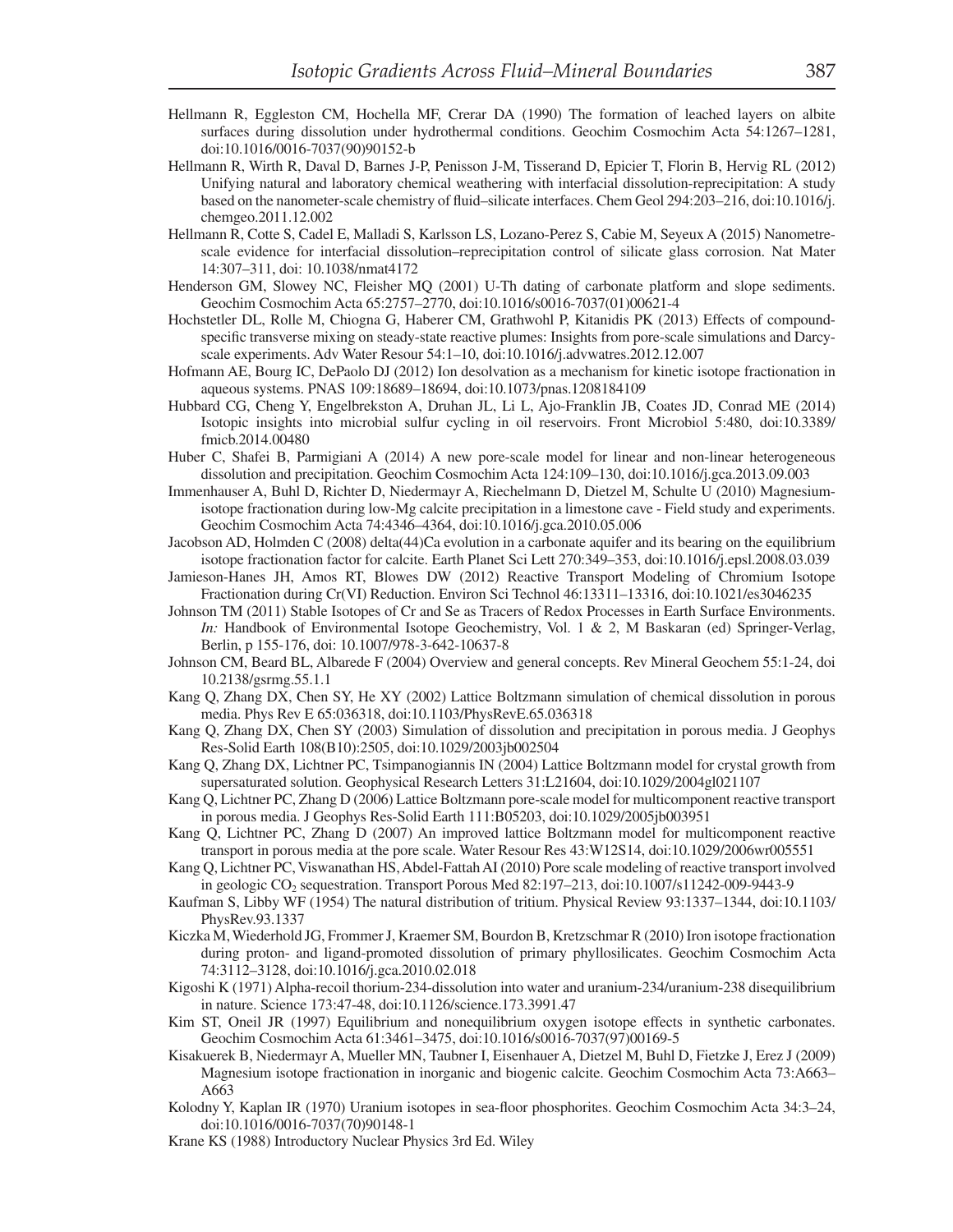- Ku TL, Luo S, Leslie BW, Hammond DE (1992) Decay-series disequilibria applied to the study of rock–water interaction and geothermal systems. *In:* Uranium-series Disequilibrium: Applications to Earth, Marine and Environmental Sciences, 2nd ed. (M Ivanovich and RS Harmon, eds), Clarendon Press, Oxford, p 631–668.
- Kump LR, Brantley SL, Arthur MA (2000) Chemical, weathering, atmospheric CO<sub>2</sub>, and climate. Ann Rev Earth Planet Sci 28:611–667, doi:10.1146/annurev.earth.28.1.611
- Kunze RW, Fuoss RM (1962) Conductance of alkali halides: III. The Isotopic lithium chlorides. J Phys Chem 66:930-931, doi:10.1021/j100811a043
- LaBolle EM, Fogg GE, Eweis JB, Gravner J, Leaist DG (2008) Isotopic fractionation by diffusion in groundwater. Water Resour Res 44:W07405, doi:10.1029/2006wr005264
- Lee VE, DePaolo DJ, Christensen JN (2010) Uranium-series comminution ages of continental sediments: Case study of a Pleistocene alluvial fan. Earth Planet Sci Lett 296:244–254, doi:10.1016/j.epsl.2010.05.005
- Lemarchand D, Wasserburg GT, Papanastassiou DA (2004) Rate-controlled calcium isotope fractionation in synthetic calcite. Geochim Cosmochim Acta 68:4665–4678, doi:10.1016/j.gca.2004.05.029
- Lemarchand E, Chabaux F, Vigier N, Millot R, Pierret M-C (2010) Lithium isotope systematics in a forested granitic catchment (Strengbach, Vosges Mountains, France). Geochim Cosmochim Acta 74:4612–4628, doi:10.1016/j.gca.2010.04.057
- Li L, Peters CA, Celia MA (2006) Upscaling geochemical reaction rates using pore-scale network modeling. Adv Water Resour 29:1351–1370, doi:10.1016/j.advwatres.2005.10.011
- Li L, Steefel CI, Kowalsky MB, Englert A, Hubbard SS (2010) Effects of physical and geochemical heterogeneities on mineral transformation and biomass accumulation during biostimulation experiments at Rifle, Colorado. J Contam Hydrol 112:45–63, doi:10.1016/j.jconhyd.2009.10.006
- Li L, Salehikhoo F, Brantley SL, Heidari P (2014) Spatial zonation limits magnesite dissolution in porous media. Geochim Cosmochim Acta 126:555–573, doi:10.1016/j.gca.2013.10.051
- Maher K (2010) The dependence of chemical weathering rates on fluid residence time. Earth Planet Sci Lett 294:101–110, doi:10.1016/j.epsl.2010.03.010
- Maher K  $(2011)$  The role of fluid residence time and topographic scales in determining chemical fluxes from landscapes. Earth Planet Sci Lett 312:48–58, doi:10.1016/j.epsl.2011.09.040
- Maher K, Chamberlain CP (2014) Hydrologic regulation of chemical weathering and the geologic carbon cycle. Science 343:1502–1504, doi:10.1126/science.1250770
- Maher K, DePaolo DJ, Lin JCF (2004) Rates of silicate dissolution in deep-sea sediment: In situ measurement using U-234/U-238 of pore fluids. Geochim Cosmochim Acta 68:4629-4648, doi:10.1016/j.gca.2004.04.024
- Maher K, DePaolo DJ, Christensen JN (2006a) U-Sr isotopic speedometer: Fluid flow and chemical weathering rates in aquifers. Geochim Cosmochim Acta 70:4417–4435, doi:10.1016/j.gca.2006.06.1559
- Maher K, Steefel CI, DePaolo DJ, Viani BE (2006b) The mineral dissolution rate conundrum: Insights from reactive transport modeling of U isotopes and pore fluid chemistry in marine sediments. Geochim Cosmochim Acta 70:337–363, doi:10.1016/j.gca.2005.09.001
- Malmstrom ME, Destouni G, Banwart SA, Stromberg BHE (2000) Resolving the scale-dependence of mineral weathering rates. Environ Sci Technol 34:1375–1378, doi:10.1021/es990682u
- Maloszewski P, Zuber A (1982) Determining the turnover time of groundwater systems with the aid of environmental tracers: 1. Models and their applicability. J Hydrol 57:207–231, doi: 10.1016/0022- 1694(82)90147-0
- Marriott CS, Henderson GM, Belshaw NS, Tudhope AW (2004) Temperature dependence of delta Li-7, delta Ca-44 and Li/Ca during growth of calcium carbonate. Earth Planet Sci Lett 222:615–624, doi:10.1016/j. epsl.2004.02.031
- Mariotti A, Germon JC, Hubert P, Kaiser P, Letolle R, Tardieux A, Tardieux P (1981) Experimental-determination of nitrogen kinetic isotope fractionation - some principles - illustration for the denitrification and nitrification processes. Plant and Soil 62:413–430, doi:10.1007/bf02374138
- Mathur R, Ruiz J, Titley S, Liermann L, Buss H, Brantley S (2005) Cu isotopic fractionation in the supergene environment with and without bacteria. Geochim Cosmochim Acta 69:5233–5246, doi:10.1016/j. gca.2005.06.022
- Mavromatis V, Gautier Q, Bosc O, Schott J (2013) Kinetics of Mg partition and Mg stable isotope fractionation during its incorporation in calcite. Geochim Cosmochim Acta 114:188–203, doi:10.1016/j.gca.2013.03.024
- Meheut M, Lazzeri M, Balan E, Mauri F (2007) Equilibrium isotopic fractionation in the kaolinite, quartz, water system: Prediction from first-principles density-functional theory. Geochim Cosmochim Acta 71:3170– 3181, doi:10.1016/j.gca.2007.04.012
- Meheut M, Lazzeri M, Balan E, Mauri F (2009) Structural control over equilibrium silicon and oxygen isotopic fractionation: A first-principles density-functional theory study. Chem Geol 258:28-37, doi:10.1016/j. chemgeo.2008.06.051
- Mickler PJ, Stern LA, Banner JL (2006) Large kinetic isotope effects in modern speleothems. Geol Soc Am Bull 118:65–81, doi:10.1130/b25698.1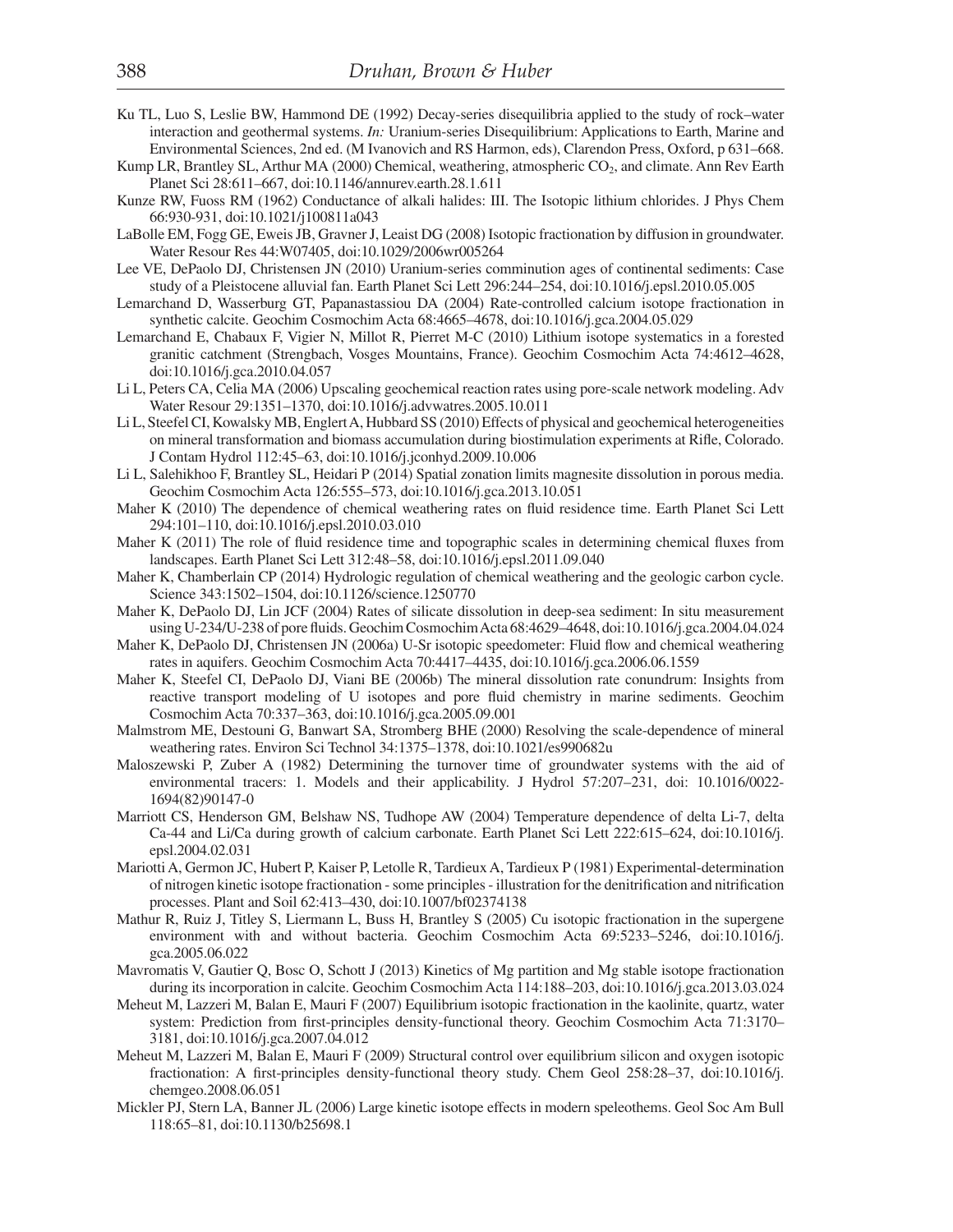- Millot R, Vigier N, Gaillardet J (2010) Behaviour of lithium and its isotopes during weathering in the Mackenzie Basin, Canada. Geochim Cosmochim Acta 74:3897–3912, doi:10.1016/j.gca.2010.04.025
- Molins S (2015) Reactive interfaces in direct numerical simulation of pore scale processes. Rev Mineral Geochem 80:461–481
- Molins S, Trebotich D, Steefel CI, Shen C (2012) An investigation of the effect of pore scale flow on average geochemical reaction rates using direct numerical simulation. Water Resour Res 48:W03527, doi:10.1029/2011wr011404
- Moller KB, Rey R, Masia M, Hynes JT (2005) On the coupling between molecular diffusion and solvation shell exchange. J Chem Phys 122:114508, doi:10.1063/1.1863172
- Moore WS (1976) Sampling Ra-228 in deep ocean. Deep-Sea Res 23:647–651, doi:10.1016/0011-7471(76)90007- 3
- Nielsen LC, DePaolo DJ, De Yoreo JJ (2012) Self-consistent ion-by-ion growth model for kinetic isotopic fractionation during calcite precipitation. Geochim Cosmochim Acta 86:166–181, doi:10.1016/j. gca.2012.02.009
- Oelkers EH (2001) General kinetic description of multioxide silicate mineral and glass dissolution. Geochim Cosmochim Acta 65:3703–3719, doi:10.1016/s0016-7037(01)00710-4
- Oelze M, von Blanckenberg F, Bouchez J, Hoellen D, Dietzel M (2015) The effects of Al on Si isotope fractionation investigated by silica precipitation experiments. Chem Geol 397:94–105, doi:10.1016/j. chemgeo.2015.01.002
- Opfergelt S, Burton KW, Pogge von Strandmann PAE, Gislason SR, Halliday AN (2013) Riverine silicon isotope variations in glaciated basaltic terrains: Implications for the Si delivery to the ocean over glacial-interglacial intervals. Earth Planet Sci Lett 369:211–219, doi:10.1016/j.epsl.2013.03.025
- Oster JL, Ibarra DE, Harris CR, Maher K (2012) Influence of eolian deposition and rainfall amounts on the U-isotopic composition of soil water and soil minerals. Geochim Cosmochim Acta 88:146–166, doi:10.1016/j.gca.2012.04.004
- Pearce CR, Saldi GD, Schott J, Oelkers EH (2012) Isotopic fractionation during congruent dissolution, precipitation and at equilibrium: Evidence from Mg isotopes. Geochim Cosmochim Acta 92:170–183, doi:10.1016/j.gca.2012.05.045
- Porcelli D, Baskaran M (2011) An overview of isotope geochemistry in environmental studies. In: Handbook of Environmental Isotope Geochemistry, Vol. 1 & 2, M Baskaran (ed) Springer-Verlag, Berlin, p 11–32, doi: 10.1007/978-3-642-10637-8
- Porcelli D, Swarzenski PW (2003) The behavior of U- and Th-series nuclides in groundwater. Rev Mineral Geochem 52:317–361, doi:10.2113/0520317
- Porcelli D, Andersson PS, Wasserburg GJ, Ingri J, Baskaran M (1997) The importance of colloids and mires for the transport of uranium isotopes through the Kalix River watershed and Baltic Sea. Geochim Cosmochim Acta 61:4095–4113, doi:10.1016/s0016-7037(97)00235-4
- Rasouli P, Steefel CI, Mayer KU, Rolle M (2015) Benchmarks for multicomponent diffusion and electrochemical migration. Comput Geosci, doi:10.1007/s10596-015-9481-z
- Rayleigh L (1902) On the distillation of binary mixtures. Phil Mag 4:521–537
- Regil EO, Schleiffer JJ, Adloff JP, Roessler K (1989) Chemical effects of alpha-decay in uranium minerals. Radiochimica Acta 47:177–185
- Reynard LM, Day CC, Henderson GM (2011) Large fractionation of calcium isotopes during cave-analogue calcium carbonate growth. Geochim Cosmochim Acta 75:3726–3740, doi:10.1016/j.gca.2011.04.010
- Richter FM, Mendybaev RA, Christensen JN, Hutcheon ID, Williams RW, Sturchio NC, Beloso AD (2006) Kinetic isotopic fractionation during diffusion of ionic species in water. Geochim Cosmochim Acta 70:277– 289, doi:10.1016/j.gca.2005.09.016
- Roessler K (1983) Uranium recoil reactions. *In*: Uranium Supplement: Handbook of Inorganic Chemistry. Vol A6. KC Buschbeck, C Keller (eds) Springer-Verlag, Berlin, p 135–164
- Roessler K (1989) Thorium recoil reactions. *In*: Thorium Supplement: Handbook of Inorganic Chemistry. Vol A4. R Keim, C Keller (eds) Springer-Verlag, Berlin, p 199–246
- Rolle M, Eberhardt C, Chiogna G, Cirpka OA, Grathwohl P (2009) Enhancement of dilution and transverse reactive mixing in porous media: Experiments and model-based interpretation. J Contam Hydrol 110:130– 142, doi:10.1016/j.jconhyd.2009.10.003
- Romanek CS, Grossman EL, Morse JW (1992) Carbon isotopic fractionation in synthetic aragonite and calcite - effects of temperature and precipitation rate. Geochim Cosmochim Acta 56:419–430, doi:10.1016/ 0016- 7037(92)90142-6
- Rosholt JN, Shields WR, Garner EL (1963) Isotopic fractionation of uranium in sandstone. Science 139:224-226, doi:10.1126/science.139.3551.224
- Rustad JR, Casey WH, Yin Q-Z, Bylaska EJ, Felmy AR, Bogatko SA, Jackson VE, Dixon DA (2010) Isotopic fractionation of Mg2+(aq), Ca2+(aq), and Fe2+(aq) with carbonate minerals. Geochim Cosmochim Acta 74:6301–6323, doi:10.1016/j.gca.2010.08.018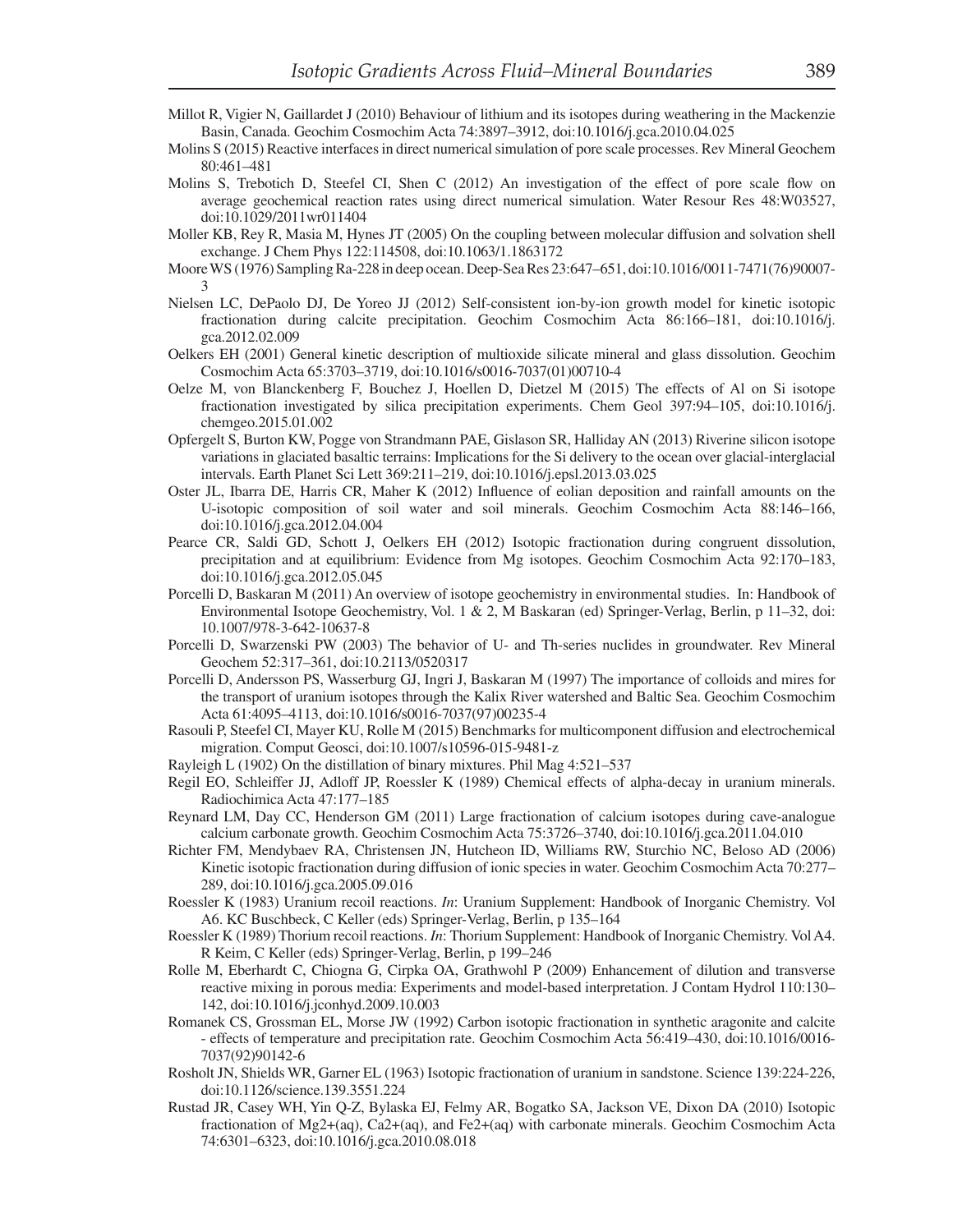- Ryu J-S, Jacobson AD, Holmden C, Lundstrom C, Zhang Z (2011) The major ion, delta Ca-44/40, delta Ca-44/42, and delta Mg-26/24 geochemistry of granite weathering at pH=1 and T=25 degrees C: power-law processes and the relative reactivity of minerals. Geochim Cosmochim Acta 75:6004–6026, doi:10.1016/j. gca.2011.07.025
- Schauble EA (2004) Applying stable isotope fractionation theory to new systems. Rev Mineral Geochem 55:65– 111, doi 10.2138/gsrmg.55.1.65
- Semkow TM (1990) Recoil-emanation theory applied to radon release from mineral grains. Geochim Cosmochim Acta 54:425–440, doi:10.1016/0016-7037(90)90331-e
- Skulan JL, Beard BL, Johnson CM (2002) Kinetic and equilibrium Fe isotope fractionation between aqueous Fe(III) and hematite. Geochim Cosmochim Acta 66:2995–3015, doi:10.1016/s0016-7037(02)00902-x
- Stack AG (2014) Next generation models of carbonate mineral growth and dissolution. Greenhouse Gas-Sci Technol 4:278–288, doi:10.1002/ghg.1400
- Steefel CI, Lichtner PC (1998) Multicomponent reactive transport in discrete fractures: I. Controls on reaction front geometry. J Hydrol 209:186–199, doi:10.1016/s0022-1694(98)00146-2
- Steefel CI, Maher K (2009) Fluid–rock interaction: a reactive transport approach. Rev Mineral Geochem 70:485– 532, doi 10.2138/rmg.2009.70.11
- Steefel CI, Molins S, Trebotich D (2013) Pore scale processes associated with subsurface  $CO<sub>2</sub>$  injection and sequestration. Rev Mineral Geochem 77:259–303, doi: 10.2138/rmg.2013.77.8
- Steefel CI, Druhan JL, Maher K (2014a) Modeling coupled chemical and isotopic equilibration rates. Proc Earth Planet Sci 10:208–217, doi:10.1016/j.proeps.2014.08.022
- Steefel CI, Appelo CAJ, Arora B*,* Jacques D, Kalbacher T, Kolditz O, Lagneau V, Lichtner PC, Mayer KU, Meeussen JCL, Molins S, Moulton D, Shao H, Šimůnek J, Spycher N, Yabusaki SB, Yeh GT (2015) Reactive transport codes for subsurface environmental simulation. Comput Geosci, doi:10.1007/s10569-014-9443-x
- Sudicky EA, Illman WA, Goltz IK, Adams JJ, McLaren RG (2010) Heterogeneity in hydraulic conductivity and its role on the macroscale transport of a solute plume: From measurements to a practical application of stochastic flow and transport theory. Water Resour Res 46:W01508, doi:10.1029/2008wr007558
- Sun HB, Semkow TM (1998) Mobilization of thorium, radium and radon radionuclides in ground water by successive alpha-recoils. J Hydrol 205:126–136, doi:10.1016/s0022-1694(97)00154-6
- Tang J, Dietzel M, Boehm F, Koehler SJ, Eisenhauer A (2008) Sr2+/Ca2+ and Ca-44/Ca-40 fractionation during inorganic calcite formation: II. Ca isotopes. Geochim Cosmochim Acta 72:3733–3745, doi:10.1016/j. gca.2008.05.033
- Tartakovsky AM, Redden G, Lichtner PC, Scheibe TD, Meakin P (2008) Mixing-induced precipitation: Experimental study and multiscale numerical analysis. Water Resour Res 44:W06S04, doi:10.1029/2006wr005725
- Tipper ET, Calmels D, Gaillardet J, Louvat P, Capmas F, Dubacq B (2012) Positive correlation between Li and Mg isotope ratios in the river waters of the Mackenzie Basin challenges the interpretation of apparent isotopic fractionation during weathering. Earth Planet Sci Lett 333:35–45, doi:10.1016/j.epsl.2012.04.023
- Torgersen T (1980) Controls on pore-fluid concentration of He-4 and Rn-222 and the calculation of He-4-Rn-222 ages. J Geochem Explor 13:57–75, doi:10.1016/0375-6742(80)90021-7
- Tournassat C, Steefel CI (2015) Ionic transport in nano-porous clays with consideration of electrostatic effects. Rev Mineral Geochem 80:287–329
- Tricca A, Wasserburg GJ, Porcelli D, Baskaran M (2001) The transport of U- and Th-series nuclides in a sandy unconfined aquifer. Geochim Cosmochim Acta 65:1187–1210, doi:10.1016/s0016-7037(00)00617-7
- Turkowsky C (1969) Electron-microscopic observation of artificially produced alpha-recoil tracks in albite. Earth Planet Sci Lett 5:492–496, doi: 10.1016/S0012-821X(68)80084-6
- Urey HC (1947) The thermodynamic properties of isotopic substances. J Chem Soc:562–581, doi:10.1039/ jr9470000562
- Van Breukelen BM (2007) Extending the Rayleigh equation to allow competing isotope fractionating pathways to improve quantification of biodegradation. Environ Sci Technol 41:4004–4010, doi:10.1021/es0628452
- Van Breukelen BM, Prommer H (2008) Beyond the Rayleigh equation: Reactive transport modeling of isotope fractionation effects to improve quantification of biodegradation. Environ Sci Technol 42:2457-2463, doi:10.1021/es071981j
- Van Breukelen BM, Rolle M (2012) Transverse hydrodynamic dispersion effects on isotope signals in groundwater chlorinated solvents' plumes. Environ Sci Technol 46:7700–7708, doi:10.1021/es301058z
- VanCappellen P (1996) Reactive surface area control of the dissolution kinetics of biogenic silica in deep-sea sediments. Chem Geol 132:125–130, doi:10.1016/s0009-2541(96)00047-2
- Verney-Carron A, Vigier N, Millot R (2011) Experimental determination of the role of diffusion on Li isotope fractionation during basaltic glass weathering. Geochim Cosmochim Acta 75:3452–3468, doi:10.1016/j. gca.2011.03.019
- Vigier N, Bourdon B, Lewin E, Dupre B, Tuner S, Chakrapani GJ, van Calsteren P, Allegre CJ (2005) Mobility of U-series nuclides during basalt weathering: An example from the Deccan Traps (India). Chem Geol 219:69–91, doi:10.1016/j.chemgeo.2005.02.010